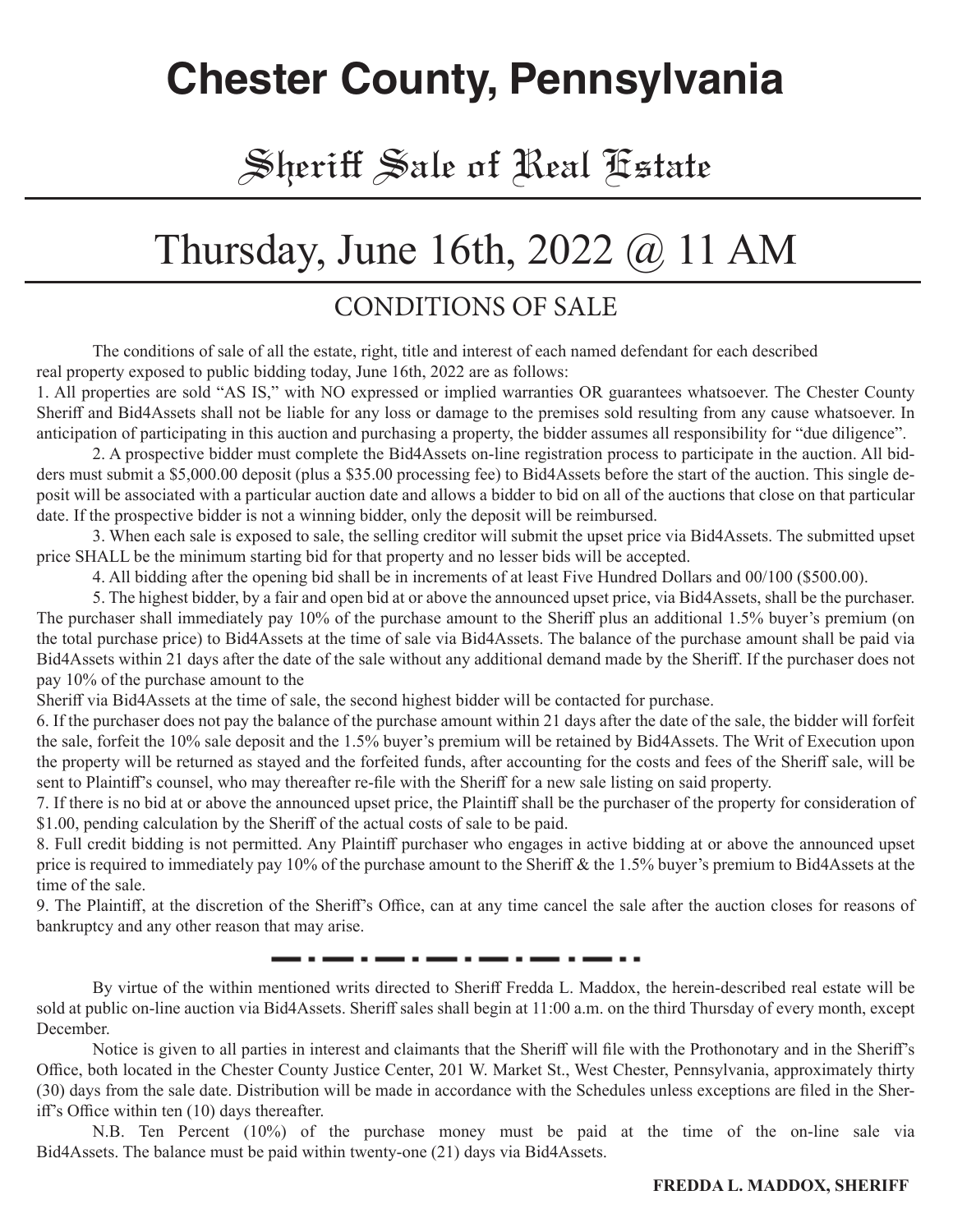#### **INDEX**

| Location | <b>Defendant</b>                                                                          | Page |
|----------|-------------------------------------------------------------------------------------------|------|
|          |                                                                                           |      |
|          |                                                                                           |      |
|          |                                                                                           |      |
|          |                                                                                           |      |
|          |                                                                                           |      |
|          |                                                                                           |      |
|          |                                                                                           |      |
|          |                                                                                           |      |
|          |                                                                                           |      |
|          |                                                                                           |      |
|          |                                                                                           |      |
|          |                                                                                           |      |
|          | City of Coatesville  Jeffrey C. Stanley, Executor of the Estate of Charles W. Stanley 17  |      |
|          |                                                                                           |      |
|          | East Bradford Township  Robert Axenfeld a/k/a Robert R. Axenfeld & Paula Axenfeld  27     |      |
|          |                                                                                           |      |
|          |                                                                                           |      |
|          |                                                                                           |      |
|          |                                                                                           |      |
|          |                                                                                           |      |
|          |                                                                                           |      |
|          |                                                                                           |      |
|          | Lower Oxford Township Judy Shoop, Known Heir of Aaron M. Shoop, deceased and 42-43        |      |
|          | Unknown Heirs, Successors, Assigns and All Persons, Firms                                 |      |
|          | or Associations Claiming Right, Title or Interest from or under                           |      |
|          | Aaron M. Shoop, deceased                                                                  |      |
|          |                                                                                           |      |
|          |                                                                                           |      |
|          |                                                                                           |      |
|          |                                                                                           |      |
|          | Upper Uwchlan Township  Anita Mastrog AKA Anita D. Mastrog & F. Michael Mastrog 23        |      |
|          |                                                                                           |      |
|          |                                                                                           |      |
|          |                                                                                           |      |
|          |                                                                                           |      |
|          |                                                                                           |      |
|          |                                                                                           |      |
|          |                                                                                           |      |
|          |                                                                                           |      |
|          |                                                                                           |      |
|          |                                                                                           |      |
|          |                                                                                           |      |
|          | West Pikeland Township Christopher C.J. Wurts and United States of America 44             |      |
|          |                                                                                           |      |
|          | West Whiteland Township  Kathy Ann Landis, Executrix of the Estate of Delmar W. Jones  30 |      |
|          |                                                                                           |      |
|          |                                                                                           |      |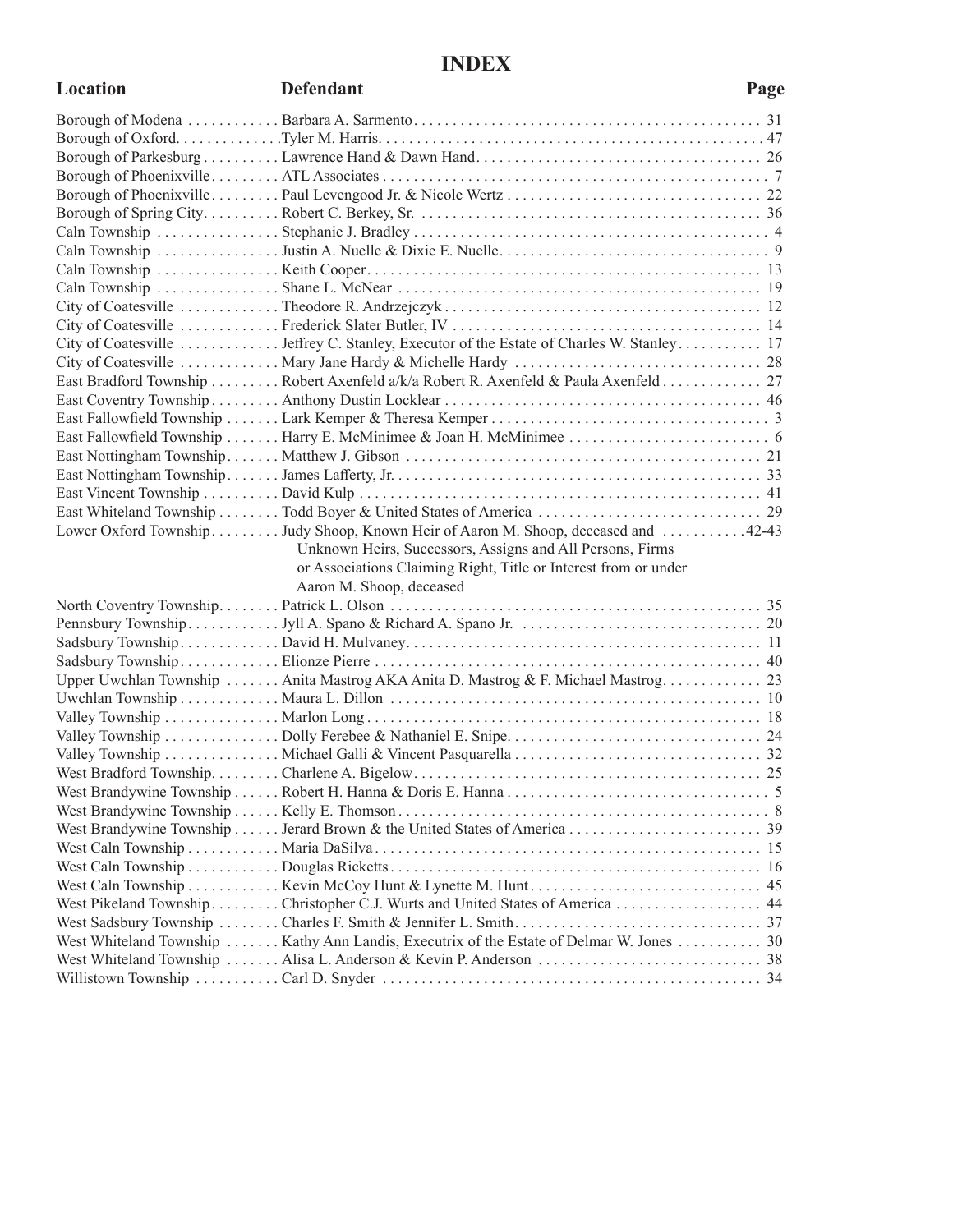Sheriff's Sale of Real Estate SALE NO: 22-6-171 **22-6-171 DEBT-\$1,443.86**

**BY VIRTUE WITHIN MENTIONED DIRECTED TO SHERIFF FREDDA L. MADDOX, THE HEREIN-DESCRIBED REAL ESTATE WILL BE SOLD AT A PUBLIC ON-LINE AUCTION VIA BID4ASSETS, BY ACCESSING URL www.bid4assets.com/chestercopasheriffsales Writ of Execution No. 2017-09196**



**Notice is given to all parties in interest and claimants that the Sheriff will file with the Prothonotary and in the Sheriff's Office, both located in the Chester County Justice Center, 201 West Market Street, West Chester, Pennsylvania, Schedules of Distribution on Monday, July 18, 2022. Distribution will be made in accordance with the Schedules unless exceptions are filed in the Sheriff's Office within ten (10) days thereafter.**

> ALL THAT CERTAIN lot or piece of ground with the buildings and improvements thereon erected, situate in East Fallowfield Township, CHESTER County, Pennsylvania.

Tax Parcel # 47-6-12.27

**PLAINTIFF: East Fallowfield Township VS DEFENDANT: Lark Kemper & Theresa Kemper SALE ADDRESS: 1613 Horseshoe Trail, East Fallowfield, PA 19320 PLAINTIFF ATTORNEY: PORTNOFF LAW ASSOCIATES, LTD. 484-690-9300**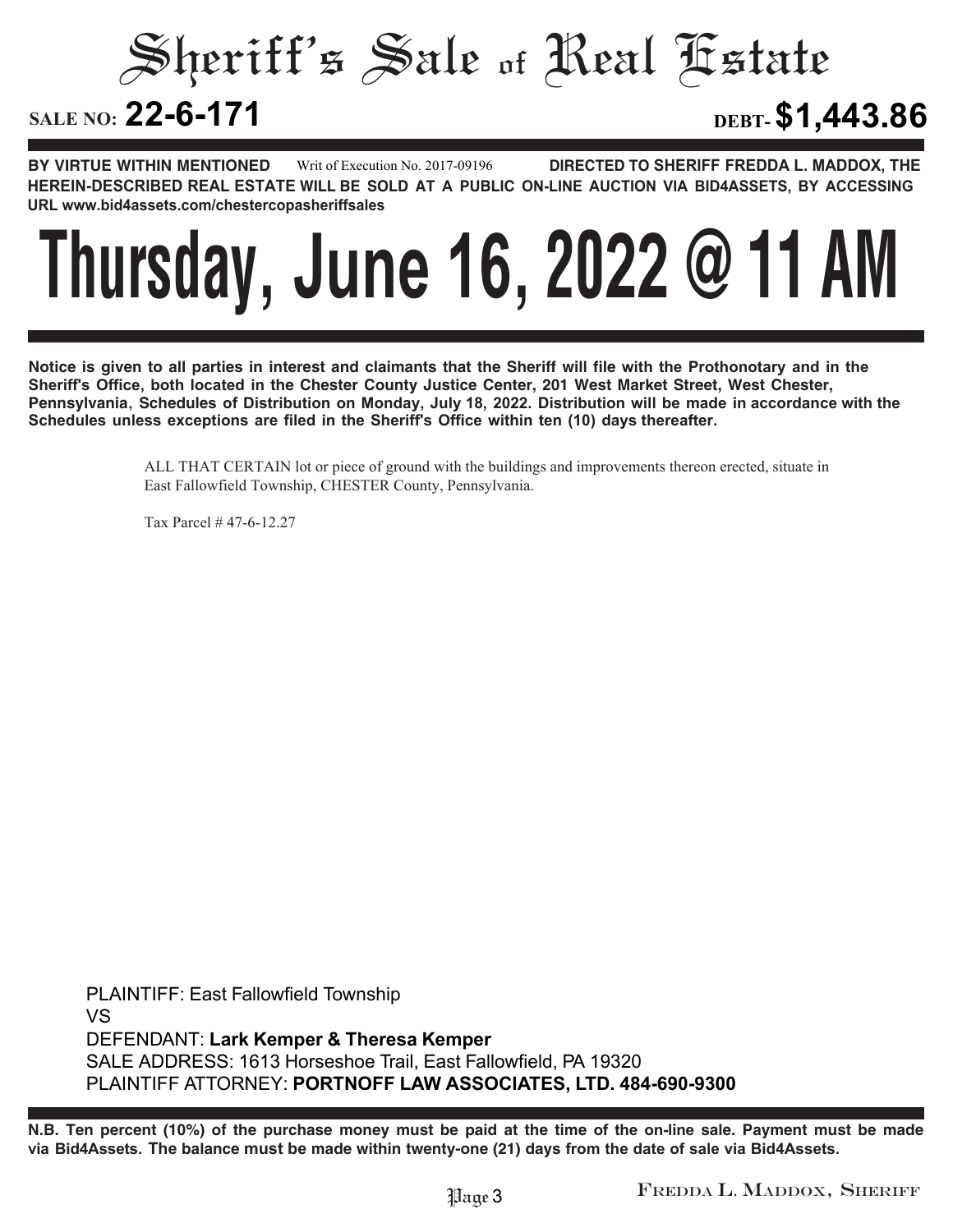Sheriff's Sale of Real Estate

**22-6-172 DEBT-\$1,598.66**

**BY VIRTUE WITHIN MENTIONED DIRECTED TO SHERIFF FREDDA L. MADDOX, THE HEREIN-DESCRIBED REAL ESTATE WILL BE SOLD AT A PUBLIC ON-LINE AUCTION VIA BID4ASSETS, BY ACCESSING URL www.bid4assets.com/chestercopasheriffsales Writ of Execution No. 2018-08541**



**Notice is given to all parties in interest and claimants that the Sheriff will file with the Prothonotary and in the Sheriff's Office, both located in the Chester County Justice Center, 201 West Market Street, West Chester, Pennsylvania, Schedules of Distribution on Monday, July 18, 2022. Distribution will be made in accordance with the Schedules unless exceptions are filed in the Sheriff's Office within ten (10) days thereafter.**

ALL THAT CERTAIN tract or lot or piece of land, Situate in Caln Township, County of Chester, and Commonwealth of Pennsylvania.

Tax Parcel # 39-3R-199

**PLAINTIFF: Caln Township Municipal Authority and Township of Caln VS DEFENDANT: Stephanie J. Bradley SALE ADDRESS: 306 Andrew Road, Caln Township, PA 19320 PLAINTIFF ATTORNEY: PORTNOFF LAW ASSOCIATES, LTD. 484-690-9300**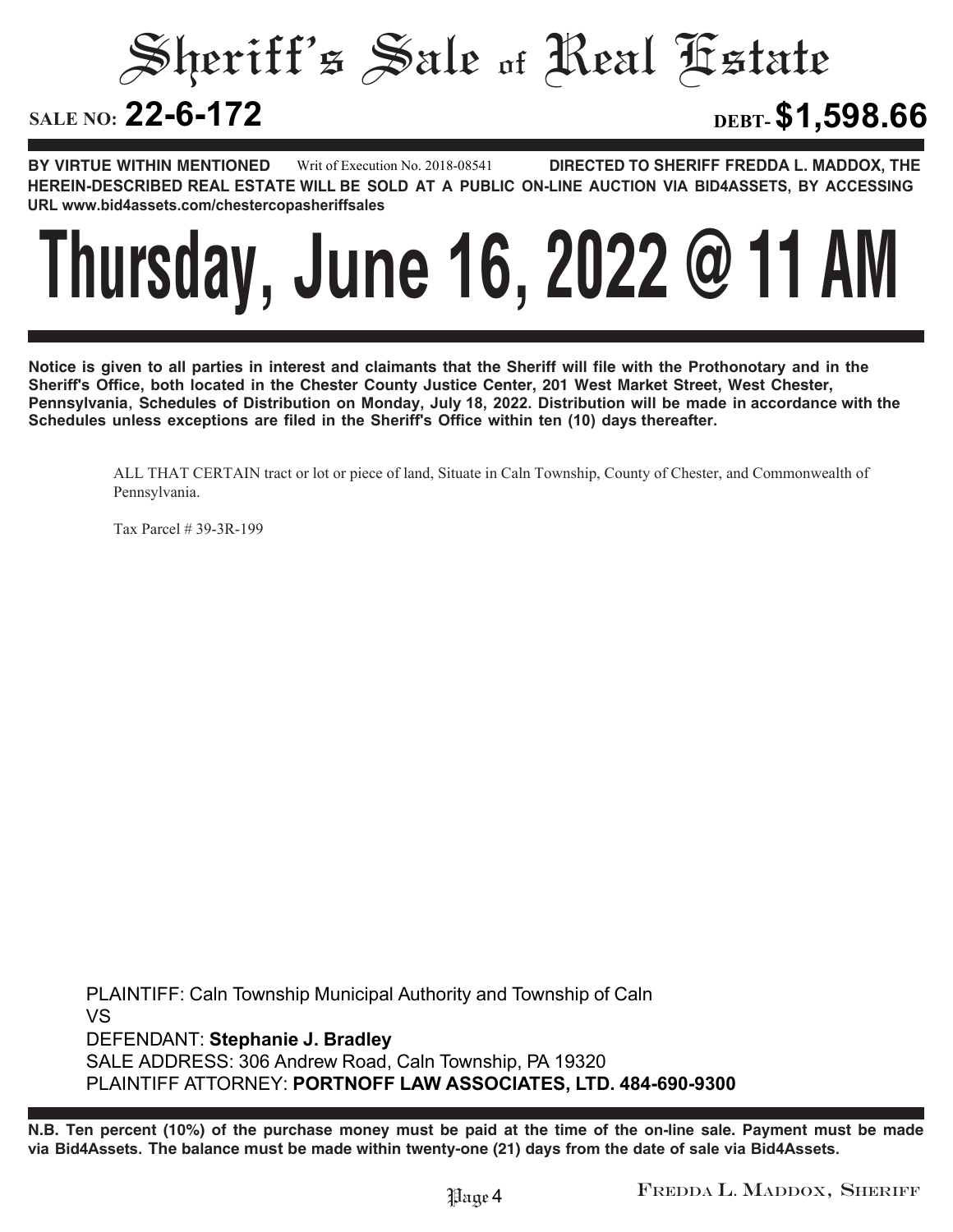Sheriff's Sale of Real Estate

**22-6-173 DEBT-\$7,767.88**

**BY VIRTUE WITHIN MENTIONED DIRECTED TO SHERIFF FREDDA L. MADDOX, THE HEREIN-DESCRIBED REAL ESTATE WILL BE SOLD AT A PUBLIC ON-LINE AUCTION VIA BID4ASSETS, BY ACCESSING URL www.bid4assets.com/chestercopasheriffsales Writ of Execution No. 2020-05791**

### **Thursday, June 16, 2022 @ 11 AM**

**Notice is given to all parties in interest and claimants that the Sheriff will file with the Prothonotary and in the Sheriff's Office, both located in the Chester County Justice Center, 201 West Market Street, West Chester, Pennsylvania, Schedules of Distribution on Monday, July 18, 2022. Distribution will be made in accordance with the Schedules unless exceptions are filed in the Sheriff's Office within ten (10) days thereafter.**

> ALL THAT CERTAIN tract of land, SITUATE in West Brandywine Township, County of Chester, and Commonwealth of Pennsylvania.

Tax Parcel # 29-7-148.3

**PLAINTIFF: Coatesville Area School District VS DEFENDANT: Robert H. Hanna & Doris E. Hanna SALE ADDRESS: 23 Prout Drive, West Brandywine, PA 19320 PLAINTIFF ATTORNEY: PORTNOFF LAW ASSOCIATES, LTD. 484-690-9300**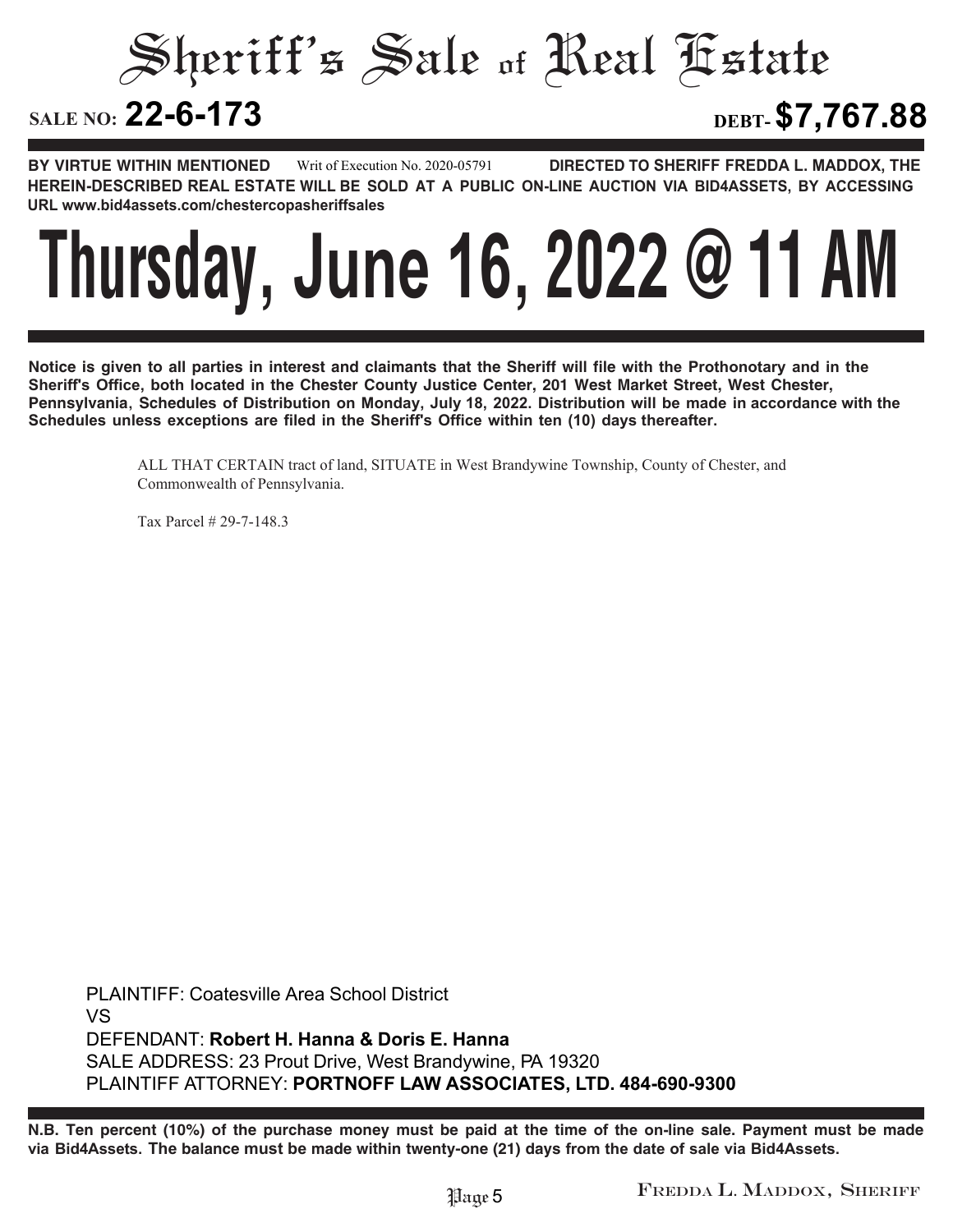Sheriff's Sale of Real Estate **SALE NO: 22-6-174 22-6-174 DEBT-\$7,779.27**

**BY VIRTUE WITHIN MENTIONED DIRECTED TO SHERIFF FREDDA L. MADDOX, THE HEREIN-DESCRIBED REAL ESTATE WILL BE SOLD AT A PUBLIC ON-LINE AUCTION VIA BID4ASSETS, BY ACCESSING URL www.bid4assets.com/chestercopasheriffsales Writ of Execution No. 2020-05928**

### **Thursday, June 16, 2022 @ 11 AM**

**Notice is given to all parties in interest and claimants that the Sheriff will file with the Prothonotary and in the Sheriff's Office, both located in the Chester County Justice Center, 201 West Market Street, West Chester, Pennsylvania, Schedules of Distribution on Monday, July 18, 2022. Distribution will be made in accordance with the Schedules unless exceptions are filed in the Sheriff's Office within ten (10) days thereafter.**

ALL THAT CERTAIN lot or piece of ground, East Fallowfield Township, County of Chester, and State of Pennsylvania.

Tax Parcel # 47-4P-33

**PLAINTIFF: Coatesville Area School District VS DEFENDANT: Harry E. McMinimee & Joan H. McMinimee SALE ADDRESS: 11 Prince Edward Drive, East Fallowfield, PA 19320 PLAINTIFF ATTORNEY: PORTNOFF LAW ASSOCIATES, LTD. 484-690-9300**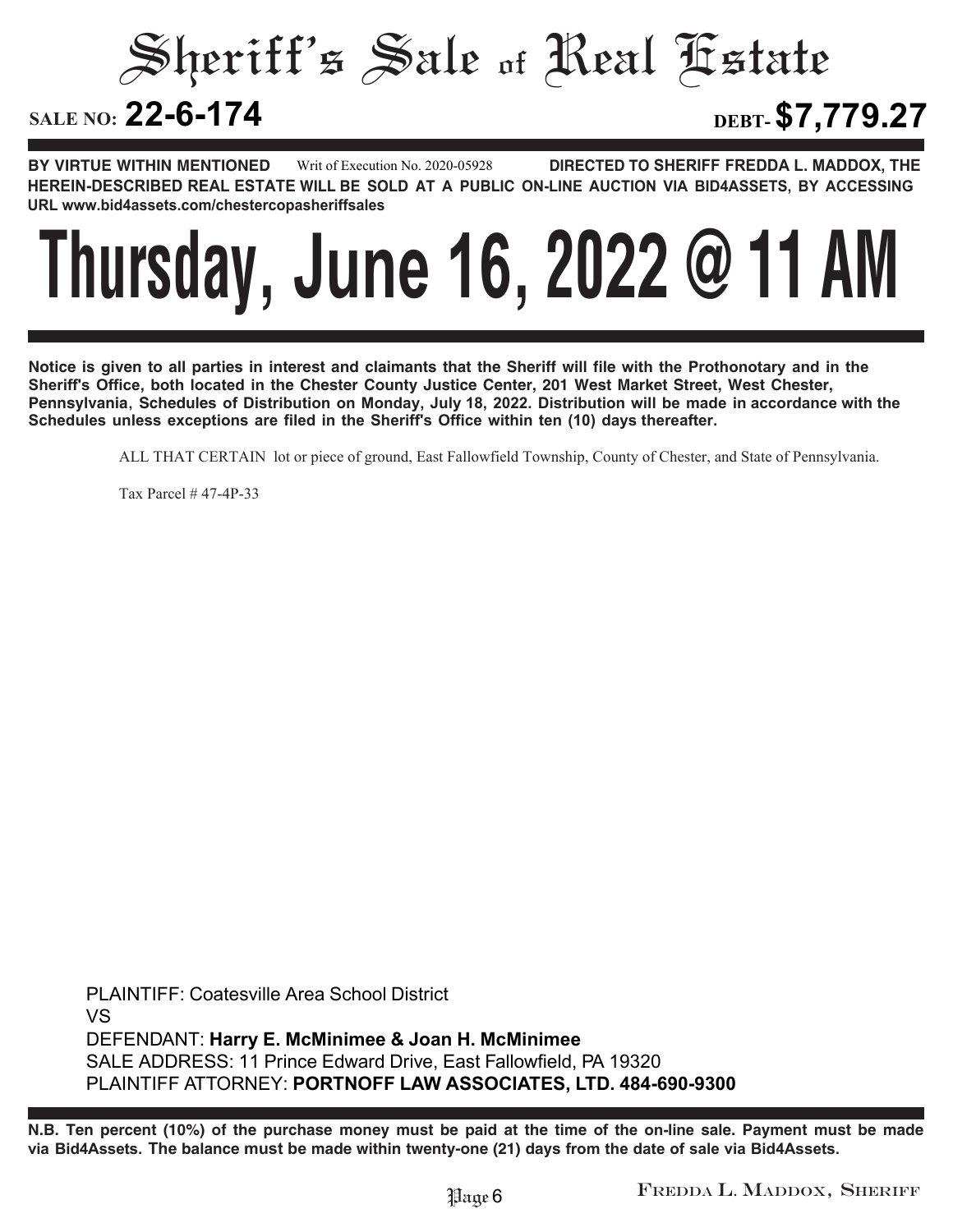Sheriff's Sale of Real Estate

**22-6-175 DEBT-\$4,209.65**

**BY VIRTUE WITHIN MENTIONED DIRECTED TO SHERIFF FREDDA L. MADDOX, THE HEREIN-DESCRIBED REAL ESTATE WILL BE SOLD AT A PUBLIC ON-LINE AUCTION VIA BID4ASSETS, BY ACCESSING URL www.bid4assets.com/chestercopasheriffsales Writ of Execution No. 2016-11415**

### **Thursday, June 16, 2022 @ 11 AM**

**Notice is given to all parties in interest and claimants that the Sheriff will file with the Prothonotary and in the Sheriff's Office, both located in the Chester County Justice Center, 201 West Market Street, West Chester, Pennsylvania, Schedules of Distribution on Monday, July 18, 2022. Distribution will be made in accordance with the Schedules unless exceptions are filed in the Sheriff's Office within ten (10) days thereafter.**

> ALL THAT CERTAIN lot or piece of land with the dwelling thereon erected, Situate on the North side of Vanderslice Street in the Fifth Ward of the Borough of Phoenixville, County of Chester and Commonwealth of Pennsylvania.

Tax Parcel # 15-9-38

**PLAINTIFF: Borough of Phoenixville VS DEFENDANT: ATL Associates SALE ADDRESS: 545 Vanderslice Street, Phoenixville, PA 19460 PLAINTIFF ATTORNEY: PORTNOFF LAW ASSOCIATES, LTD. 484-690-9300**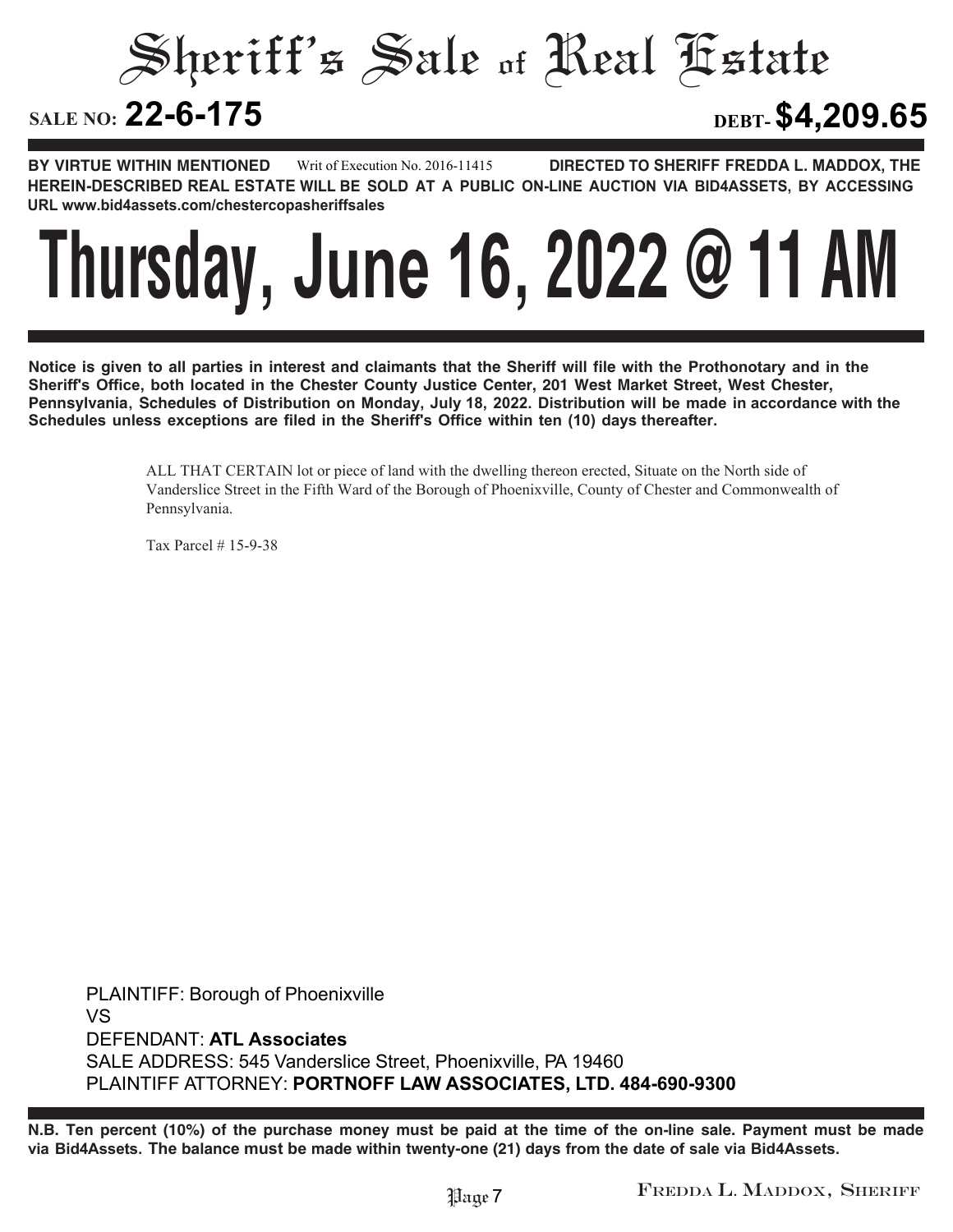Sheriff's Sale of Real Estate

**22-6-176 DEBT-\$1,394.44**

**BY VIRTUE WITHIN MENTIONED DIRECTED TO SHERIFF FREDDA L. MADDOX, THE HEREIN-DESCRIBED REAL ESTATE WILL BE SOLD AT A PUBLIC ON-LINE AUCTION VIA BID4ASSETS, BY ACCESSING URL www.bid4assets.com/chestercopasheriffsales Writ of Execution No. 2019-05337**

### **Thursday, June 16, 2022 @ 11 AM**

**Notice is given to all parties in interest and claimants that the Sheriff will file with the Prothonotary and in the Sheriff's Office, both located in the Chester County Justice Center, 201 West Market Street, West Chester, Pennsylvania, Schedules of Distribution on Monday, July 18, 2022. Distribution will be made in accordance with the Schedules unless exceptions are filed in the Sheriff's Office within ten (10) days thereafter.**

> ALL THAT CERTAIN lot or piece of ground with the three story brick messuage or dwelling thereon erected, Hereditaments and Appurtenances, situate in West Brandywine, County of Chester, and State of Pennsylvania.

Tax Parcel # 29-4-118

**PLAINTIFF: West Brandywine Township VS DEFENDANT: Kelly E. Thomson SALE ADDRESS: 3553 Manor Road, West Brandywine, PA 19343 PLAINTIFF ATTORNEY: PORTNOFF LAW ASSOCIATES, LTD. 484-690-9300**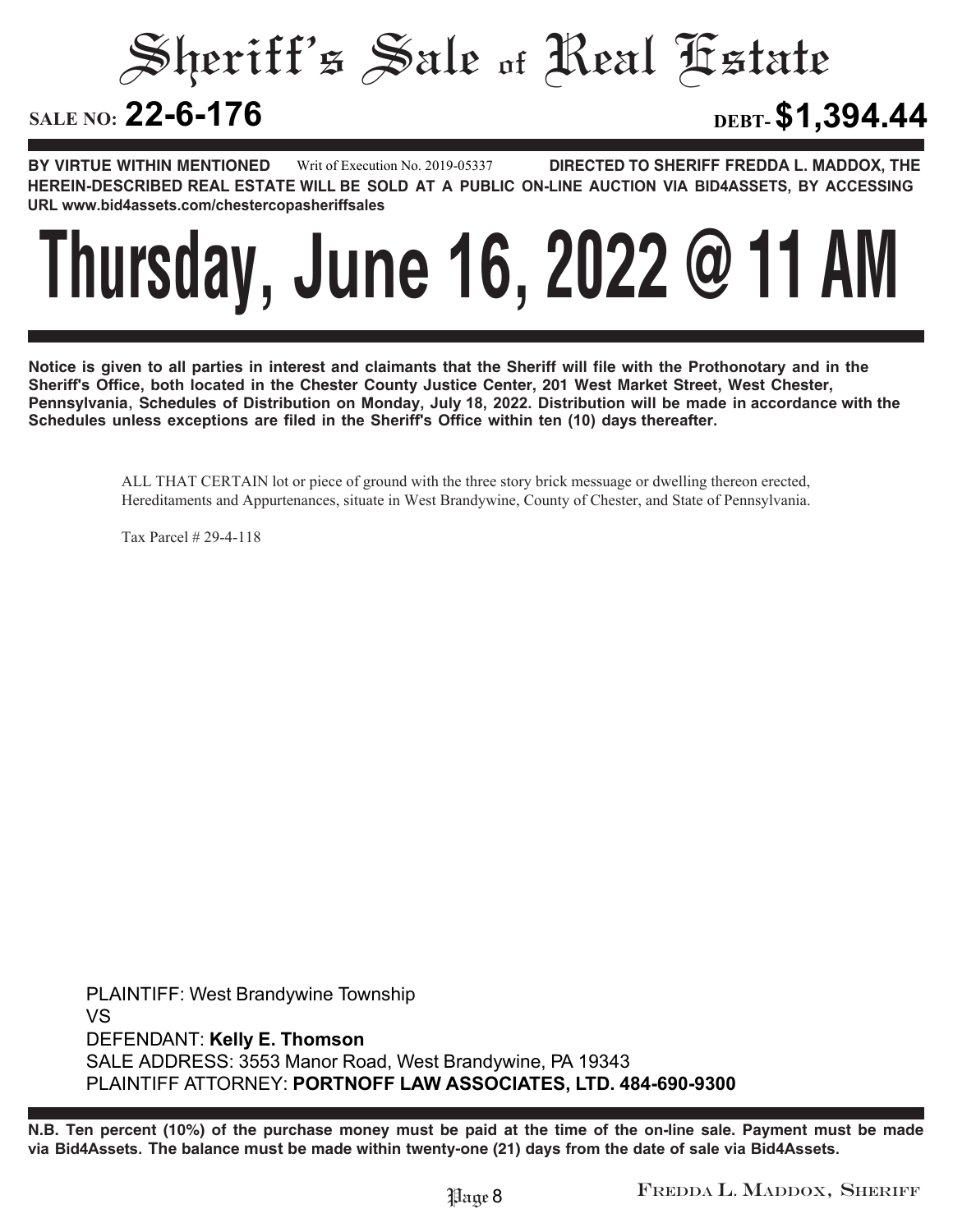Sheriff's Sale of Real Estate SALE NO: 22-6-177 **22-6-177 DEBT-\$4,978.47**

**BY VIRTUE WITHIN MENTIONED DIRECTED TO SHERIFF FREDDA L. MADDOX, THE HEREIN-DESCRIBED REAL ESTATE WILL BE SOLD AT A PUBLIC ON-LINE AUCTION VIA BID4ASSETS, BY ACCESSING URL www.bid4assets.com/chestercopasheriffsales Writ of Execution No. 2018-01851**

### **Thursday, June 16, 2022 @ 11 AM**

**Notice is given to all parties in interest and claimants that the Sheriff will file with the Prothonotary and in the Sheriff's Office, both located in the Chester County Justice Center, 201 West Market Street, West Chester, Pennsylvania, Schedules of Distribution on Monday, July 18, 2022. Distribution will be made in accordance with the Schedules unless exceptions are filed in the Sheriff's Office within ten (10) days thereafter.**

ALL THAT CERTAIN lot or piece of ground Situate in Caln Township, Chester County, Commonwealth of Pennsylvania.

Tax Parcel # 39-5E-73

**PLAINTIFF: Caln Township Municipal Authority and Township of Caln VS DEFENDANT: Justin A. Nuelle & Dixie E. Nuelle SALE ADDRESS: 227 Westbury Court, Caln Township, PA 19335 PLAINTIFF ATTORNEY: PORTNOFF LAW ASSOCIATES, LTD. 484-690-9300**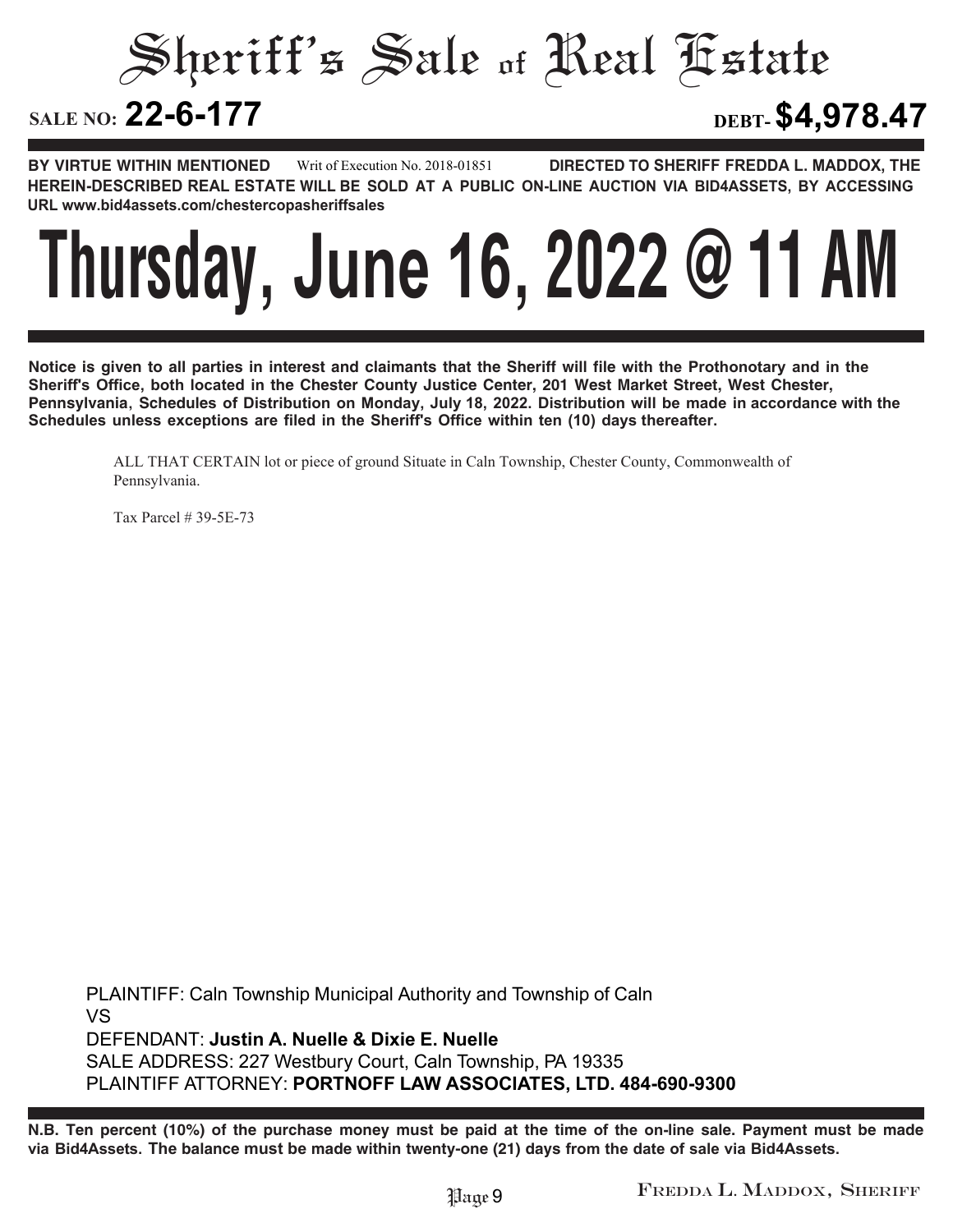Sheriff's Sale of Real Estate

**22-6-178 DEBT-\$1,600.20**

**BY VIRTUE WITHIN MENTIONED DIRECTED TO SHERIFF FREDDA L. MADDOX, THE HEREIN-DESCRIBED REAL ESTATE WILL BE SOLD AT A PUBLIC ON-LINE AUCTION VIA BID4ASSETS, BY ACCESSING URL www.bid4assets.com/chestercopasheriffsales Writ of Execution No. 2020-05325**

### **Thursday, June 16, 2022 @ 11 AM**

**Notice is given to all parties in interest and claimants that the Sheriff will file with the Prothonotary and in the Sheriff's Office, both located in the Chester County Justice Center, 201 West Market Street, West Chester, Pennsylvania, Schedules of Distribution on Monday, July 18, 2022. Distribution will be made in accordance with the Schedules unless exceptions are filed in the Sheriff's Office within ten (10) days thereafter.**

ALL THAT CERTAIN lot or piece of ground, Situate in Uwchlan Township, County of Chester, Pennsylvania.

Tax Parcel # 33-5F-130

**PLAINTIFF: Uwchlan Township VS DEFENDANT: Maura L. Dillon SALE ADDRESS: 317 Kidwelly Court, Uwchlan, PA 19341 PLAINTIFF ATTORNEY: PORTNOFF LAW ASSOCIATES, LTD. 484-690-9300**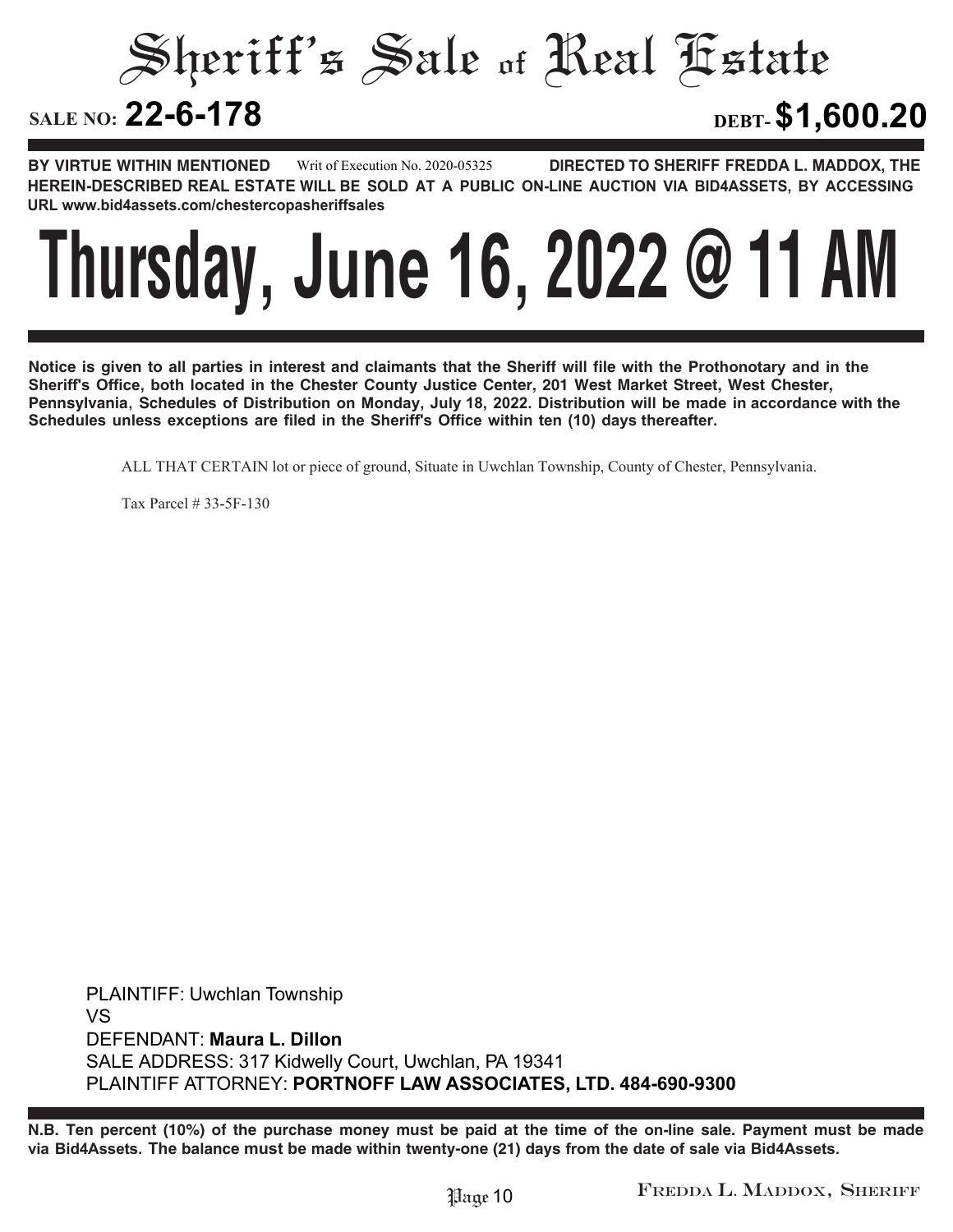Sheriff's Sale of Real Estate

**22-6-179 DEBT-\$6,265.38**

**BY VIRTUE WITHIN MENTIONED DIRECTED TO SHERIFF FREDDA L. MADDOX, THE HEREIN-DESCRIBED REAL ESTATE WILL BE SOLD AT A PUBLIC ON-LINE AUCTION VIA BID4ASSETS, BY ACCESSING URL www.bid4assets.com/chestercopasheriffsales Writ of Execution No. 2020-05662**



**Notice is given to all parties in interest and claimants that the Sheriff will file with the Prothonotary and in the Sheriff's Office, both located in the Chester County Justice Center, 201 West Market Street, West Chester, Pennsylvania, Schedules of Distribution on Monday, July 18, 2022. Distribution will be made in accordance with the Schedules unless exceptions are filed in the Sheriff's Office within ten (10) days thereafter.**

ALL THAT CERTAIN lot of ground SITUATE in Sadsbury Township, Chester County, Pennsylvania.

Tax Parcel # 37-4-49

**PLAINTIFF: Coatesville Area School District VS DEFENDANT: David H. Mulvaney SALE ADDRESS: 939 Old Wilmington Road, Sadsbury Township, PA 19320 PLAINTIFF ATTORNEY: PORTNOFF LAW ASSOCIATES, LTD. 484-690-9300**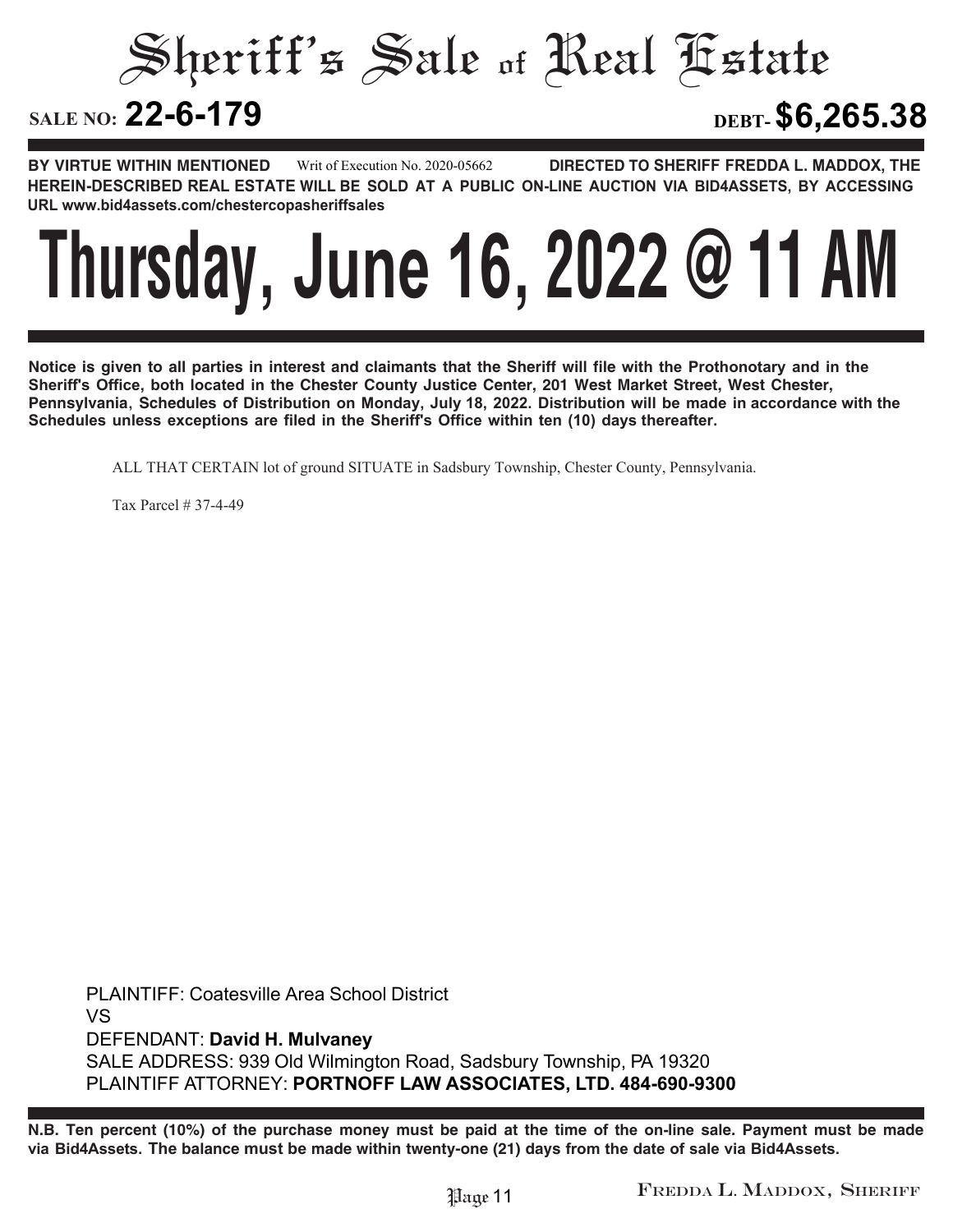Sheriff's Sale of Real Estate

**22-6-181 DEBT-\$5,112.23**

**BY VIRTUE WITHIN MENTIONED DIRECTED TO SHERIFF FREDDA L. MADDOX, THE HEREIN-DESCRIBED REAL ESTATE WILL BE SOLD AT A PUBLIC ON-LINE AUCTION VIA BID4ASSETS, BY ACCESSING URL www.bid4assets.com/chestercopasheriffsales Writ of Execution No. 2018-00556**

### **Thursday, June 16, 2022 @ 11 AM**

**Notice is given to all parties in interest and claimants that the Sheriff will file with the Prothonotary and in the Sheriff's Office, both located in the Chester County Justice Center, 201 West Market Street, West Chester, Pennsylvania, Schedules of Distribution on Monday, July 18, 2022. Distribution will be made in accordance with the Schedules unless exceptions are filed in the Sheriff's Office within ten (10) days thereafter.**

ALL THAT CERTAIN lot of land on which is located a frame dwelling house No. 800 Stirling Street, in the City of Coatesville, County of Chester and Commonwealth of Pennsylvania.

Tax Parcel # 16-6-866

**PLAINTIFF: City of Coatesville VS DEFENDANT: Theodore R. Andrzejczyk SALE ADDRESS: 800 Stirling Street, Coatesville, PA 19320 PLAINTIFF ATTORNEY: PORTNOFF LAW ASSOCIATES, LTD. 484-690-9300**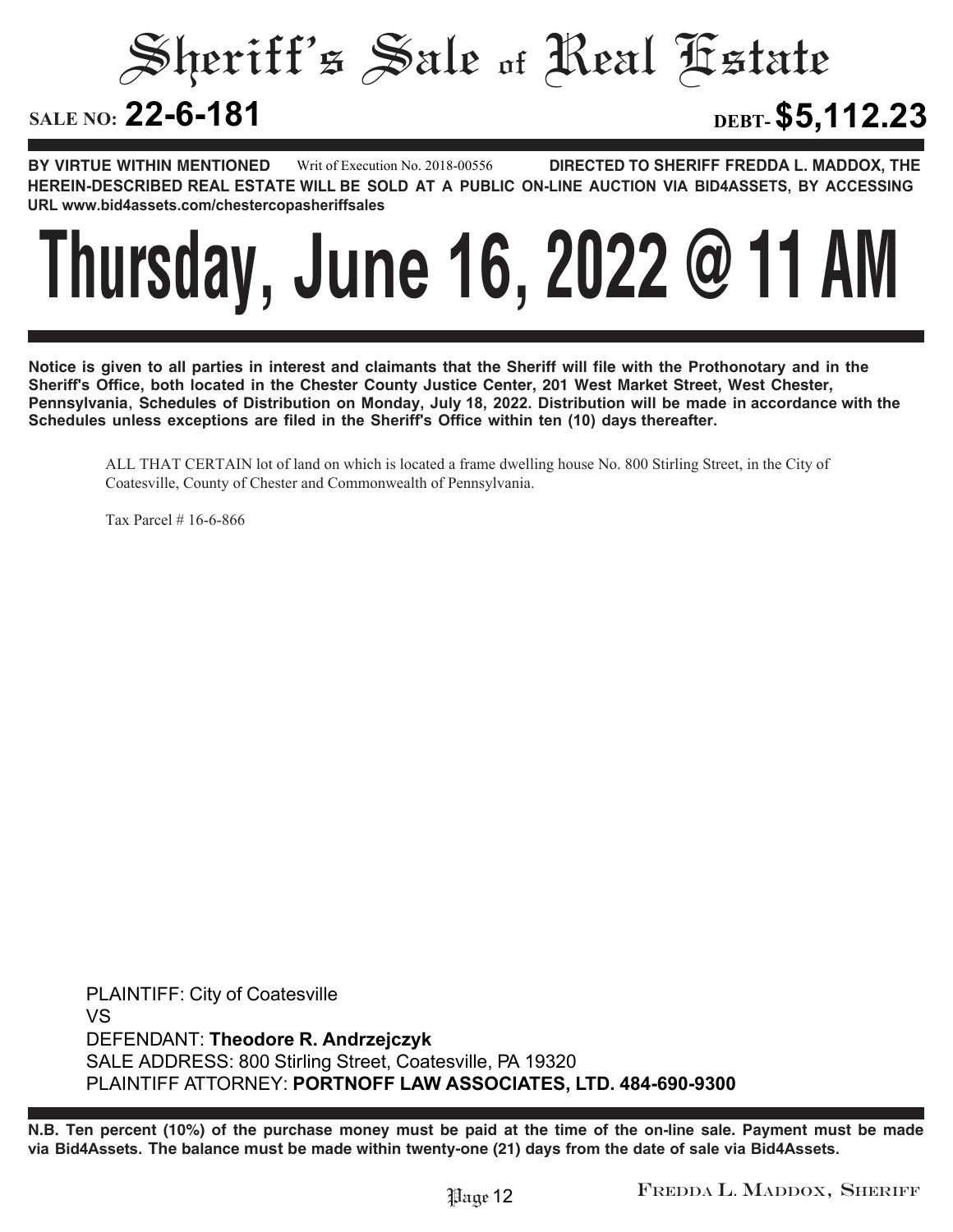Sheriff's Sale of Real Estate

**22-6-182 DEBT-\$4,724.83**

**BY VIRTUE WITHIN MENTIONED DIRECTED TO SHERIFF FREDDA L. MADDOX, THE HEREIN-DESCRIBED REAL ESTATE WILL BE SOLD AT A PUBLIC ON-LINE AUCTION VIA BID4ASSETS, BY ACCESSING URL www.bid4assets.com/chestercopasheriffsales Writ of Execution No. 2020-05318**

### **Thursday, June 16, 2022 @ 11 AM**

**Notice is given to all parties in interest and claimants that the Sheriff will file with the Prothonotary and in the Sheriff's Office, both located in the Chester County Justice Center, 201 West Market Street, West Chester, Pennsylvania, Schedules of Distribution on Monday, July 18, 2022. Distribution will be made in accordance with the Schedules unless exceptions are filed in the Sheriff's Office within ten (10) days thereafter.**

ALL THAT CERTAIN lot or piece of ground situate in Caln Township, County of Chester and State of Pennsylvania.

Tax Parcel # 39-3Q-49

**PLAINTIFF: Coatesville Area School District VS DEFENDANT: Keith Cooper SALE ADDRESS: 1413 Olive Street, Caln Township, PA 19320 PLAINTIFF ATTORNEY: PORTNOFF LAW ASSOCIATES, LTD. 484-690-9300**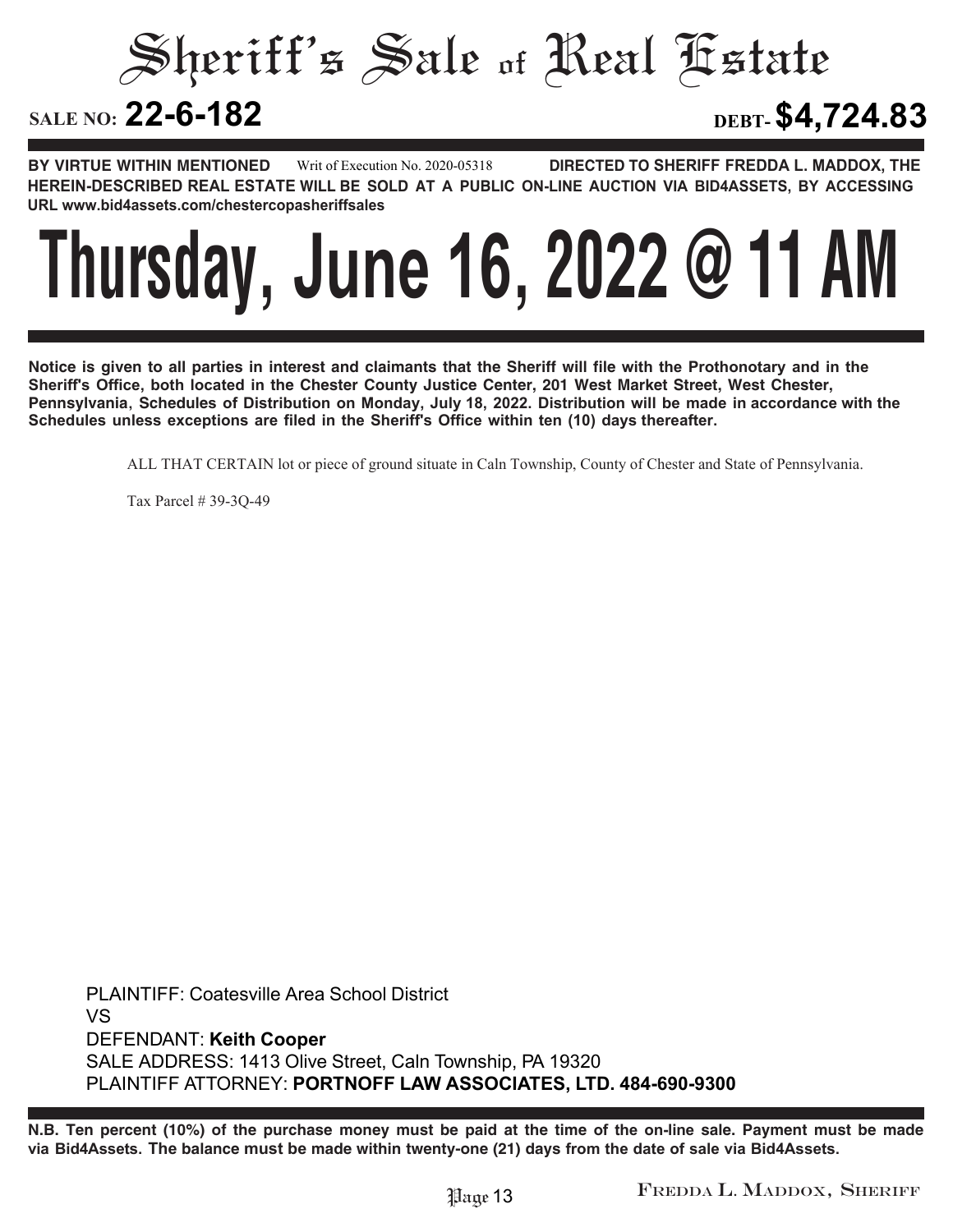Sheriff's Sale of Real Estate

**22-6-183 DEBT-\$1,348.60**

**BY VIRTUE WITHIN MENTIONED DIRECTED TO SHERIFF FREDDA L. MADDOX, THE HEREIN-DESCRIBED REAL ESTATE WILL BE SOLD AT A PUBLIC ON-LINE AUCTION VIA BID4ASSETS, BY ACCESSING URL www.bid4assets.com/chestercopasheriffsales Writ of Execution No. 2018-08621**

### **Thursday, June 16, 2022 @ 11 AM**

**Notice is given to all parties in interest and claimants that the Sheriff will file with the Prothonotary and in the Sheriff's Office, both located in the Chester County Justice Center, 201 West Market Street, West Chester, Pennsylvania, Schedules of Distribution on Monday, July 18, 2022. Distribution will be made in accordance with the Schedules unless exceptions are filed in the Sheriff's Office within ten (10) days thereafter.**

> ALL THAT CERTAIN frame dwelling house and lot or parcel of land situate in the City of Coatesville, County of Chester and State of Pennsylvania.

Tax Parcel # 16-6-306

**PLAINTIFF: City of Coatesville VS DEFENDANT: Frederick Slater Butler, IV SALE ADDRESS: 15 N. Eighth Avenue, Coatesville, PA 19320 PLAINTIFF ATTORNEY: PORTNOFF LAW ASSOCIATES, LTD. 484-690-9300**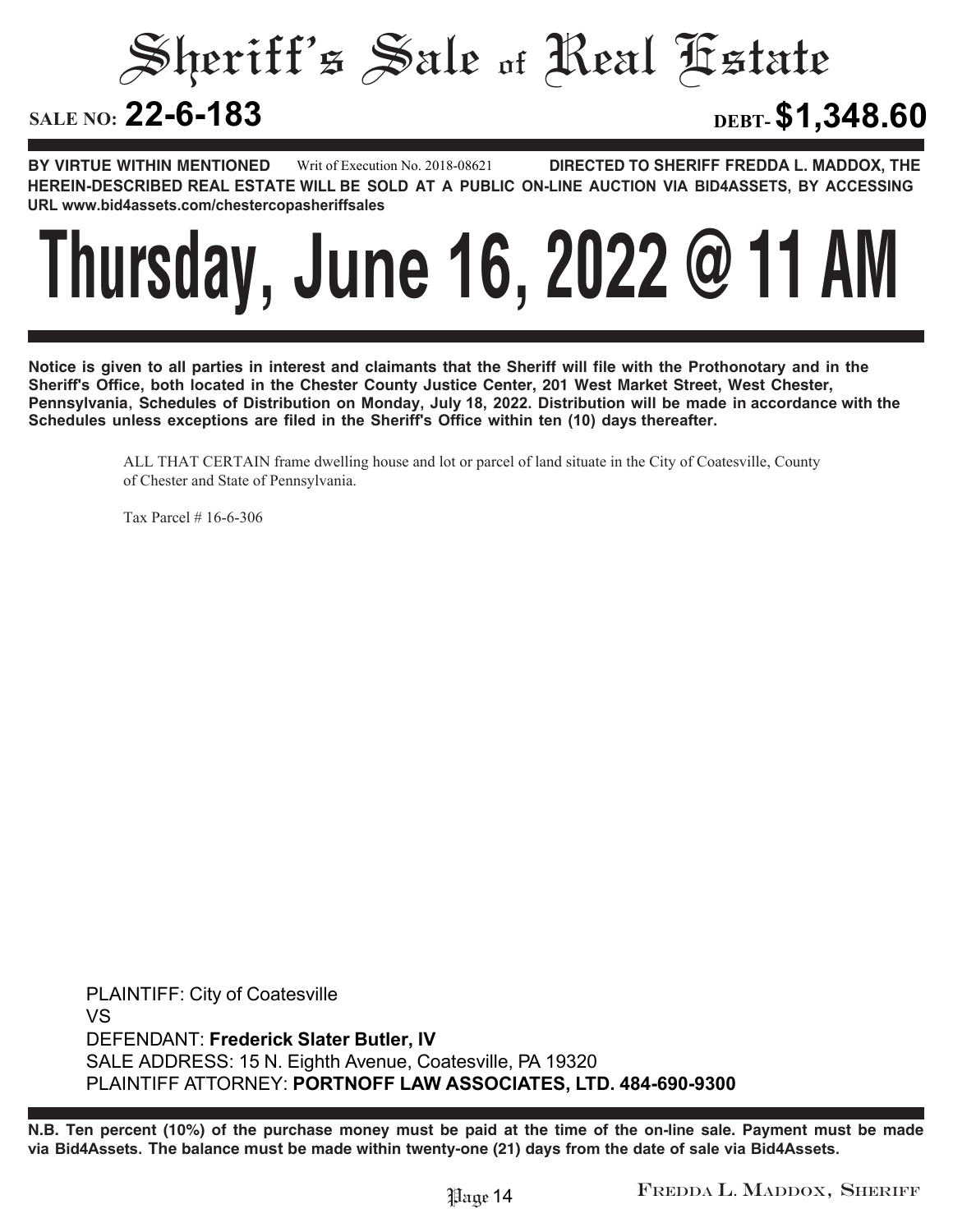Sheriff's Sale of Real Estate

**22-6-184 DEBT-\$13,734.62**

**BY VIRTUE WITHIN MENTIONED DIRECTED TO SHERIFF FREDDA L. MADDOX, THE HEREIN-DESCRIBED REAL ESTATE WILL BE SOLD AT A PUBLIC ON-LINE AUCTION VIA BID4ASSETS, BY ACCESSING URL www.bid4assets.com/chestercopasheriffsales Writ of Execution No. 2020-05941**

# **Thursday, June 16, 2022 @ 11 AM**

**Notice is given to all parties in interest and claimants that the Sheriff will file with the Prothonotary and in the Sheriff's Office, both located in the Chester County Justice Center, 201 West Market Street, West Chester, Pennsylvania, Schedules of Distribution on Monday, July 18, 2022. Distribution will be made in accordance with the Schedules unless exceptions are filed in the Sheriff's Office within ten (10) days thereafter.**

ALL THAT CERTAIN lot or piece of ground situate in the Township of West Caln, Chester County, Pennsylvania.

Tax Parcel # 28-4-55.8

**PLAINTIFF: Coatesville Area School District VS DEFENDANT: Maria DaSilva SALE ADDRESS: 247 Cambridge Road, West Caln Township, PA 19320 PLAINTIFF ATTORNEY: PORTNOFF LAW ASSOCIATES, LTD. 484-690-9300**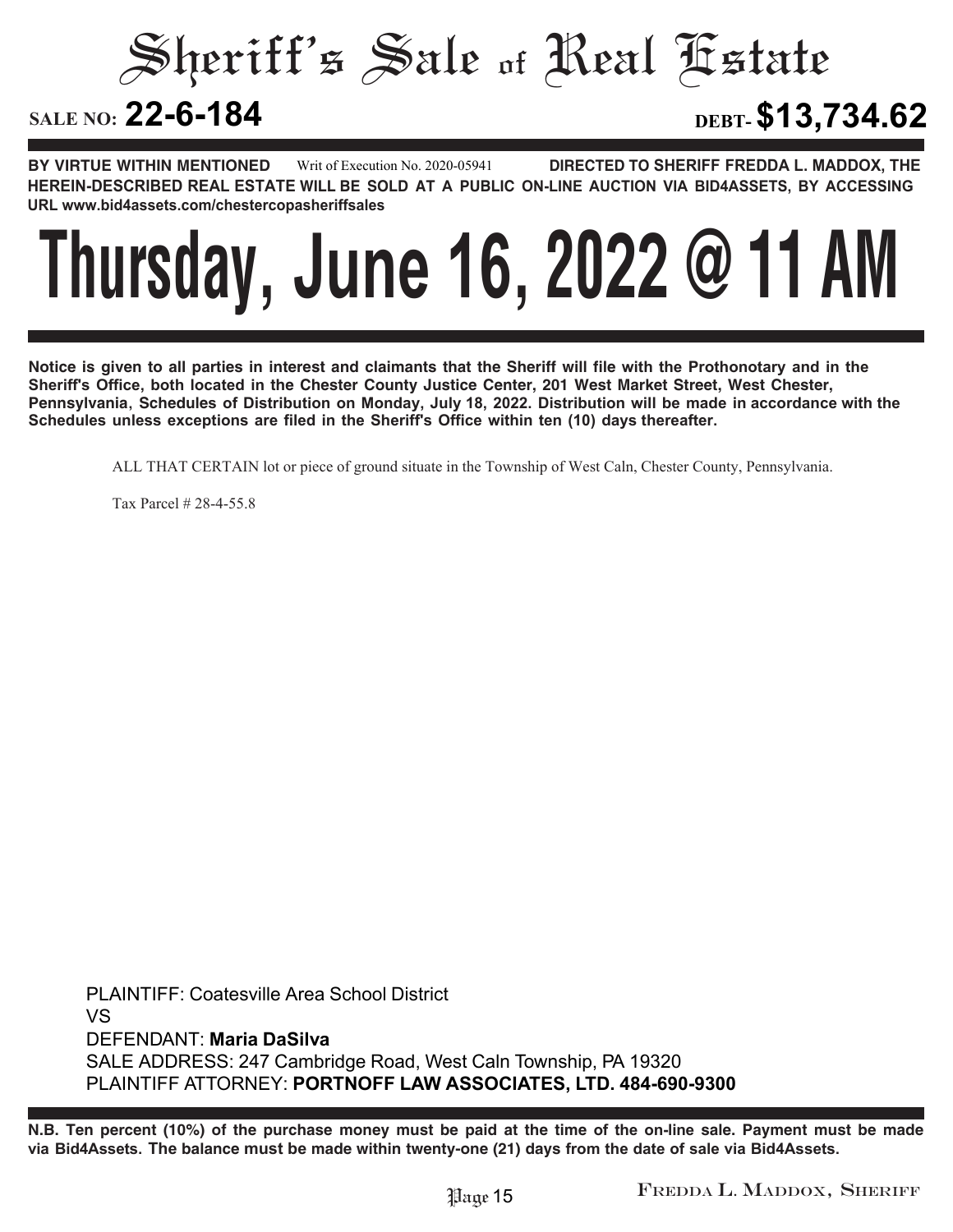Sheriff's Sale of Real Estate

**22-6-185 DEBT-\$11,226.61**

**BY VIRTUE WITHIN MENTIONED DIRECTED TO SHERIFF FREDDA L. MADDOX, THE HEREIN-DESCRIBED REAL ESTATE WILL BE SOLD AT A PUBLIC ON-LINE AUCTION VIA BID4ASSETS, BY ACCESSING URL www.bid4assets.com/chestercopasheriffsales Writ of Execution No. 2020-05619**

### **Thursday, June 16, 2022 @ 11 AM**

**Notice is given to all parties in interest and claimants that the Sheriff will file with the Prothonotary and in the Sheriff's Office, both located in the Chester County Justice Center, 201 West Market Street, West Chester, Pennsylvania, Schedules of Distribution on Monday, July 18, 2022. Distribution will be made in accordance with the Schedules unless exceptions are filed in the Sheriff's Office within ten (10) days thereafter.**

> ALL THAT CERTAIN lot or piece of ground, SITUATE in the Township of West Caln, County of Chester and Commonwealth of Pennsylvania.

Tax Parcel # 28-6-49

**PLAINTIFF: Coatesville Area School District VS DEFENDANT: Douglas Ricketts SALE ADDRESS: 139 Creamery Road, West Caln Township, PA 19320 PLAINTIFF ATTORNEY: PORTNOFF LAW ASSOCIATES, LTD. 484-690-9300**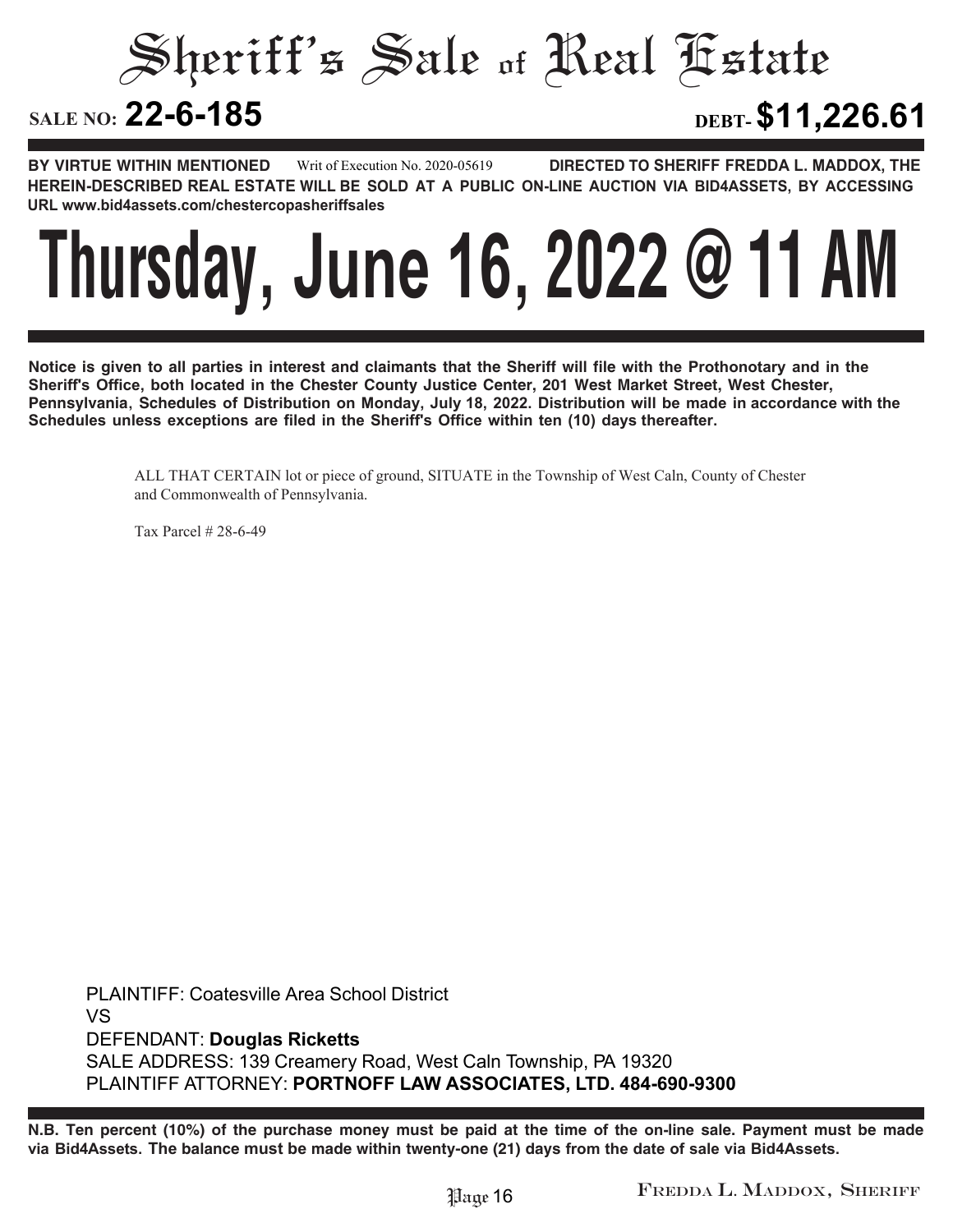Sheriff's Sale of Real Estate

**22-6-186 DEBT-\$1,720.50**

**BY VIRTUE WITHIN MENTIONED DIRECTED TO SHERIFF FREDDA L. MADDOX, THE HEREIN-DESCRIBED REAL ESTATE WILL BE SOLD AT A PUBLIC ON-LINE AUCTION VIA BID4ASSETS, BY ACCESSING URL www.bid4assets.com/chestercopasheriffsales Writ of Execution No. 2018-00010**

### **Thursday, June 16, 2022 @ 11 AM**

**Notice is given to all parties in interest and claimants that the Sheriff will file with the Prothonotary and in the Sheriff's Office, both located in the Chester County Justice Center, 201 West Market Street, West Chester, Pennsylvania, Schedules of Distribution on Monday, July 18, 2022. Distribution will be made in accordance with the Schedules unless exceptions are filed in the Sheriff's Office within ten (10) days thereafter.**

> ALL THAT CERTAIN lot of land, hereditaments and appurtenances upon which is erected the North half of a block of two brick dwelling houses designated as No. 72 South Sixth Avenue, SITUATE in the Second Ward of the City of Coatesville, County of Chester and Commonwealth of Pennsylvania.

Tax Parcel # 16-6-765

**PLAINTIFF: City of Coatesville VS DEFENDANT: Jeffrey C. Stanley, Executor of the Estate of Charles W. Stanley SALE ADDRESS: 72 S. Sixth Avenue, Coatesville, PA 19320 PLAINTIFF ATTORNEY: PORTNOFF LAW ASSOCIATES, LTD. 484-690-9300**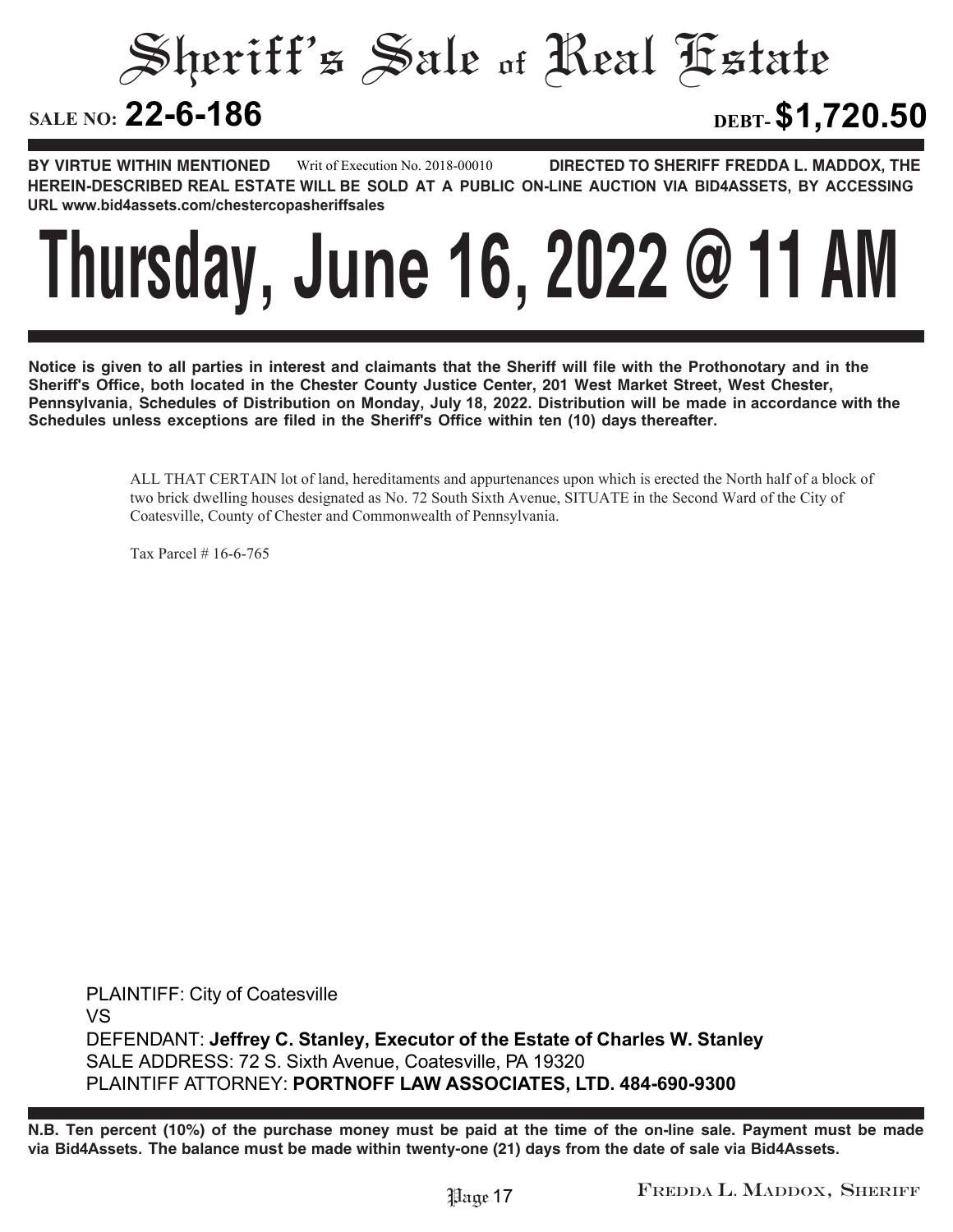Sheriff's Sale of Real Estate

**22-6-187 DEBT-\$2,554.87**

**BY VIRTUE WITHIN MENTIONED DIRECTED TO SHERIFF FREDDA L. MADDOX, THE HEREIN-DESCRIBED REAL ESTATE WILL BE SOLD AT A PUBLIC ON-LINE AUCTION VIA BID4ASSETS, BY ACCESSING URL www.bid4assets.com/chestercopasheriffsales Writ of Execution No. 2020-05817**



**Notice is given to all parties in interest and claimants that the Sheriff will file with the Prothonotary and in the Sheriff's Office, both located in the Chester County Justice Center, 201 West Market Street, West Chester, Pennsylvania, Schedules of Distribution on Monday, July 18, 2022. Distribution will be made in accordance with the Schedules unless exceptions are filed in the Sheriff's Office within ten (10) days thereafter.**

> ALL THAT CERTAIN lot or tract of land Situated in Valley Township, County of Chester and State of Pennsylvania.

Tax Parcel # 38-6A-12

**PLAINTIFF: Coatesville Area School District VS DEFENDANT: Marlon Long SALE ADDRESS: 64 Gap Road, Valley Township, PA 19320 PLAINTIFF ATTORNEY: PORTNOFF LAW ASSOCIATES, LTD. 484-690-9300**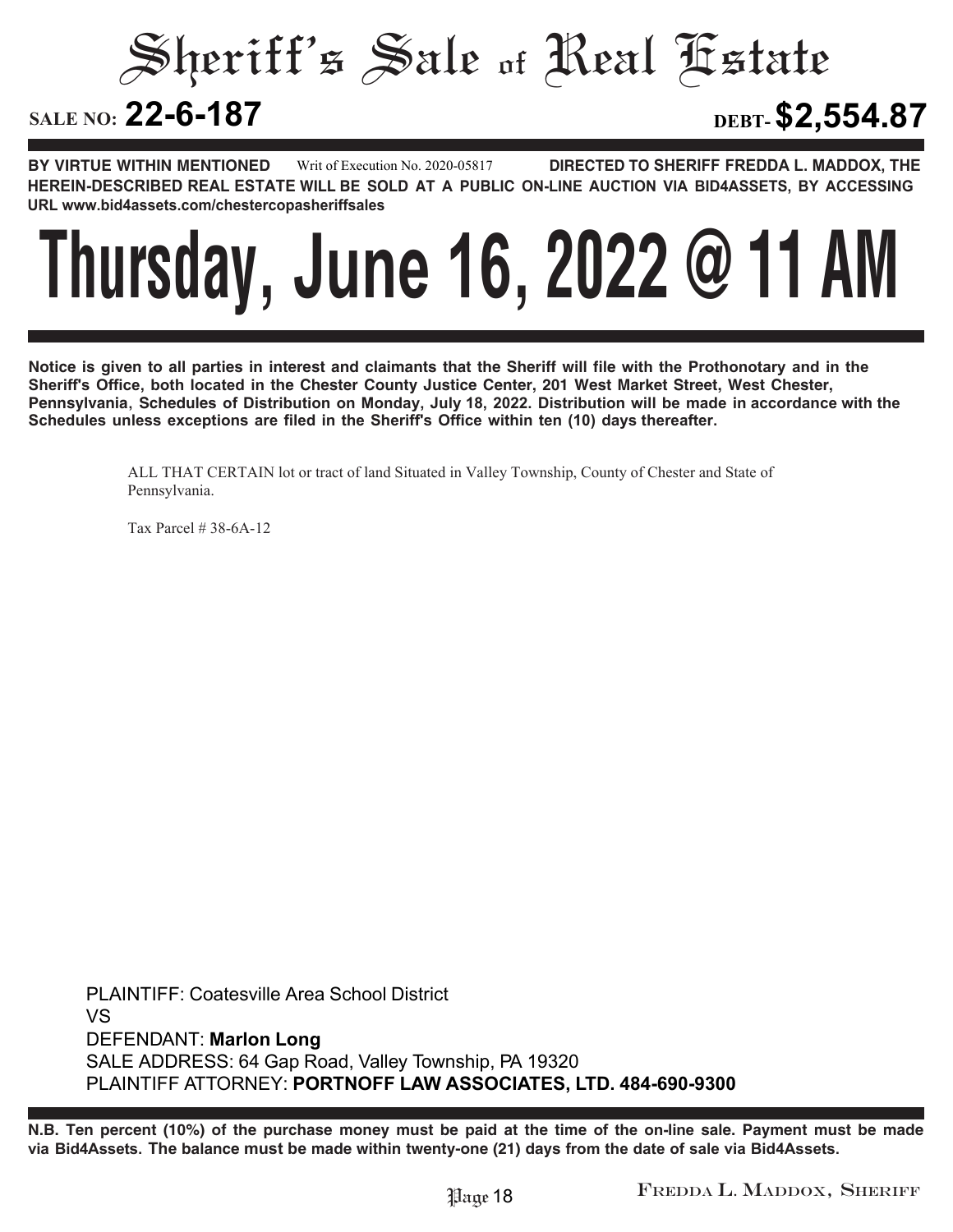Sheriff's Sale of Real Estate

**22-6-188 DEBT-\$4,879.48**

**BY VIRTUE WITHIN MENTIONED DIRECTED TO SHERIFF FREDDA L. MADDOX, THE HEREIN-DESCRIBED REAL ESTATE WILL BE SOLD AT A PUBLIC ON-LINE AUCTION VIA BID4ASSETS, BY ACCESSING URL www.bid4assets.com/chestercopasheriffsales Writ of Execution No. 2017-07771**

### **Thursday, June 16, 2022 @ 11 AM**

**Notice is given to all parties in interest and claimants that the Sheriff will file with the Prothonotary and in the Sheriff's Office, both located in the Chester County Justice Center, 201 West Market Street, West Chester, Pennsylvania, Schedules of Distribution on Monday, July 18, 2022. Distribution will be made in accordance with the Schedules unless exceptions are filed in the Sheriff's Office within ten (10) days thereafter.**

ALL THAT CERTAIN lot or piece of ground with the buildings and improvements thereon erected, Situate in the Township of Caln, County of Chester and State of Pennsylvania.

Tax Parcel # 39-3M-82

**PLAINTIFF: Caln Township Municipal Authority and Township of Caln VS DEFENDANT: Shane L. McNear SALE ADDRESS: 1818 Olive Street, Caln Township, PA 19320 PLAINTIFF ATTORNEY: PORTNOFF LAW ASSOCIATES, LTD. 484-690-9300**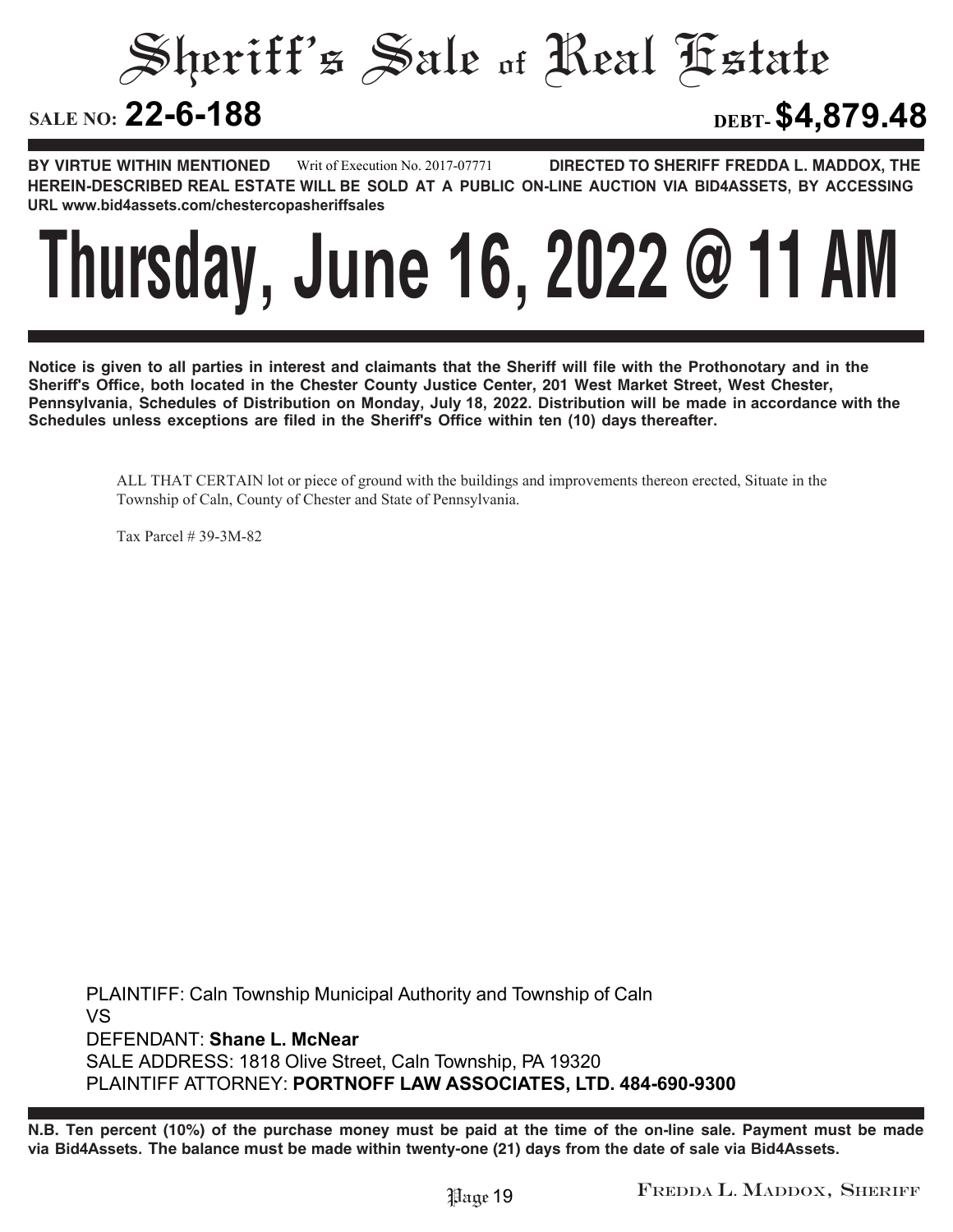Sheriff's Sale of Real Estate

**22-6-189 DEBT-\$360,456.82**

**BY VIRTUE WITHIN MENTIONED DIRECTED TO SHERIFF FREDDA L. MADDOX, THE HEREIN-DESCRIBED REAL ESTATE WILL BE SOLD AT A PUBLIC ON-LINE AUCTION VIA BID4ASSETS, BY ACCESSING URL www.bid4assets.com/chestercopasheriffsales Writ of Execution No. 2020-02407**

### **Thursday, June 16, 2022 @ 11 AM**

**Notice is given to all parties in interest and claimants that the Sheriff will file with the Prothonotary and in the Sheriff's Office, both located in the Chester County Justice Center, 201 West Market Street, West Chester, Pennsylvania, Schedules of Distribution on Monday, July 18, 2022. Distribution will be made in accordance with the Schedules unless exceptions are filed in the Sheriff's Office within ten (10) days thereafter.**

PROPERTY SITUATE IN TOWNSHIP OF PENNSBURY

TAX PARCEL # 64-01-0017.01E

**PLAINTIFF: Manufacturers and Traders Trust Company, aslo known as M&T Bank Successor by Merger to Hudson City Savings Bank, FSB c/o Bank of America, N.A. VS DEFENDANT: Jyll A. Spano & Richard A. Spano Jr. SALE ADDRESS: 10 Misty Meadow Drive, West Chester, PA 19382-7096 PLAINTIFF ATTORNEY: KML LAW GROUP, P.C. 215-627-1322**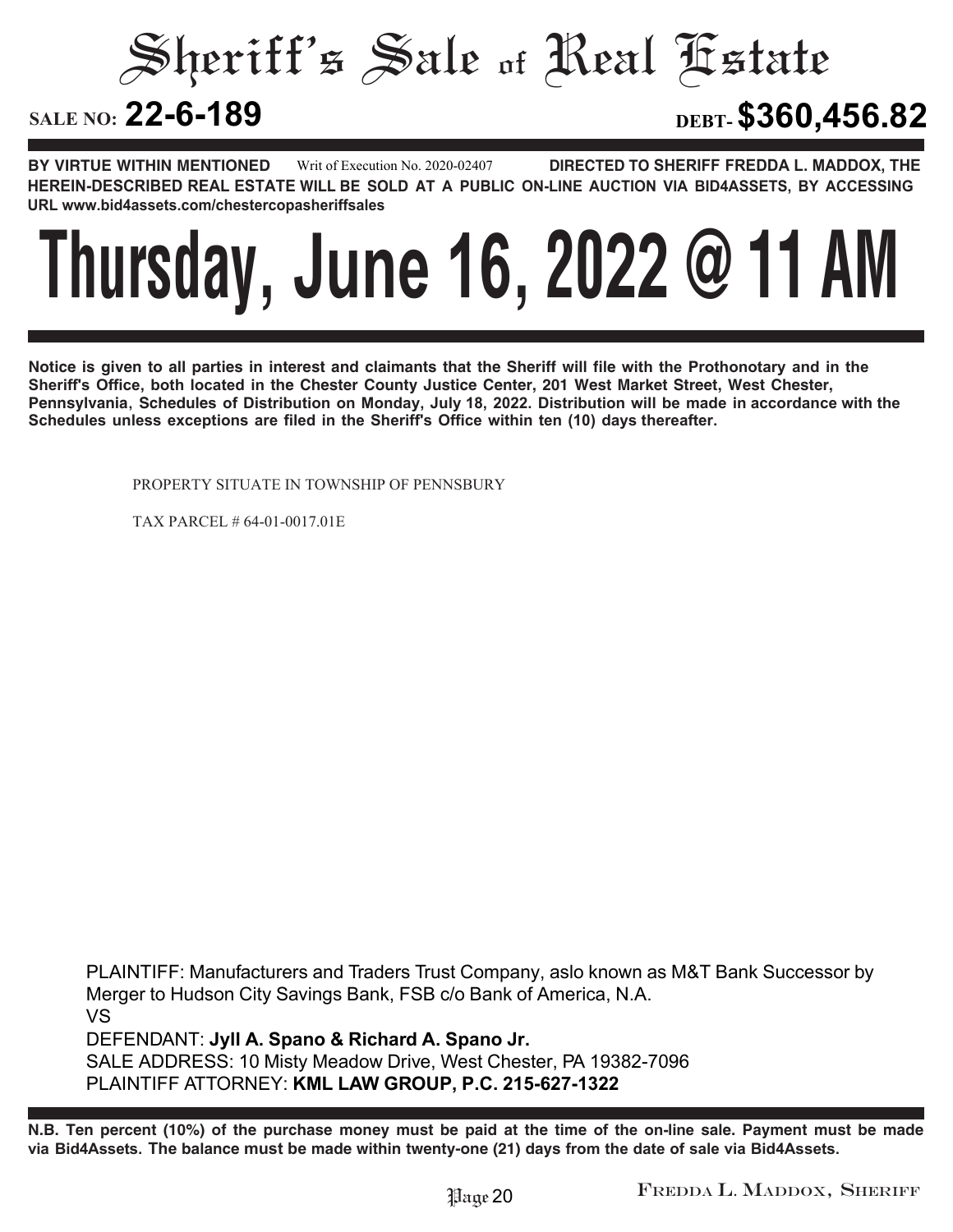Sheriff's Sale of Real Estate

**22-6-190 DEBT-\$638,783.91**

**BY VIRTUE WITHIN MENTIONED DIRECTED TO SHERIFF FREDDA L. MADDOX, THE HEREIN-DESCRIBED REAL ESTATE WILL BE SOLD AT A PUBLIC ON-LINE AUCTION VIA BID4ASSETS, BY ACCESSING URL www.bid4assets.com/chestercopasheriffsales Writ of Execution No. 2012-09196**

### **Thursday, June 16, 2022 @ 11 AM**

**Notice is given to all parties in interest and claimants that the Sheriff will file with the Prothonotary and in the Sheriff's Office, both located in the Chester County Justice Center, 201 West Market Street, West Chester, Pennsylvania, Schedules of Distribution on Monday, July 18, 2022. Distribution will be made in accordance with the Schedules unless exceptions are filed in the Sheriff's Office within ten (10) days thereafter.**

PROPERTY SITUATE IN EAST NOTTINGHAM TOWNSHIP

TAX PARCEL # 69-3-161

**PLAINTIFF: Bank of America, N.A. Successor by Merger to BAC Home Loans Servicing, L.P. F/K/A Countrywide Home Loans Servicing L.P. VS DEFENDANT: Matthew J. Gibson SALE ADDRESS: 329 Heron Drive, Lincoln University, PA 19352 PLAINTIFF ATTORNEY: KML LAW GROUP, P.C. 215-627-1322**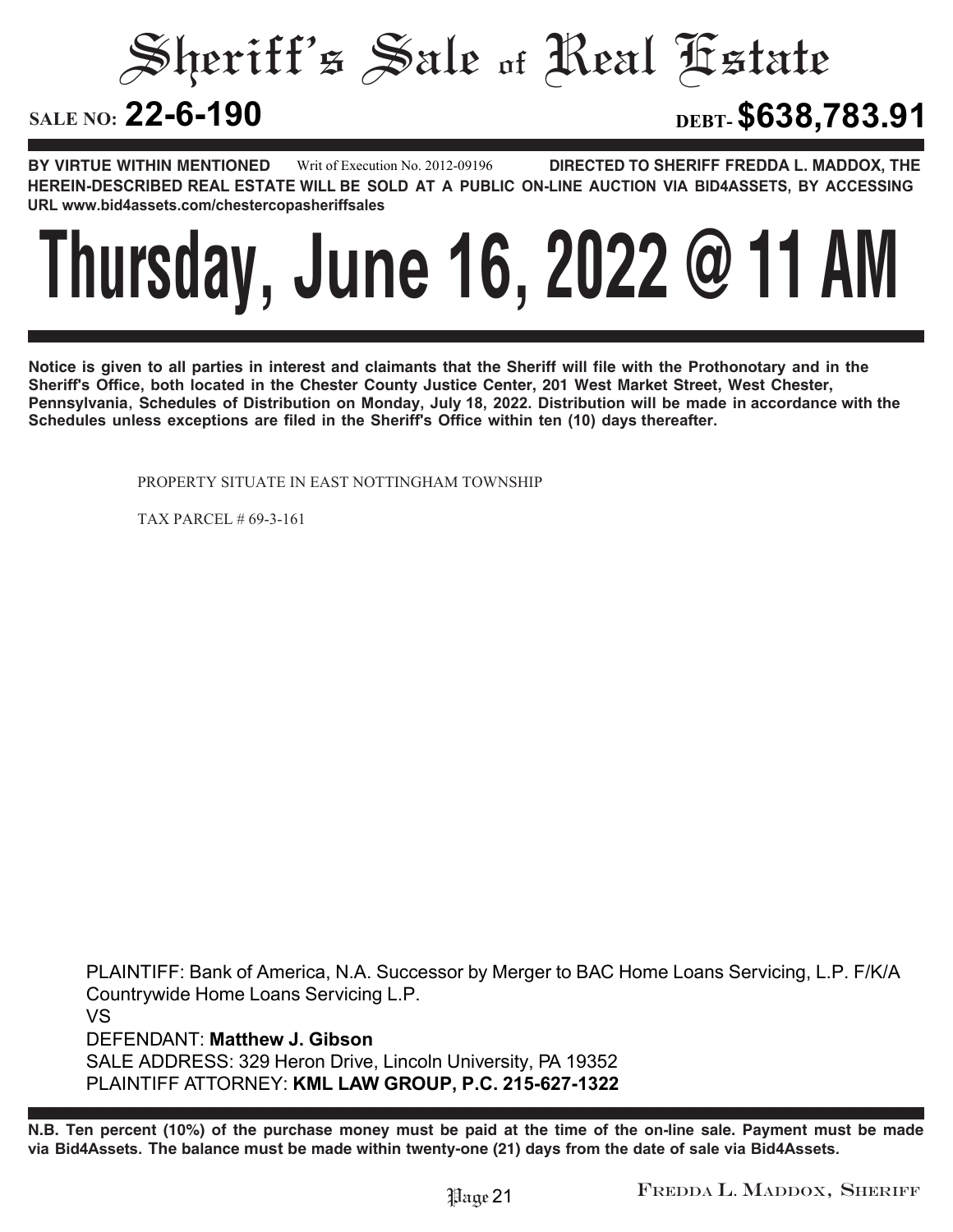Sheriff's Sale of Real Estate

**22-6-191 DEBT-\$149,222.77**

**BY VIRTUE WITHIN MENTIONED DIRECTED TO SHERIFF FREDDA L. MADDOX, THE HEREIN-DESCRIBED REAL ESTATE WILL BE SOLD AT A PUBLIC ON-LINE AUCTION VIA BID4ASSETS, BY ACCESSING URL www.bid4assets.com/chestercopasheriffsales Writ of Execution No. 2020-00628**

### **Thursday, June 16, 2022 @ 11 AM**

**Notice is given to all parties in interest and claimants that the Sheriff will file with the Prothonotary and in the Sheriff's Office, both located in the Chester County Justice Center, 201 West Market Street, West Chester, Pennsylvania, Schedules of Distribution on Monday, July 18, 2022. Distribution will be made in accordance with the Schedules unless exceptions are filed in the Sheriff's Office within ten (10) days thereafter.**

PROPERTY SITUATE IN BOROUGH OF PHOENIXVILLE

TAX PARCEL # 15-013-0660.0000

**PLAINTIFF: Midfirst Bank VS DEFENDANT: Paul Levengood Jr. & Nicole Wertz SALE ADDRESS: 236 Nutt Road, Phoenixville, PA 19460 PLAINTIFF ATTORNEY: KML LAW GROUP, P.C. 215-627-1322**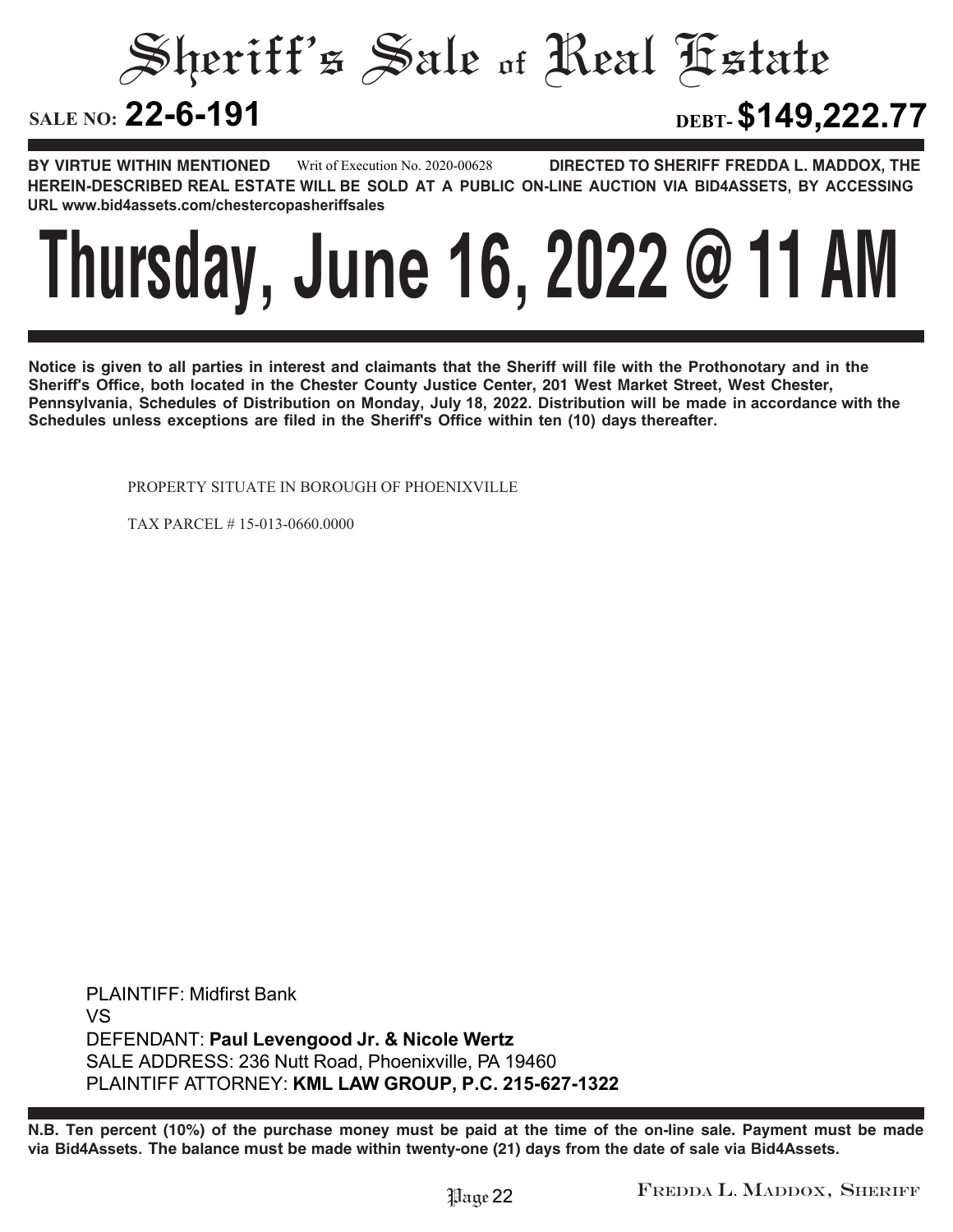Sheriff's Sale of Real Estate

**22-6-192 DEBT-\$468,220.84**

**BY VIRTUE WITHIN MENTIONED DIRECTED TO SHERIFF FREDDA L. MADDOX, THE HEREIN-DESCRIBED REAL ESTATE WILL BE SOLD AT A PUBLIC ON-LINE AUCTION VIA BID4ASSETS, BY ACCESSING URL www.bid4assets.com/chestercopasheriffsales Writ of Execution No. 2021-00233**

### **Thursday, June 16, 2022 @ 11 AM**

**Notice is given to all parties in interest and claimants that the Sheriff will file with the Prothonotary and in the Sheriff's Office, both located in the Chester County Justice Center, 201 West Market Street, West Chester, Pennsylvania, Schedules of Distribution on Monday, July 18, 2022. Distribution will be made in accordance with the Schedules unless exceptions are filed in the Sheriff's Office within ten (10) days thereafter.**

PROPERTY SITUATE IN TOWNSHIP OF UPPER UWCHLAN

TAX PARCEL # 32-4-30.5

**VS**

**PLAINTIFF: Deutsche Bank National Trust Company, as Trustee , in Trust for the Registered Holders of Morgan Stanley ABS Capital 1 Inc. Trust 2006-HE6, Mortgage Pass-Through Certificates, Series 2006-HE6**

**DEFENDANT: Anita Mastrog AKA Anita D. Mastrog & F. Michael Mastrog SALE ADDRESS: 705 Orchard Valley, Chester Springs, PA 19425 PLAINTIFF ATTORNEY: KML LAW GROUP, P.C. 215-627-1322**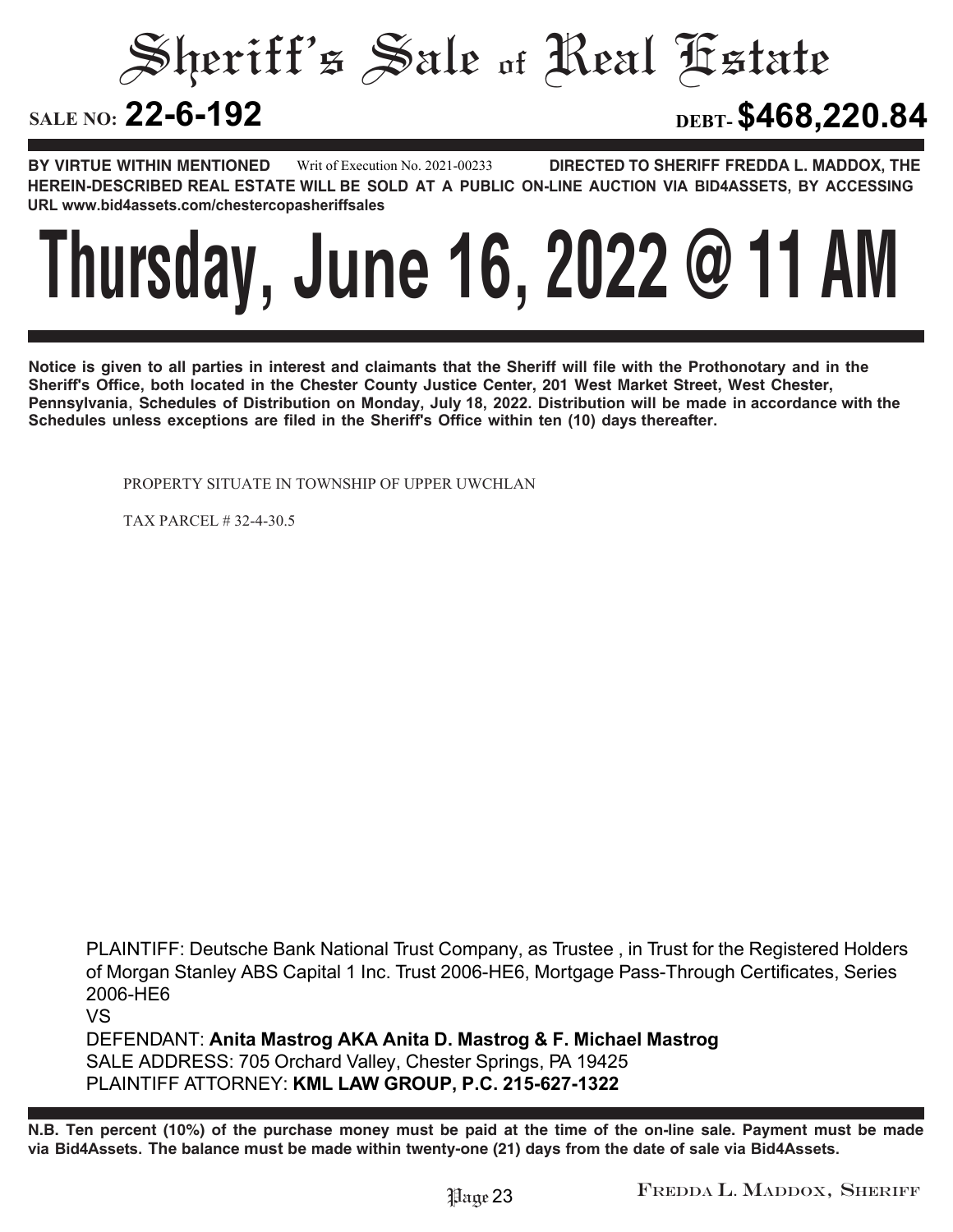Sheriff's Sale of Real Estate

**22-6-193 DEBT-\$295,338.11**

**BY VIRTUE WITHIN MENTIONED DIRECTED TO SHERIFF FREDDA L. MADDOX, THE HEREIN-DESCRIBED REAL ESTATE WILL BE SOLD AT A PUBLIC ON-LINE AUCTION VIA BID4ASSETS, BY ACCESSING URL www.bid4assets.com/chestercopasheriffsales Writ of Execution No. 2020-05027**

### **Thursday, June 16, 2022 @ 11 AM**

**Notice is given to all parties in interest and claimants that the Sheriff will file with the Prothonotary and in the Sheriff's Office, both located in the Chester County Justice Center, 201 West Market Street, West Chester, Pennsylvania, Schedules of Distribution on Monday, July 18, 2022. Distribution will be made in accordance with the Schedules unless exceptions are filed in the Sheriff's Office within ten (10) days thereafter.**

PROPERTY SITUATE IN VALLEY TOWNSHIP

TAX PARCEL # 8-02-0552

**PLAINTIFF: NEWREZ LLC D/B/A SHELLPOINT MORTGAGE SERVICING VS DEFENDANT: Dolly Ferebee & Nathaniel E. Snipe SALE ADDRESS: 859 West Chestnut Street, Coatesville, PA 19320 PLAINTIFF ATTORNEY: KML LAW GROUP, P.C. 215-627-1322**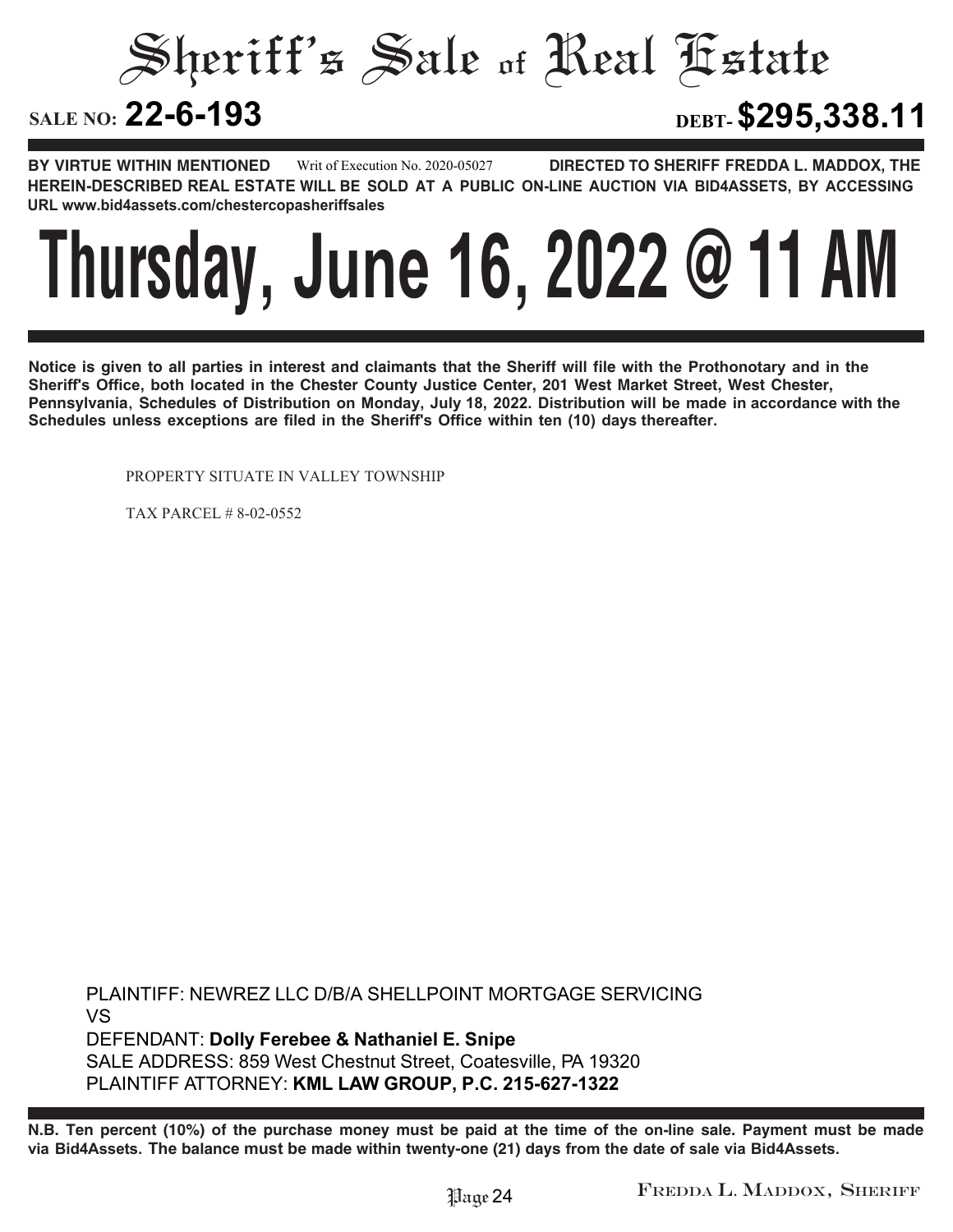Sheriff's Sale of Real Estate

**22-6-194 DEBT-\$276,897.37**

**BY VIRTUE WITHIN MENTIONED DIRECTED TO SHERIFF FREDDA L. MADDOX, THE HEREIN-DESCRIBED REAL ESTATE WILL BE SOLD AT A PUBLIC ON-LINE AUCTION VIA BID4ASSETS, BY ACCESSING URL www.bid4assets.com/chestercopasheriffsales Writ of Execution No. 2018-01898**

### **Thursday, June 16, 2022 @ 11 AM**

**Notice is given to all parties in interest and claimants that the Sheriff will file with the Prothonotary and in the Sheriff's Office, both located in the Chester County Justice Center, 201 West Market Street, West Chester, Pennsylvania, Schedules of Distribution on Monday, July 18, 2022. Distribution will be made in accordance with the Schedules unless exceptions are filed in the Sheriff's Office within ten (10) days thereafter.**

PROPERTY SITUATE IN WEST BRADFORD TOWNSHIP

TAX PARCEL # 5005A03640000

**PLAINTIFF: Rocket Mortage, LLC. F/K/A Quicken Loans, LLC FKA Quicken Loans, Inc. VS DEFENDANT: Charlene A. Bigelow SALE ADDRESS: 1606 Russell Drive, Downingtown, PA 19335 PLAINTIFF ATTORNEY: KML LAW GROUP, P.C. 215-627-1322**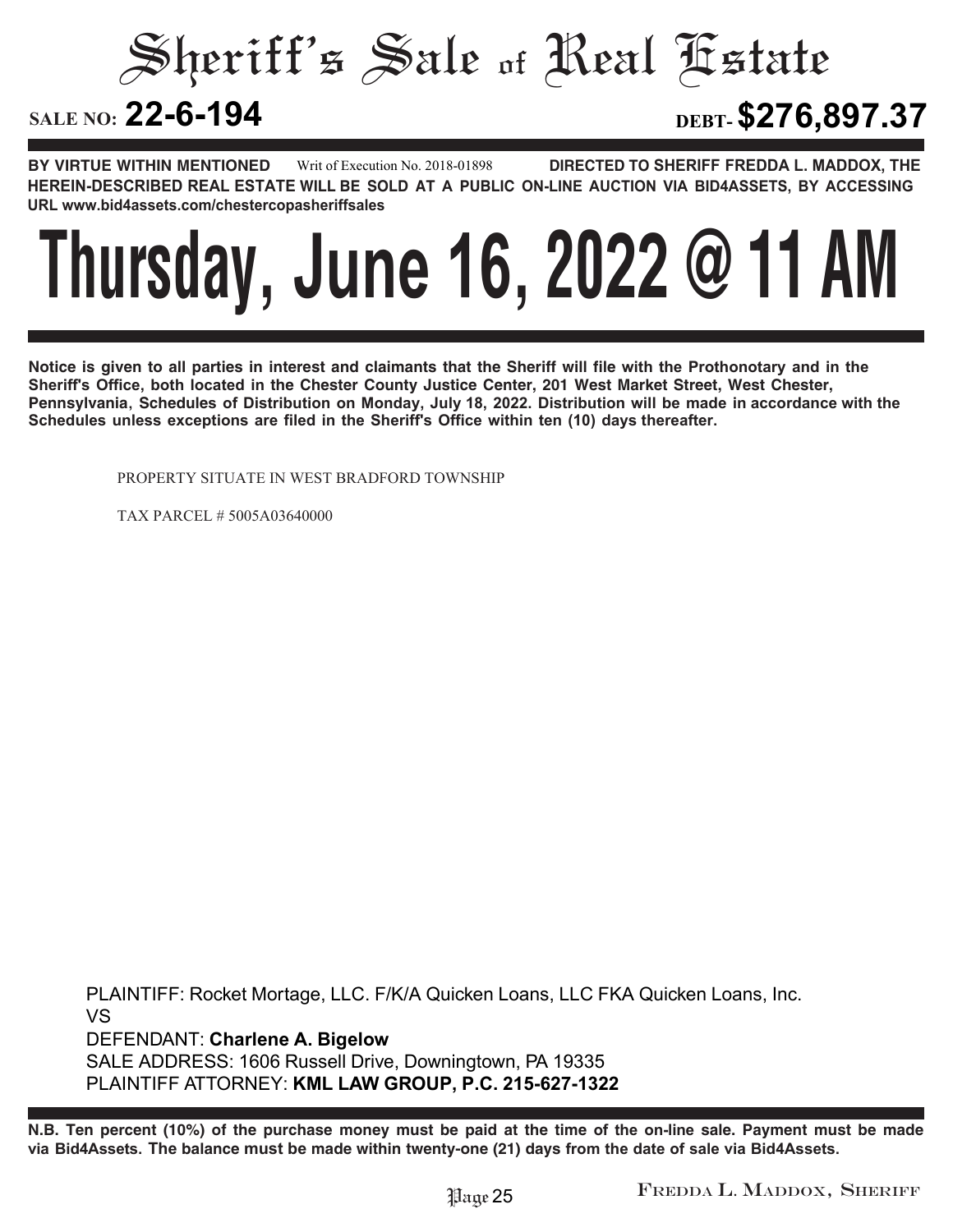Sheriff's Sale of Real Estate

**22-6-195 DEBT-\$365,955.12**

**BY VIRTUE WITHIN MENTIONED DIRECTED TO SHERIFF FREDDA L. MADDOX, THE HEREIN-DESCRIBED REAL ESTATE WILL BE SOLD AT A PUBLIC ON-LINE AUCTION VIA BID4ASSETS, BY ACCESSING URL www.bid4assets.com/chestercopasheriffsales Writ of Execution No. 2019-03939**

### **Thursday, June 16, 2022 @ 11 AM**

**Notice is given to all parties in interest and claimants that the Sheriff will file with the Prothonotary and in the Sheriff's Office, both located in the Chester County Justice Center, 201 West Market Street, West Chester, Pennsylvania, Schedules of Distribution on Monday, July 18, 2022. Distribution will be made in accordance with the Schedules unless exceptions are filed in the Sheriff's Office within ten (10) days thereafter.**

> ALL THOSE CERTAIN LOTS OR PIECES OF GROUND SITUATE IN THE BOROUGH OF PARKESBURG, CHESTER COUNTY, PENNSYLVANIA

Tax Parcel # 8-3-34.2

**PLAINTIFF: U.S. BANK NATIONAL ASSOCIATION, SUCCESSOR IN INTEREST TO BANK OF AMERICA, NATIONAL ASSOCIATION, SUCCESSOR BY MERGER TO LASALLE NATIONAL ASSOCIATION AS TRUSTEE FOR GSAMP TRUST 2007-NC1 MORTGAGE PASS-THROUGH CERTIFICATES, SERIES 2007-NC1 VS DEFENDANT: Lawrence Hand & Dawn Hand SALE ADDRESS: 230 Washington Avenue, Parkesburg, PA 19365 PLAINTIFF ATTORNEY: ROBERTSON, ANSCHUTZ, SCHNEID, CRANE & PARTNERS, PLLC**

**855-225-6906**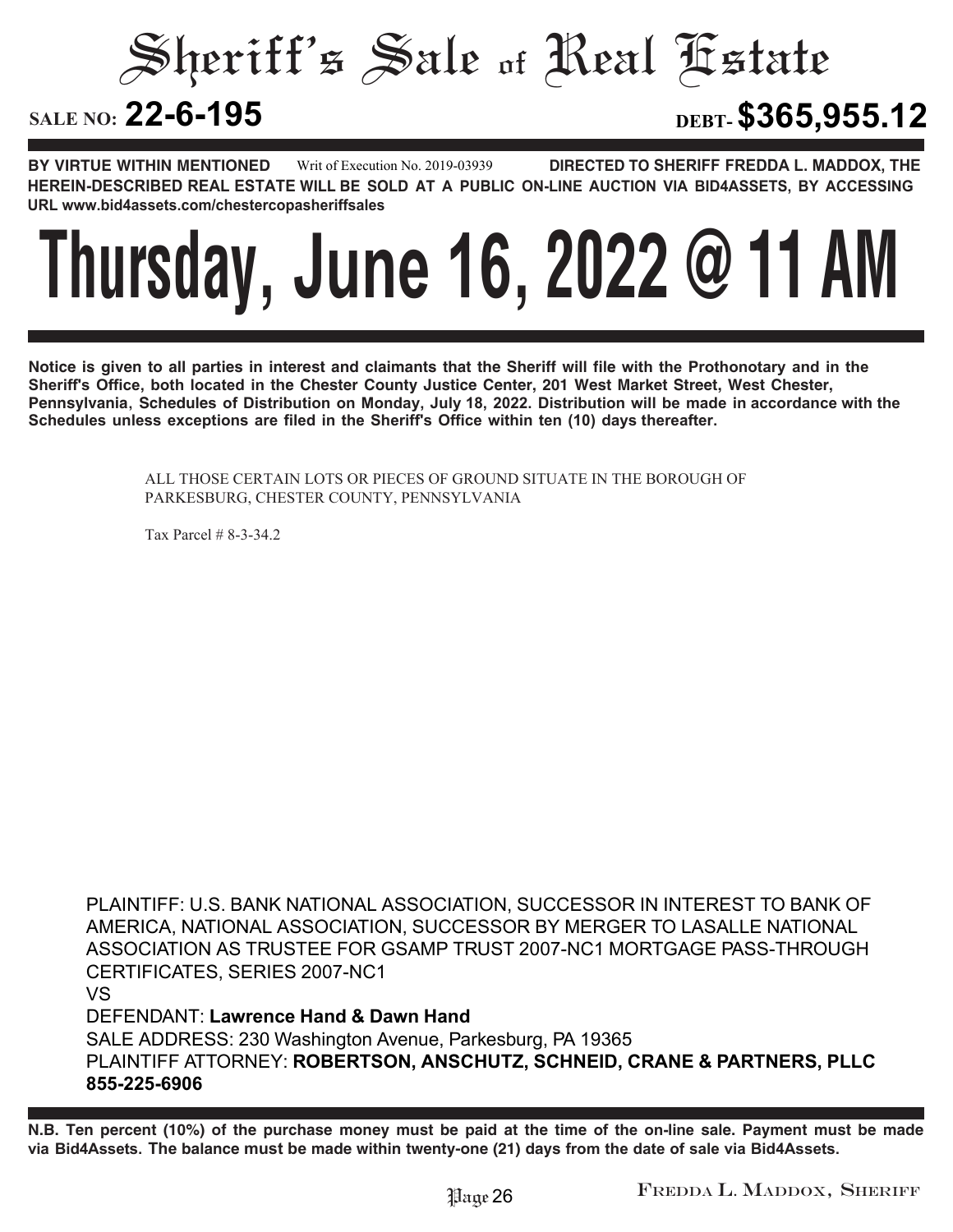Sheriff's Sale of Real Estate

**22-6-196 DEBT-\$280,621.69**

**BY VIRTUE WITHIN MENTIONED DIRECTED TO SHERIFF FREDDA L. MADDOX, THE HEREIN-DESCRIBED REAL ESTATE WILL BE SOLD AT A PUBLIC ON-LINE AUCTION VIA BID4ASSETS, BY ACCESSING URL www.bid4assets.com/chestercopasheriffsales Writ of Execution No. 2019-10643**

# **Thursday, June 16, 2022 @ 11 AM**

**Notice is given to all parties in interest and claimants that the Sheriff will file with the Prothonotary and in the Sheriff's Office, both located in the Chester County Justice Center, 201 West Market Street, West Chester, Pennsylvania, Schedules of Distribution on Monday, July 18, 2022. Distribution will be made in accordance with the Schedules unless exceptions are filed in the Sheriff's Office within ten (10) days thereafter.**

ALL THAT CERTAIN lot or tract of land situate in the Township of East Bradford, County of Chester, Commonwealth of Pennsylvania, bounded and described according to a Plan of Southdown (Marshallton Chase), prepared by Eastern States Engineering, Inc., dated April 19, 1996 and last revised April 16, 1997 and recorded in the Office of the Recorder of Deeds in Chester County as Plan #13851, as follows, to wit:

BEGINNING at a point on the Southwesterly side of Ridge Crest Drive as shown on said Plan a corner of Lot 47 on said Plan; THENCE extending along the Southwesterly side of Ridge Crest Drive South 22 degrees 32 minutes 47 seconds East 41.50 feet to a point of curve, thence still along the same on the arc of a circle curving to the left having a radius of 225.00 feet the arc distance of 6.19 feet to a point of reverse curve; thence still along the same on the arc of a circle curving to the right having a radius of 15.00 feet the arc distance of 20.87 feet to a point of reverse curve; thence still along the same on the arc of a circle curving to the left having a radius of 100.00 feet the arc distance of 149.90 feet to a point; thence extending along Lot 45 on said Plan South 63 degrees 47 minutes 38 seconds West 58.30 feet to a point; thence still along the same South 21 degrees 28 minutes 41 seconds West 130.00 feet to a point; thence still along the same North 84 degrees 16 minutes 32 seconds West 162.62 feet to a point; thence still along the same and through Wetlands on said Plan North 24 degrees 26 minutes 57 seconds West 163.12 feet to a point; thence extending along Lot 47 aforementioned North 51 degrees 31 minutes 00 seconds East 113.90 feet to a point; thence still along the same North 67 degrees 27 minutes 13 seconds East 278.00 feet to the point and place of beginning.

BEING Lot #46 on said plan.

BEING the same premises which Guy Radossevich and Suzanne Erwin, husband and wife, by Deed dated July 1, 2002 and recorded December 26, 2002 in the Office of the Recorder of Deeds for Chester County in Deed Book 5508, Page 238, granted and conveyed unto Robert Axenfeld and Paula Axenfeld.

BEING UPI Number 51-5-81.54

**PLAINTIFF: COBA, INC., assigneee of TD BANK, N.A. VS DEFENDANT: Robert Axenfeld a/k/a Robert R. Axenfeld & Paula Axenfeld SALE ADDRESS: 206 Ridge Crest Drive, West Chester, PA 19382 PLAINTIFF ATTORNEY: DUANE MORRIS, LLP 215-979-1000**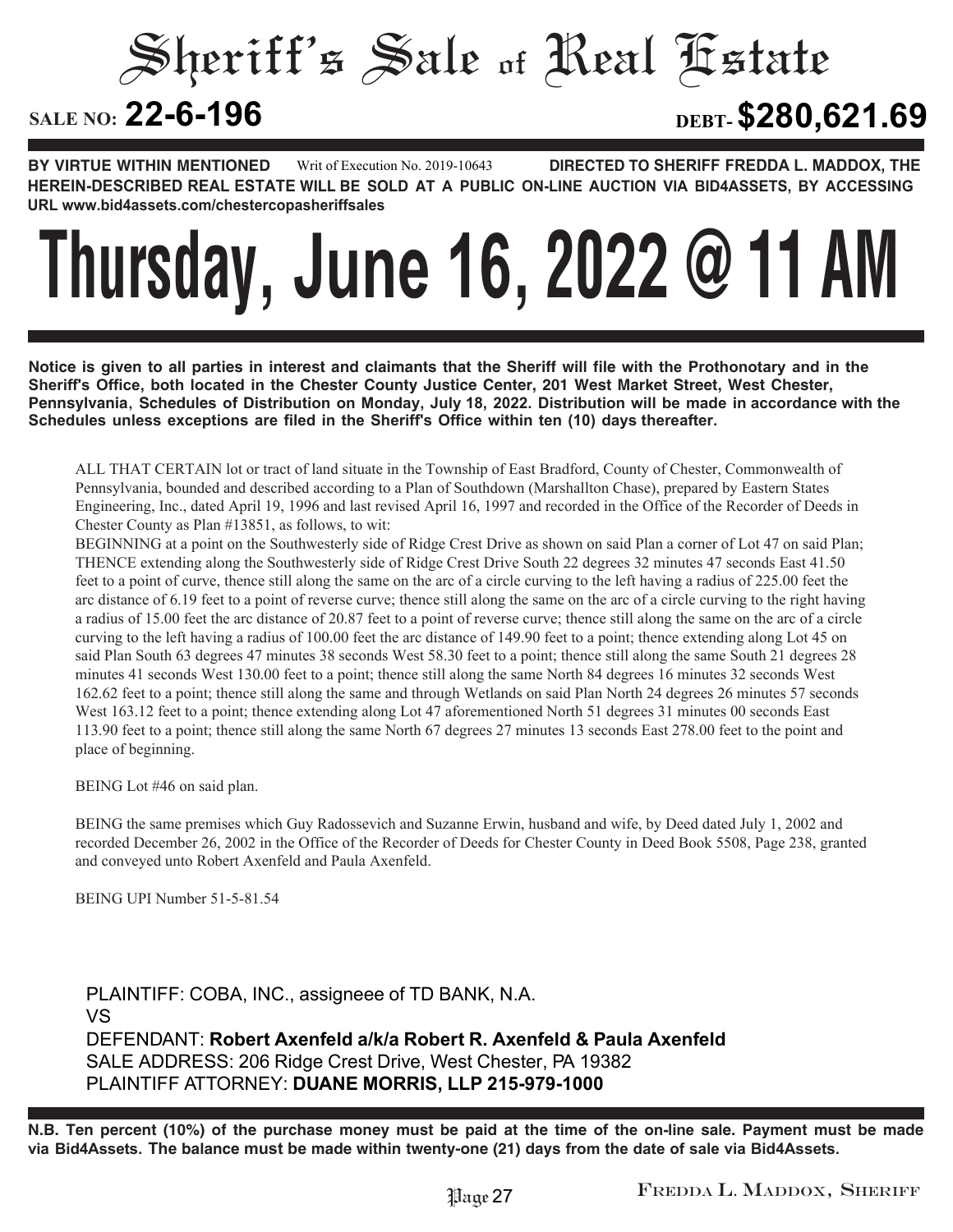Sheriff's Sale of Real Estate

**22-6-197 DEBT-\$44,030.23**

**BY VIRTUE WITHIN MENTIONED DIRECTED TO SHERIFF FREDDA L. MADDOX, THE HEREIN-DESCRIBED REAL ESTATE WILL BE SOLD AT A PUBLIC ON-LINE AUCTION VIA BID4ASSETS, BY ACCESSING URL www.bid4assets.com/chestercopasheriffsales Writ of Execution No. 2021-08867**

### **Thursday, June 16, 2022 @ 11 AM**

**Notice is given to all parties in interest and claimants that the Sheriff will file with the Prothonotary and in the Sheriff's Office, both located in the Chester County Justice Center, 201 West Market Street, West Chester, Pennsylvania, Schedules of Distribution on Monday, July 18, 2022. Distribution will be made in accordance with the Schedules unless exceptions are filed in the Sheriff's Office within ten (10) days thereafter.**

ALL THOSE TWO CERTAIN tracts of land, more particularly bounded and described as follows:

TRACT NO. 1 ALL THAT CERTAIN lot or piece of ground on Prospect Avenue, in that City of Coatesville, in the County of Chester and State of Pennsylvania bounded and described as follows, to wit:

BEGINNING at a point in the eastern curb line of Prospect Avenue distant one hundred and ten feet northward from the northern curb line of Coates Street and extending thence along said curb line nine degrees forty-nine minutes West, twenty feet to a corner of remaining land now or late of Robert Young, Senior; thence along said land North eighty degrees eleven minutes East, one hundred feet to the western side of twelve feet wide alley; thence along the western side thereof South nine degrees and forty-nine minutes East twenty feet to a corner of other land now or late of the Estate of Robert Young; thence along said land South eighty degrees and eleven minutes West, one hundred feet to the place of beginning.

CONTAINING two thousand square foot of land.

TRACT NO. 2 ALL THAT CERTAIN lot or piece of ground, with the buildings and improvements thereon erected , situate in the City of Coatesville, Chester County, Pennsylvania, described as follow:

BEGINNING at a point in the Eastern curb line of Prospect Avenue, distant Northward from Northern curb line of Coates Street ninety feet and extending thence along said Eastern curb line of Prospect Avenue, North nine degrees forty nine minutes West twenty feet to land now or late of Nelson B. Spencer, thence along said land North eighty degrees eleven minutes East one hundred feet to a twelve foot wide alley; thence along the twenty feet to a corner of land now or late of N. Lawrence; thence along said Lawrence land South eighty degrees eleven minutes West one hundred feet to the beginning.

CONTAINING two thousand square foot of land, more or less.

Tax Parcel # 16-2-102

**PLAINTIFF: Citadel Federal Credit Union VS DEFENDANT: Mary Jane Hardy & Michelle Hardy SALE ADDRESS: 409 Prospect Avenue, Coatesville, PA 19320 PLAINTIFF ATTORNEY: M. JACQUELINE LARKIN, ESQ 215-569-2400**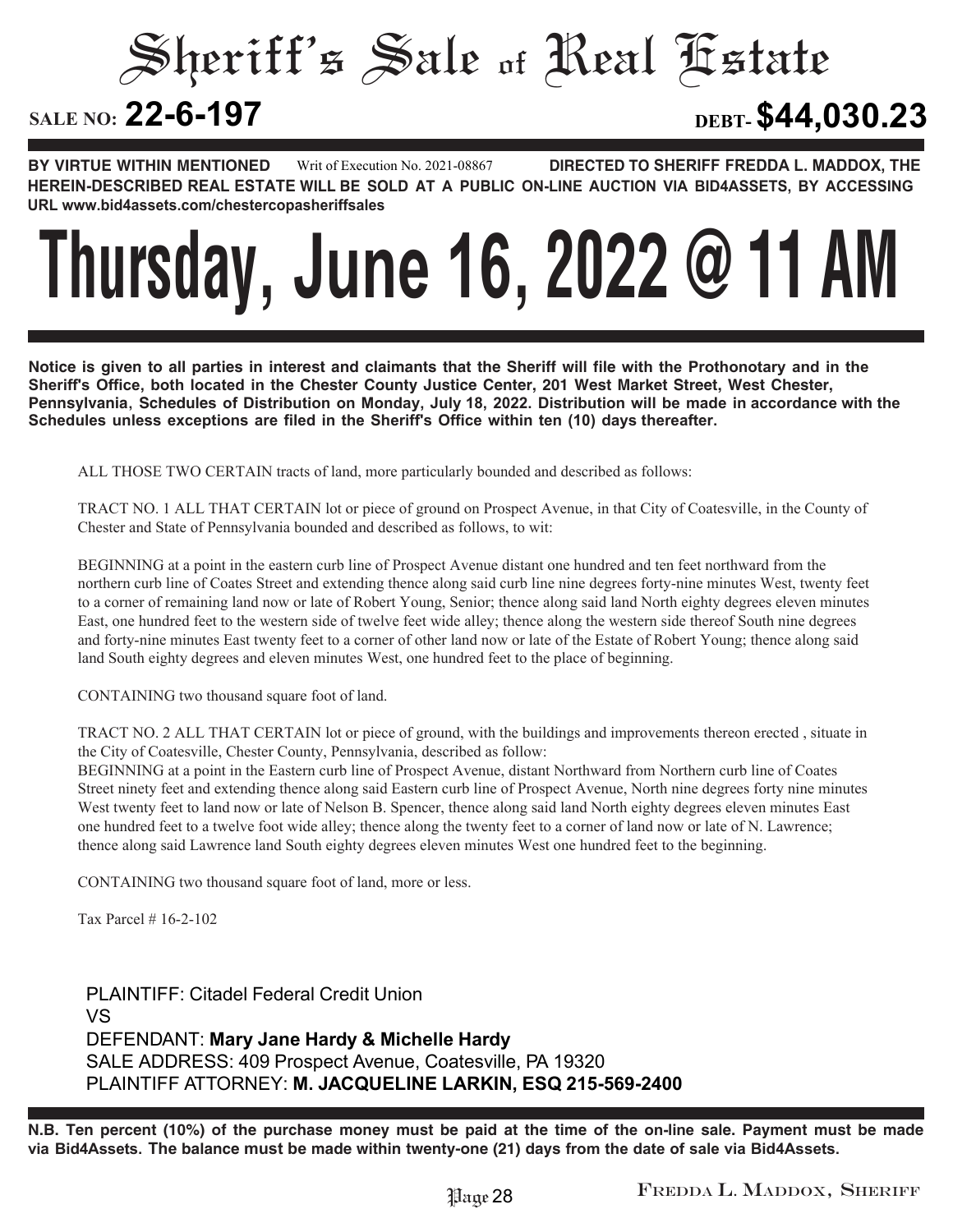Sheriff's Sale of Real Estate

**22-6-198 DEBT-\$469,320.03**

**BY VIRTUE WITHIN MENTIONED DIRECTED TO SHERIFF FREDDA L. MADDOX, THE HEREIN-DESCRIBED REAL ESTATE WILL BE SOLD AT A PUBLIC ON-LINE AUCTION VIA BID4ASSETS, BY ACCESSING URL www.bid4assets.com/chestercopasheriffsales Writ of Execution No. 2019-08739**

### **Thursday, June 16, 2022 @ 11 AM**

**Notice is given to all parties in interest and claimants that the Sheriff will file with the Prothonotary and in the Sheriff's Office, both located in the Chester County Justice Center, 201 West Market Street, West Chester, Pennsylvania, Schedules of Distribution on Monday, July 18, 2022. Distribution will be made in accordance with the Schedules unless exceptions are filed in the Sheriff's Office within ten (10) days thereafter.**

ALL THAT CERTAIN LOT OR TRACT OF LAND, SITUATE IN THE TOWNSHIP OF EAST WHITELAND, COUNTY OF CHESTER, COMMONWEALTH OF PENNSYLVANIA, BEING KNOWN AS LOT NO. 387, AS SHOWN ON A CERTAIN PLAN ENTITLED PROPOSED "ATWATER VILLAGE" FINAL SUBDIVISION AND LAND DEVELOPMENT PLANS, AS RECORDED IN THE RECORDER OF DEEDS OF CHESTER COUNTY, PENNSYLVANIA IN PLAN BOOK 19816, PAGE 1.

BEING THE SAME PREMISES CONVEYED FROM NVR, INC., A VIRGINIA CORPORATION TO TODD BOYER, A SINGLE MAN BY DEED DATED MAY 21, 2018 AND RECORDED JUNE 19, 2018 IN BOOK 9761, PAGE 743, AS INSTRUMENT NUMBER 11613026.

BEING UPI NUMBER 42-2-309

**PLAINTIFF: Citizens Bank NA f/k/a RBS Citizens NA VS DEFENDANT: Todd Boyer & United States of America SALE ADDRESS: 328 Patriots Path, Malvern, PA 19355 PLAINTIFF ATTORNEY: MCCABE, WEISBERG & CONWAY, LLC 215-790-1010**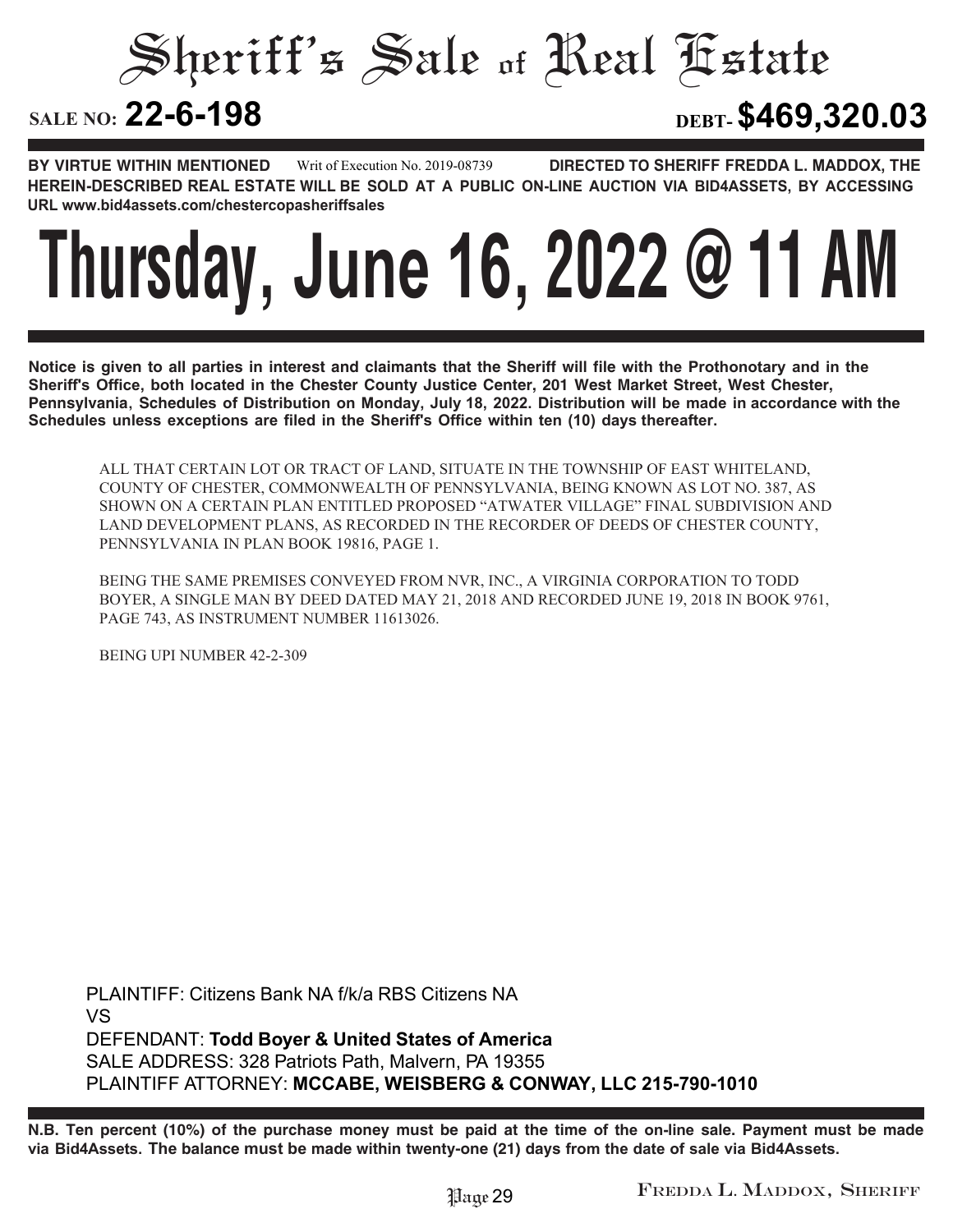Sheriff's Sale of Real Estate

**22-6-199 DEBT-\$288,894.97**

**BY VIRTUE WITHIN MENTIONED DIRECTED TO SHERIFF FREDDA L. MADDOX, THE HEREIN-DESCRIBED REAL ESTATE WILL BE SOLD AT A PUBLIC ON-LINE AUCTION VIA BID4ASSETS, BY ACCESSING URL www.bid4assets.com/chestercopasheriffsales Writ of Execution No. 2021-07836**

### **Thursday, June 16, 2022 @ 11 AM**

**Notice is given to all parties in interest and claimants that the Sheriff will file with the Prothonotary and in the Sheriff's Office, both located in the Chester County Justice Center, 201 West Market Street, West Chester, Pennsylvania, Schedules of Distribution on Monday, July 18, 2022. Distribution will be made in accordance with the Schedules unless exceptions are filed in the Sheriff's Office within ten (10) days thereafter.**

> ALL THAT CERTAIN LOT OR PIECE OF GROUND WITH THE BUILDINGS AND IMPROVEMENTS THEREON ERECTED, HEREDITAMENTS AND APPURTENANCES, SITUATE IN THE TOWNSHIP OF WEST WHITELAND, COUNTY OF CHESTER AND STATE OF PENNSYLVANIA AND DESCRIBED ACCORDING TO A PLAN THEREOF KNOWN AS "SUNSET GROVE" SECTION #3 SAID PLAN MADE BY EARL R. EWING, REGISTERED SURVEYOR, DATED 11/7/1958 AS FOLLOW, TO WIT:

> BEGINNING AT A POINT ON THE SOUTHEASTERLY SIDE OF SUNSET LAND (40 FEET WIDE) AT THE DISTANCE OF 347.21 FEET MEASURED ON A BEARING OF NORTH 55 DEGREES 10 MINUTE EAST, ALONG THE SAID SIDE OF SUNSET LANE AND ITS EXTENSION FROM ITS POINT OF INTERSECTION WITH THE TITLE LINE IN THE BED OF A PUBLIC ROAD; THENCE EXTENDING FROM SAID POINT OF BEGINNING NORTH 55 DEGREES 10 MINUTES EAST MEASURED ALONG THE SAID SIDE OF SUNSET LANE 105 FEET TO A POINT; THENCE EXTENDING SOUTH 34 DEGREES 50 MINUTES EAST 248.11 FEET TO A POINT IN THE BED OF A CERTAIN 20 FEET WIDE EASEMENT; THENCE EXTENDING SOUTH 32 DEGREES 05 MINUTES WEST THROUGH THE BED OF THE EASEMENT 114.14 FEET TO A POINT; THENCE EXTENDING NORTH 34 DEGREES 50 MINUTES WEST, 292.86 FEET TO THE FIRST MENTIONED POINT AND PLACE OF BEGINNING.

> TITLE TO SAID PREMISES IS VESTED IN DELMAR W. JONES BY DEED FROM DELMAR W. JONES AND BARBARA P. JONES, HUSBAND AND WIFE, DATED NOVEMBER 28, 1989 AND RECORDED DECEMBER 29, 1989 IN DEED BOOK 1832, PAGE 184. THE SAID DELMAR W. JONES DIED ON DECEMBER 6, 2019. ON DECEMBER 26, 2019, LETTERS OF TESTAMENTARY WERE GRANTED TO KATHY ANN LANDIS, NOMINATING AND APPOINTING HER AS THE EXECUTRIX OF THE ESTATE OF DELMAR W. JONES.

TAX I.D. # 41-08-0122.170

**PLAINTIFF: Reverse Mortgage Funding, LLC VS DEFENDANT: Kathy Ann Landis, Executrix of the Estate of Delmar W. Jones SALE ADDRESS: 520 Sunset Lane, West Chester, PA 19380 PLAINTIFF ATTORNEY: MCCABE, WEISBERG & CONWAY, LLC 215-790-1010**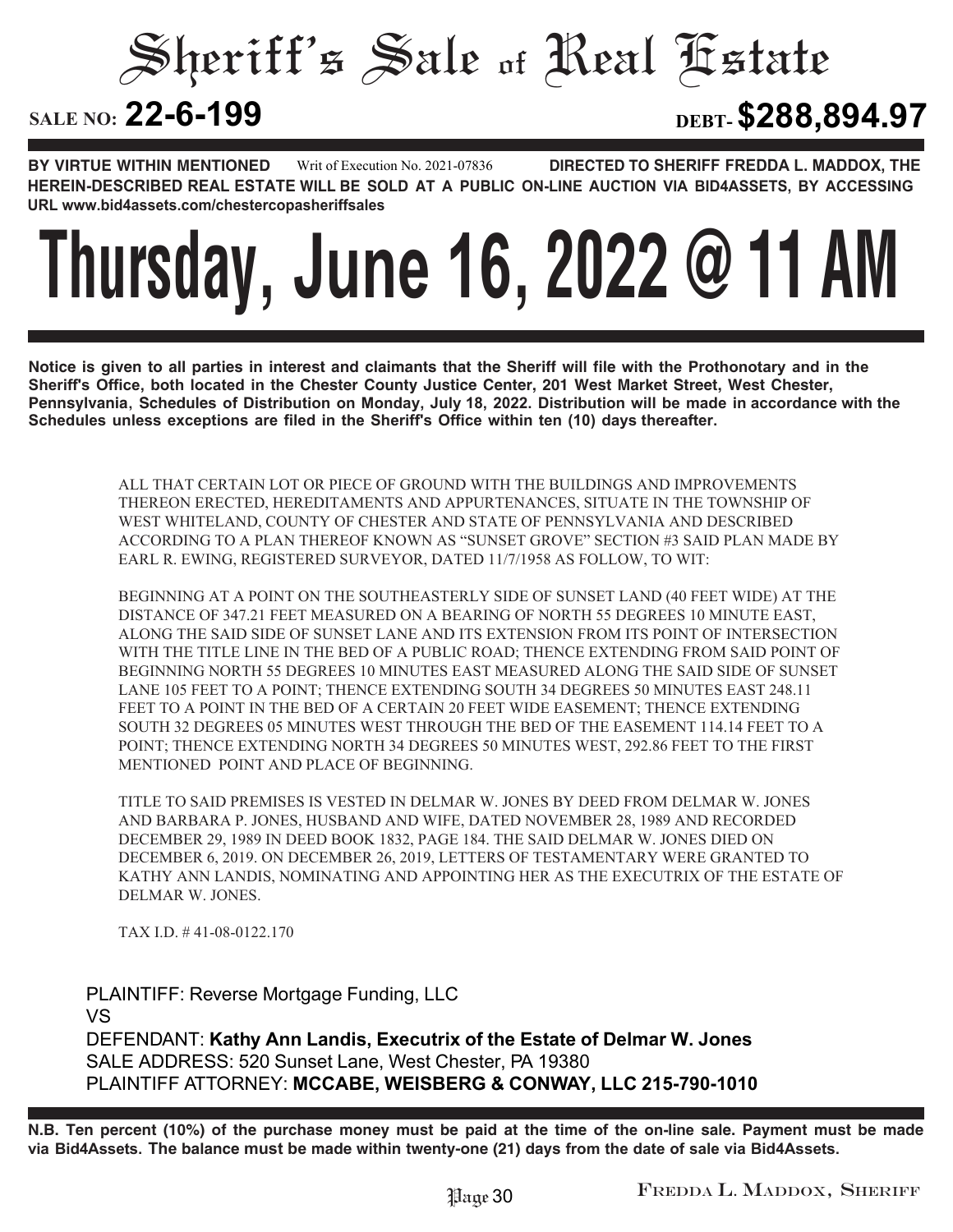Sheriff's Sale of Real Estate

**22-6-200 DEBT-\$91,131.82**

**BY VIRTUE WITHIN MENTIONED DIRECTED TO SHERIFF FREDDA L. MADDOX, THE HEREIN-DESCRIBED REAL ESTATE WILL BE SOLD AT A PUBLIC ON-LINE AUCTION VIA BID4ASSETS, BY ACCESSING URL www.bid4assets.com/chestercopasheriffsales Writ of Execution No. 2020-02424**

### **Thursday, June 16, 2022 @ 11 AM**

**Notice is given to all parties in interest and claimants that the Sheriff will file with the Prothonotary and in the Sheriff's Office, both located in the Chester County Justice Center, 201 West Market Street, West Chester, Pennsylvania, Schedules of Distribution on Monday, July 18, 2022. Distribution will be made in accordance with the Schedules unless exceptions are filed in the Sheriff's Office within ten (10) days thereafter.**

> ALL THOSE CERTAIN LOTS OR PIECES OF GROUND SITUATE IN THE BOROUGH OF MODENA, CHESTER COUNTY, PENNSYLVANIA

Tax Parcel # 10-5-13

**PLAINTIFF: Specialized Loan Servicing LLC VS DEFENDANT: Barbara A. Sarmento SALE ADDRESS: 101 N. Brandywine Avenue, Coatesville, PA 19320 PLAINTIFF ATTORNEY: ROBERTSON, ANSCHUTZ, SCHNEID, CRANE & PARTNERS, PLLC 855-225-6906**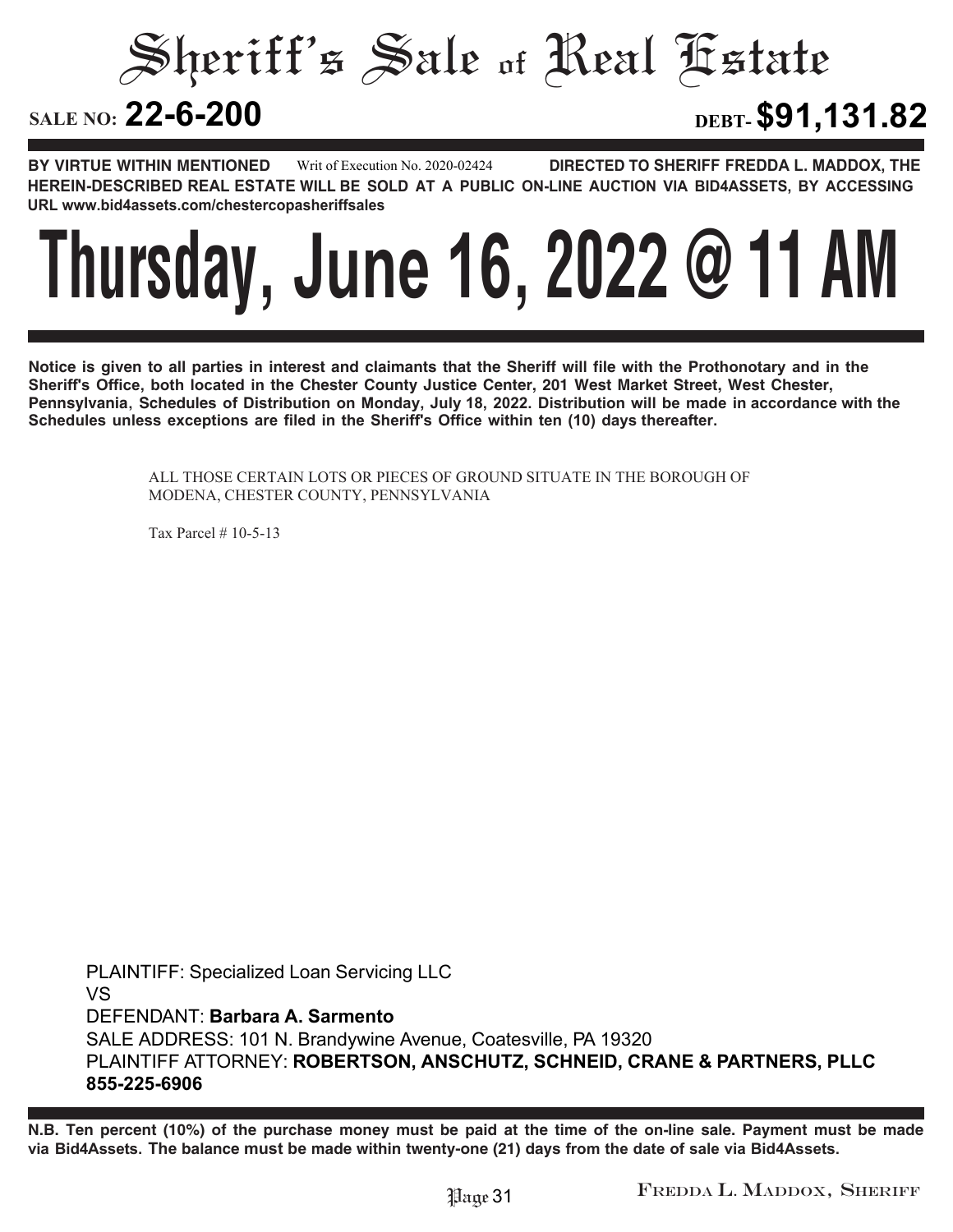Sheriff's Sale of Real Estate

**22-6-201 DEBT-\$143,178.96**

**BY VIRTUE WITHIN MENTIONED DIRECTED TO SHERIFF FREDDA L. MADDOX, THE HEREIN-DESCRIBED REAL ESTATE WILL BE SOLD AT A PUBLIC ON-LINE AUCTION VIA BID4ASSETS, BY ACCESSING URL www.bid4assets.com/chestercopasheriffsales Writ of Execution No. 2020-00425**

### **Thursday, June 16, 2022 @ 11 AM**

**Notice is given to all parties in interest and claimants that the Sheriff will file with the Prothonotary and in the Sheriff's Office, both located in the Chester County Justice Center, 201 West Market Street, West Chester, Pennsylvania, Schedules of Distribution on Monday, July 18, 2022. Distribution will be made in accordance with the Schedules unless exceptions are filed in the Sheriff's Office within ten (10) days thereafter.**

ALL THOSE CERTAIN LOTS OR PIECES OF GROUND SITUATE IN VALLEY TOWNSHIP, CHESTER COUNTY, PENNSYLVANIA

Tax Parcel # 3805C00860500

**PLAINTIFF: Wells Fargo Bank, National Association as Trustee for Lehman Mortgage Trust Mortgage Pass-Though Certificates, Series 2007-1 VS DEFENDANT: Michael Galli & Vincent Pasquarella SALE ADDRESS: 1011 Charles Street, Coatesville, PA 19320 PLAINTIFF ATTORNEY: ROBERTSON, ANSCHUTZ, SCHNEID, CRANE & PARTNERS, PLLC 855-225-6906**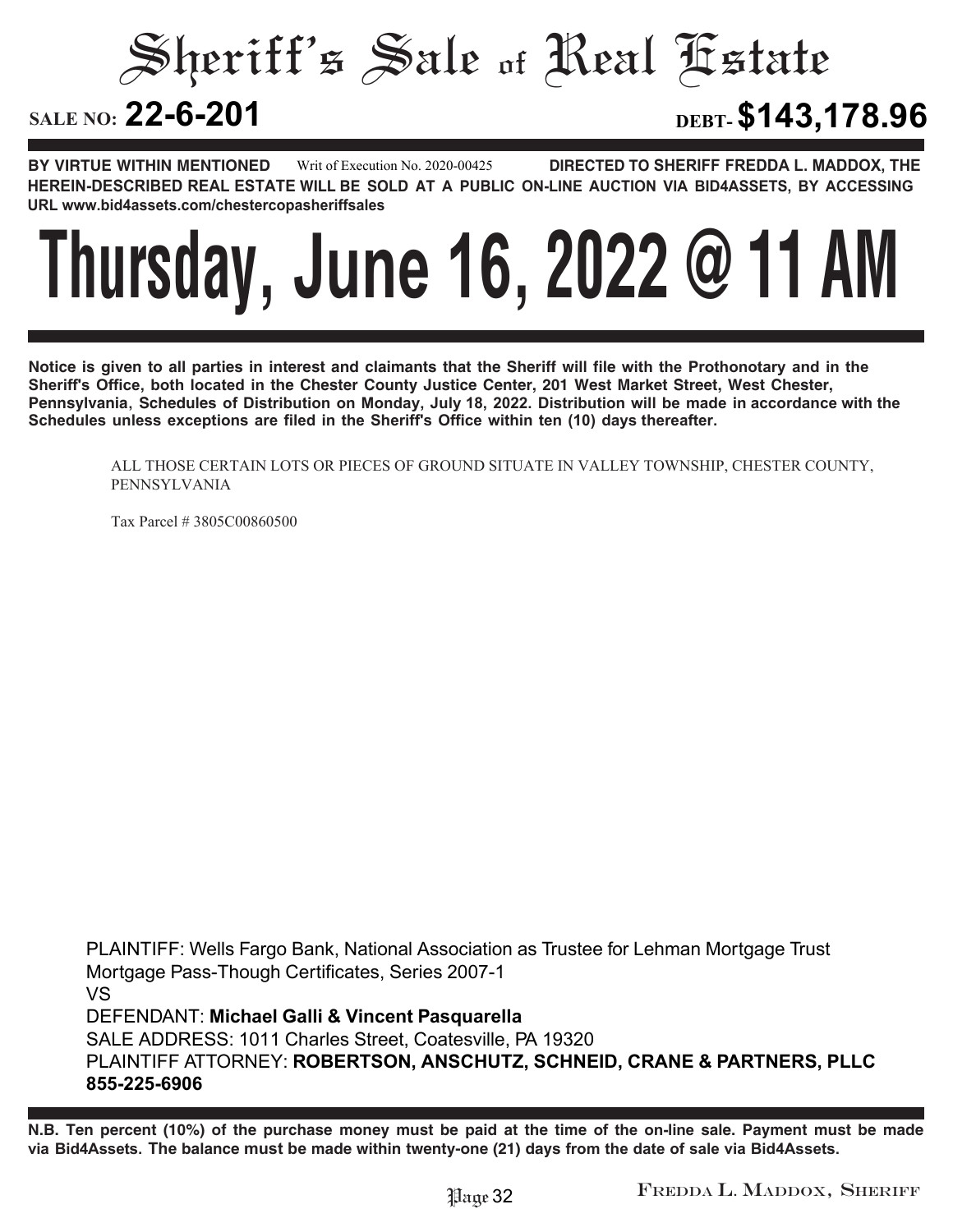Sheriff's Sale of Real Estate

**22-6-202 DEBT-\$164,386.83**

**BY VIRTUE WITHIN MENTIONED DIRECTED TO SHERIFF FREDDA L. MADDOX, THE HEREIN-DESCRIBED REAL ESTATE WILL BE SOLD AT A PUBLIC ON-LINE AUCTION VIA BID4ASSETS, BY ACCESSING URL www.bid4assets.com/chestercopasheriffsales Writ of Execution No. 2020-07387**

### **Thursday, June 16, 2022 @ 11 AM**

**Notice is given to all parties in interest and claimants that the Sheriff will file with the Prothonotary and in the Sheriff's Office, both located in the Chester County Justice Center, 201 West Market Street, West Chester, Pennsylvania, Schedules of Distribution on Monday, July 18, 2022. Distribution will be made in accordance with the Schedules unless exceptions are filed in the Sheriff's Office within ten (10) days thereafter.**

ALL THOSE CERTAIN LOTS OR PIECES OF GROUND SITUATE IN EAST NOTTINGHAM TOWNSHIP, CHESTER COUNTY, PENNSYLVANIA

Tax Parcel # 690601700400

**PLAINTIFF: Deutsche Bank National Trust Company, as Trustee , for Ameriquest Mortgage Securities Inc., Asset-Backed Pass-Through Certificates, Series 2004-R11 VS DEFENDANT: James Lafferty, Jr. SALE ADDRESS: 114 Graves Road, Oxford, PA 19363 PLAINTIFF ATTORNEY: ROBERTSON, ANSCHUTZ, SCHNEID, CRANE & PARTNERS, PLLC 855-225-6906**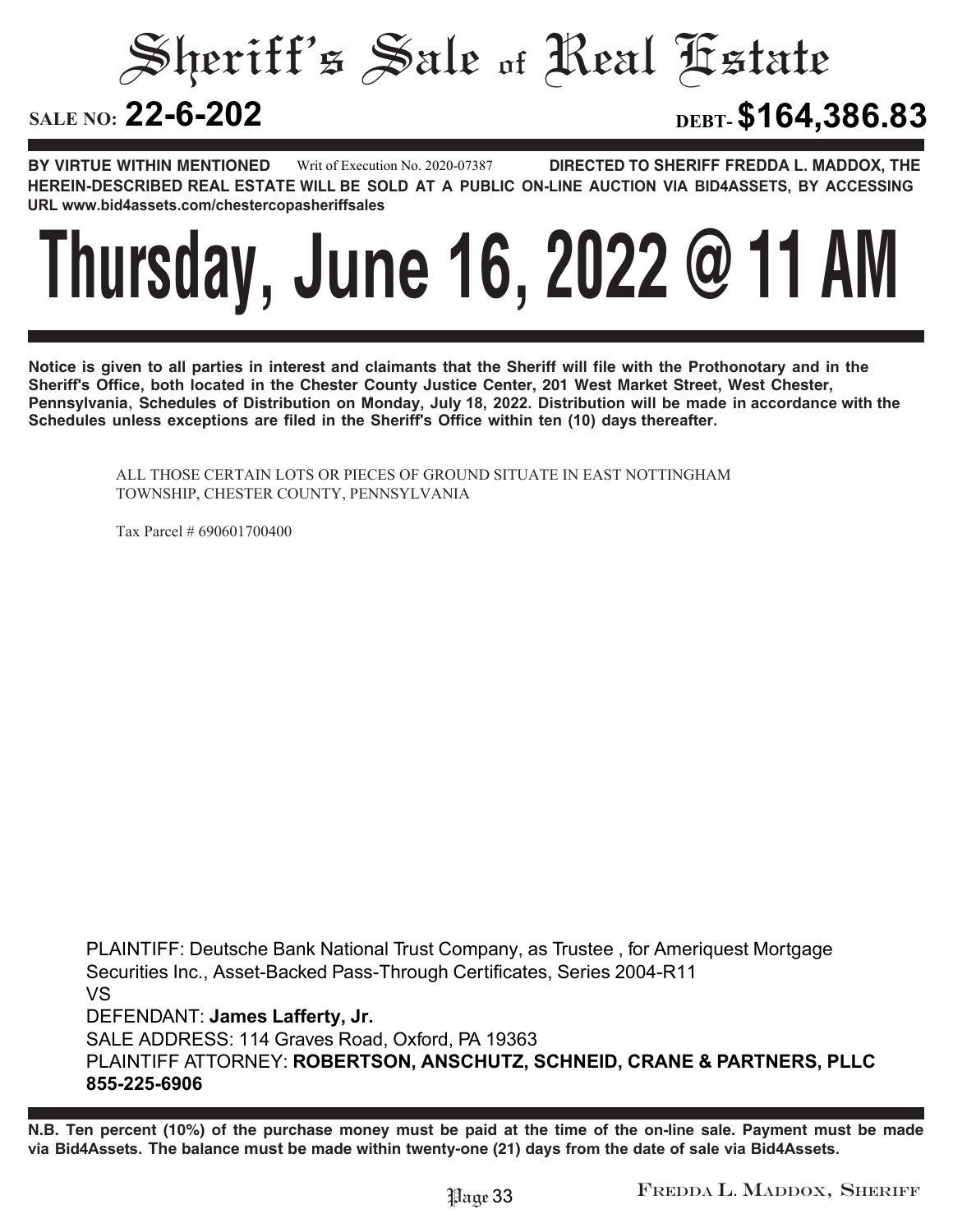Sheriff's Sale of Real Estate

**22-6-203 DEBT-\$222,841.65**

**BY VIRTUE WITHIN MENTIONED DIRECTED TO SHERIFF FREDDA L. MADDOX, THE HEREIN-DESCRIBED REAL ESTATE WILL BE SOLD AT A PUBLIC ON-LINE AUCTION VIA BID4ASSETS, BY ACCESSING URL www.bid4assets.com/chestercopasheriffsales Writ of Execution No. 2021-09836**

### **Thursday, June 16, 2022 @ 11 AM**

**Notice is given to all parties in interest and claimants that the Sheriff will file with the Prothonotary and in the Sheriff's Office, both located in the Chester County Justice Center, 201 West Market Street, West Chester, Pennsylvania, Schedules of Distribution on Monday, July 18, 2022. Distribution will be made in accordance with the Schedules unless exceptions are filed in the Sheriff's Office within ten (10) days thereafter.**

ALL THOSE CERTAIN LOTS OR PIECES OF GROUND SITUATE IN THE TOWNSHIP OF WILLISTOWN, CHESTER COUNTY, PENNSYLVANIA

Tax Parcel # 54-01Q-0245

**PLAINTIFF: PHH Mortgage Corporation VS DEFENDANT: Carl D. Snyder SALE ADDRESS: 109 Richmond Road, Paoli, PA 19301 PLAINTIFF ATTORNEY: ROBERTSON, ANSCHUTZ, SCHNEID, CRANE & PARTNERS, PLLC 855-225-6906**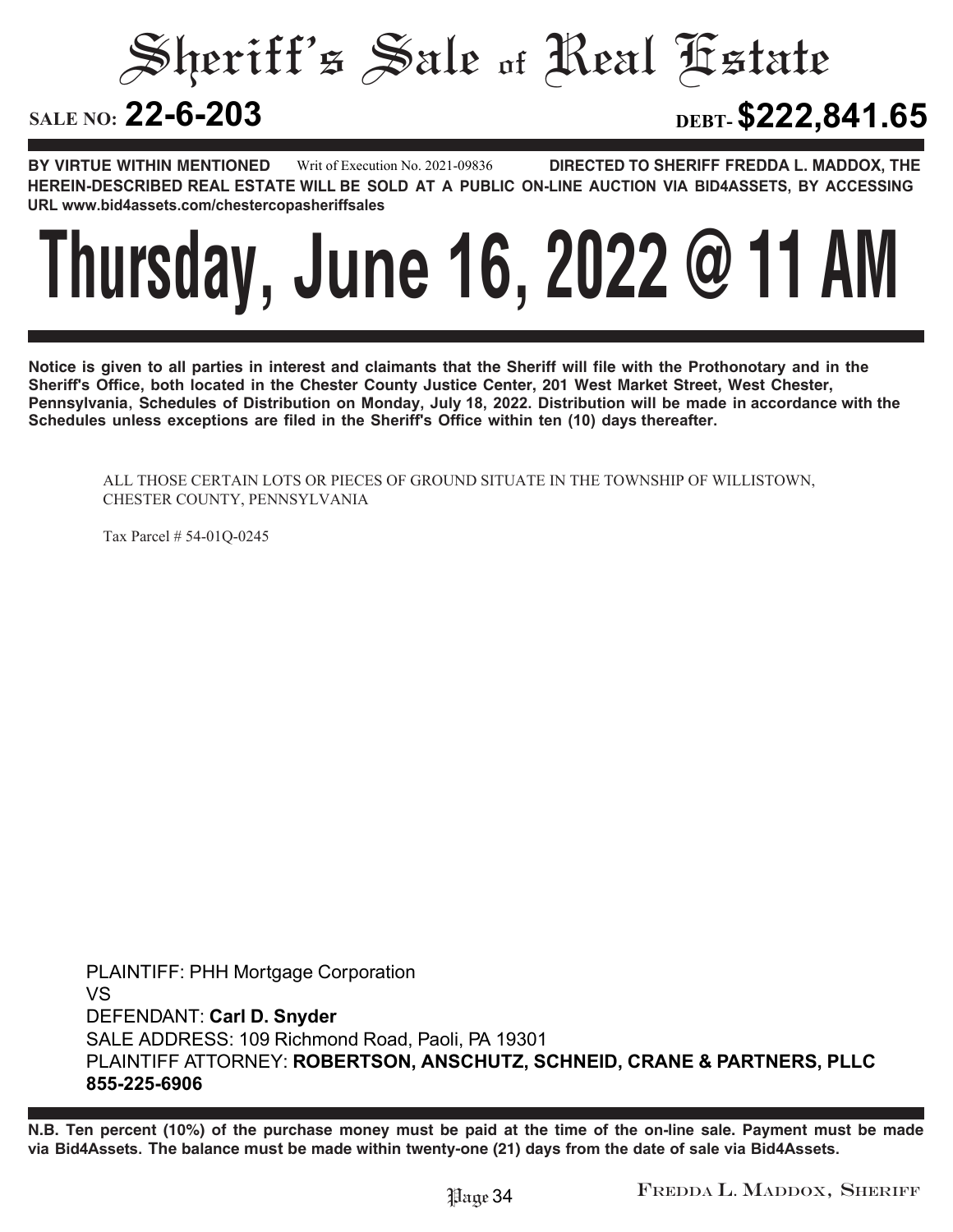Sheriff's Sale of Real Estate

**22-6-204 DEBT-\$483,861.24**

**BY VIRTUE WITHIN MENTIONED DIRECTED TO SHERIFF FREDDA L. MADDOX, THE HEREIN-DESCRIBED REAL ESTATE WILL BE SOLD AT A PUBLIC ON-LINE AUCTION VIA BID4ASSETS, BY ACCESSING URL www.bid4assets.com/chestercopasheriffsales Writ of Execution No. 2020-02805**

### **Thursday, June 16, 2022 @ 11 AM**

**Notice is given to all parties in interest and claimants that the Sheriff will file with the Prothonotary and in the Sheriff's Office, both located in the Chester County Justice Center, 201 West Market Street, West Chester, Pennsylvania, Schedules of Distribution on Monday, July 18, 2022. Distribution will be made in accordance with the Schedules unless exceptions are filed in the Sheriff's Office within ten (10) days thereafter.**

> ALL THOSE CERTAIN LOTS OR PIECES OF GROUND SITUATE IN NORTH COVENTRY TOWNSHIP, CHESTER COUNTY, PENNSYLVANIA

Tax Parcel # 1706 00721200

**PLAINTIFF: Wilmington Trust Company, as Successor Trustee to Bank of America, National Association (Successor by Merger to Lasalle Bank National Association) as Trustee for Morgan Stanley Mortgage Loan Trust 2007-15AR, Mortgage Pass-Through Certificates, Series 2007-15AR Pursuant to the Pooling and Servicing Agreement Dated as of October 1, 2007 VS**

**DEFENDANT: Patrick L. Olson**

**SALE ADDRESS: 101 Blossom Way, Pottstown, PA 19456 PLAINTIFF ATTORNEY: ROBERTSON, ANSCHUTZ, SCHNEID, CRANE & PARTNERS, PLLC 855-225-6906**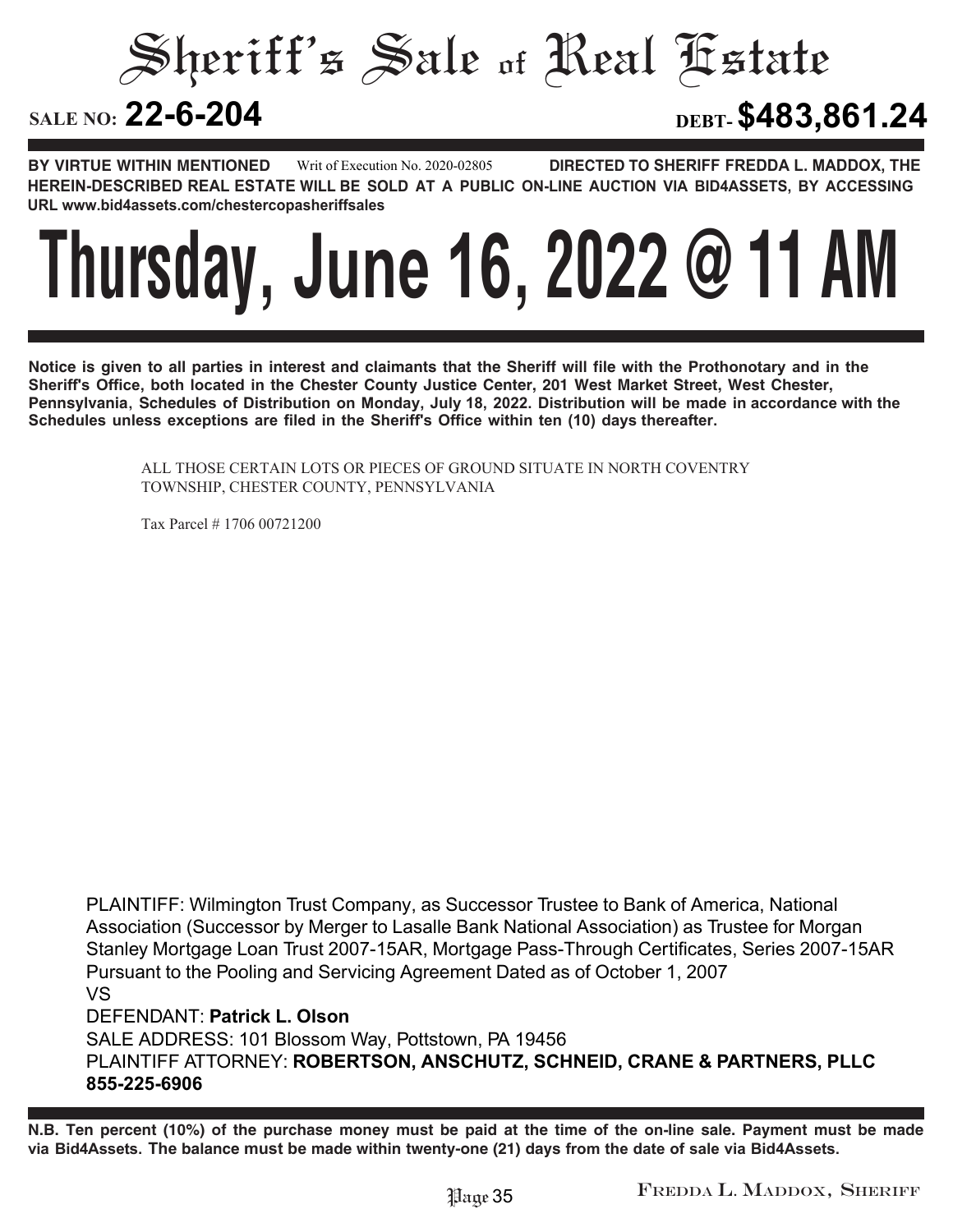Sheriff's Sale of Real Estate

**22-6-205 DEBT-\$118,871.28**

**BY VIRTUE WITHIN MENTIONED DIRECTED TO SHERIFF FREDDA L. MADDOX, THE HEREIN-DESCRIBED REAL ESTATE WILL BE SOLD AT A PUBLIC ON-LINE AUCTION VIA BID4ASSETS, BY ACCESSING URL www.bid4assets.com/chestercopasheriffsales Writ of Execution No. 2021-01935**

### **Thursday, June 16, 2022 @ 11 AM**

**Notice is given to all parties in interest and claimants that the Sheriff will file with the Prothonotary and in the Sheriff's Office, both located in the Chester County Justice Center, 201 West Market Street, West Chester, Pennsylvania, Schedules of Distribution on Monday, July 18, 2022. Distribution will be made in accordance with the Schedules unless exceptions are filed in the Sheriff's Office within ten (10) days thereafter.**

ALL THAT CERTAIN lot, tract or piece of land with the buildings thereon erected, situate on the Northerly side of Ridge Avenue, in the 4th Ward of the Borough of Spring City, Chester County, Pennsylvania, being Lots No. 95 and 96 on Plan of "Emery Tract" as laid out by William P. Snyder, said Plan being of record in the Office for the Recording of Deeds in and for Chester County, Pennsylvania, in Deed Book T-10, Vol. 241, page 72, the tract herein conveyed being bounded and described as follow, to wit:

BEGINNING at a point marking the intersection of the Northerly margin line of Ridge Avenue with the Easterly margin line of Glass Avenue; thence along the Easterly margin line of Glass Avenue, said line marking the Westerly side of Lot No. 96 on the aforesaid Plan, in a Northerly direction, 150 feet to the Southerly margin of an alley; thence along the Southerly margin of said alley, parallel with Ridge Avenue, in an Eastwardly direction, 60 feet to a point in a line dividing the aforesaid Lot No. 96 from Lot No. 94, premises of Daniel W. Smith, et ux, in a Southerly direction in parallel with Glass Avenue, 150 feet to a point in the Northerly margin line of Ridge Avenue; thence along the Northerly margin line of Ridge Avenue, in a Westerly direction, 60 feet to the first mentioned point and place of beginning.

BEING UPI No. 14-1-11

**PLAINTIFF: Bryan Hydier VS DEFENDANT: Robert C. Berkey, Sr. SALE ADDRESS: 445 Ridge Avenue, Spring City, PA 19475 PLAINTIFF ATTORNEY: GREGORY W. PHILLIPS, ESQ. 610-323-1400**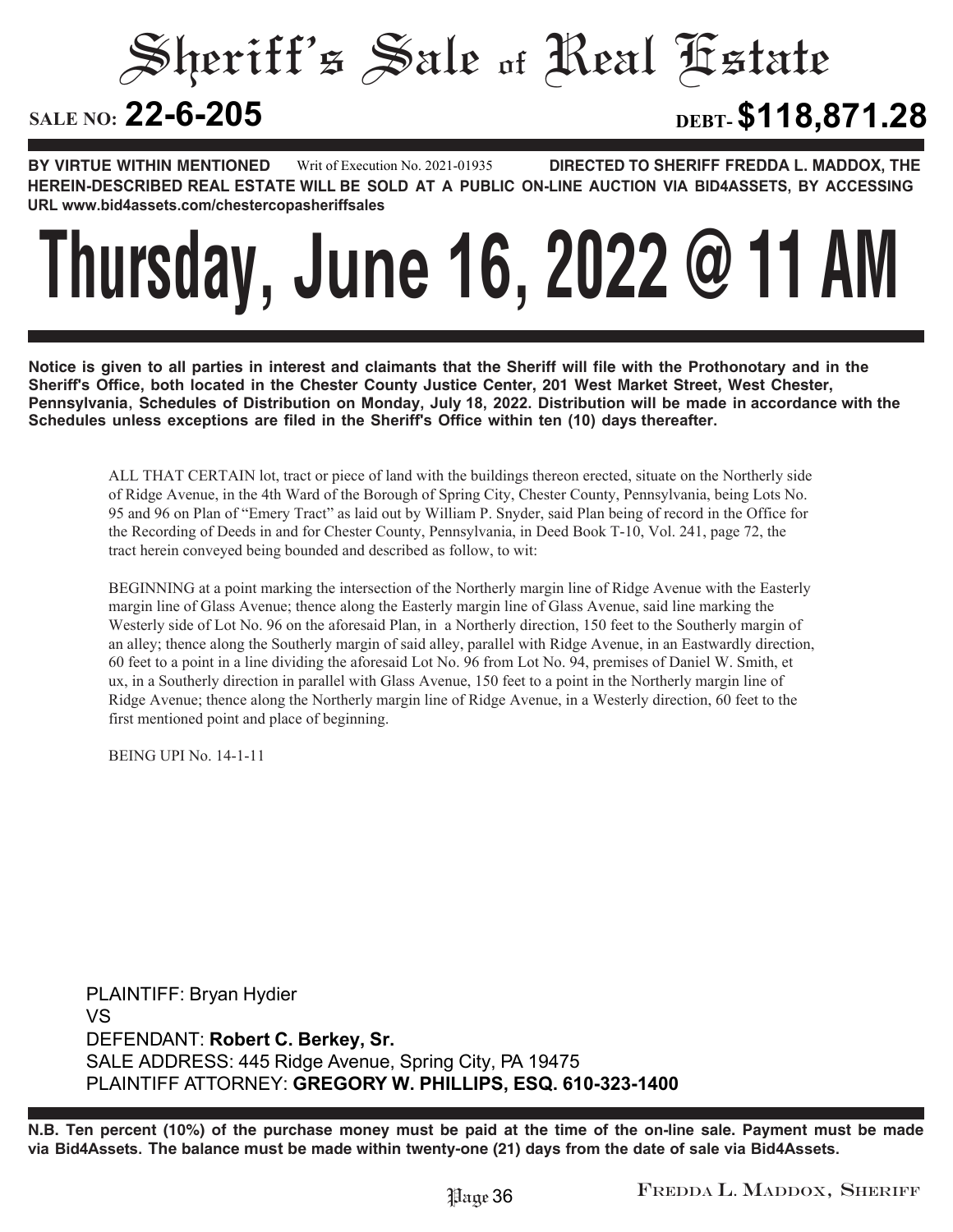Sheriff's Sale of Real Estate

**22-6-206 DEBT-\$297,473.18**

**BY VIRTUE WITHIN MENTIONED DIRECTED TO SHERIFF FREDDA L. MADDOX, THE HEREIN-DESCRIBED REAL ESTATE WILL BE SOLD AT A PUBLIC ON-LINE AUCTION VIA BID4ASSETS, BY ACCESSING URL www.bid4assets.com/chestercopasheriffsales Writ of Execution No. 2021-02028**

# **Thursday, June 16, 2022 @ 11 AM**

**Notice is given to all parties in interest and claimants that the Sheriff will file with the Prothonotary and in the Sheriff's Office, both located in the Chester County Justice Center, 201 West Market Street, West Chester, Pennsylvania, Schedules of Distribution on Monday, July 18, 2022. Distribution will be made in accordance with the Schedules unless exceptions are filed in the Sheriff's Office within ten (10) days thereafter.**

ALL THAT CERTAIN tract of land, with a single family dwelling and swimming pool thereon, situated on the southerly side of Leike Road (T-391) in West Sadsbury Township, County of Chester, and Commonwealth of PA, as the same appears as Lot No. 2 on a final Plan numbered 9033 prepared by N.M. Lake & Associated, Inc., Civil Engineers & Land Surveyors, Oxford, PA, and recorded in the Office of the Recorder of deeds in and for Chester County, PA, as Plan No. 11250, bounded and described as follows:

BEGINNING at a railroad spike found 1.58 feet South of the centerline of Leike Road (T-391), at the Northwest corner of lands of Harriss A., III, & Barbara Butler; thence (1) along lands of Butler, South 03 degrees 07 minutes 25 seconds West, 300.00 feet to a  $\frac{3}{4}$  iron pipe set, having passed over a  $\frac{3}{4}$  iron pipe set 23.42 feet South of the railroad spike; thence (2) along the line of land of Edward A. & Edna S. Stolzfus, North 86 degrees 52 minutes 35 seconds West, 150.00 feet to a ¾" iron pipe set marking the Southeast corner of Lot No. 1; thence (3) along Lot 1, North 03 degrees 07 minutes 25 seconds East, 300.00 feet to a P.K. nail set in Leike Road at the Northeast corner of Lot 2, having passed over a ¾" iron pipe set 23.06 feet South of the P.K. nail in Leike Road; thence (4) along and South of the centerline of Leike Road, South 86 degrees 52 minutes 35 seconds East, the point of Beginning.

ACCESS to Lot No. 2 is provided by an access easement across Lot No. 1 for Lot No. 3 to continue to use the existing driveway. Maintenance and repair of the existing driveway will be shared equally by the owners of Lots 1 and 2. The driveway easement is shown on the above mentioned plan and described by the following courses and distances: Beginning at a ¾" iron pipe set on the Southerly ultimate right-of-way line of Leike Road (T-391), 23.06 feet South of the P.K. nail set at a corner of Lots 1 and 2 in Leike Road (T-391); thence (1) South 03 degrees 07 minutes 25 seconds West, 145.00 feet to a point; thence (2) North 10 degrees 26 minutes 46 seconds West, 149.17 feet to a point; thence (3) South 87 degrees 18 minutes 05 seconds East, 7.85 feet to a point; thence (4) South 86 degrees 44 minutes 12 seconds East, 27.15 feet to a  $\frac{3}{4}$ " iron pipe set, the point of Beginning.

CONTAINING 1.033 Acres Gros, 0.9533 Acres Net

BEING the same premises which Judith L. Fisher, by Deed dated 05/18/05 and recorded 06/07/05 in the Office of the Recorder of Deeds in and for the County of Chester in Record Book 6511 Page 2235, granted and conveyed unto Charles F. Smith and Jennifer L. Smith, in fee.

UPI NO. 36-5-17.4

**PLAINTIFF: Legacy Mortgage Asset Trust 2019-GS3 VS DEFENDANT: Charles F. Smith & Jennifer L. Smith SALE ADDRESS: 4730 Leike Road, Parkesburg, PA 19365 PLAINTIFF ATTORNEY: HILL WALLACK LLP 215-579-7700**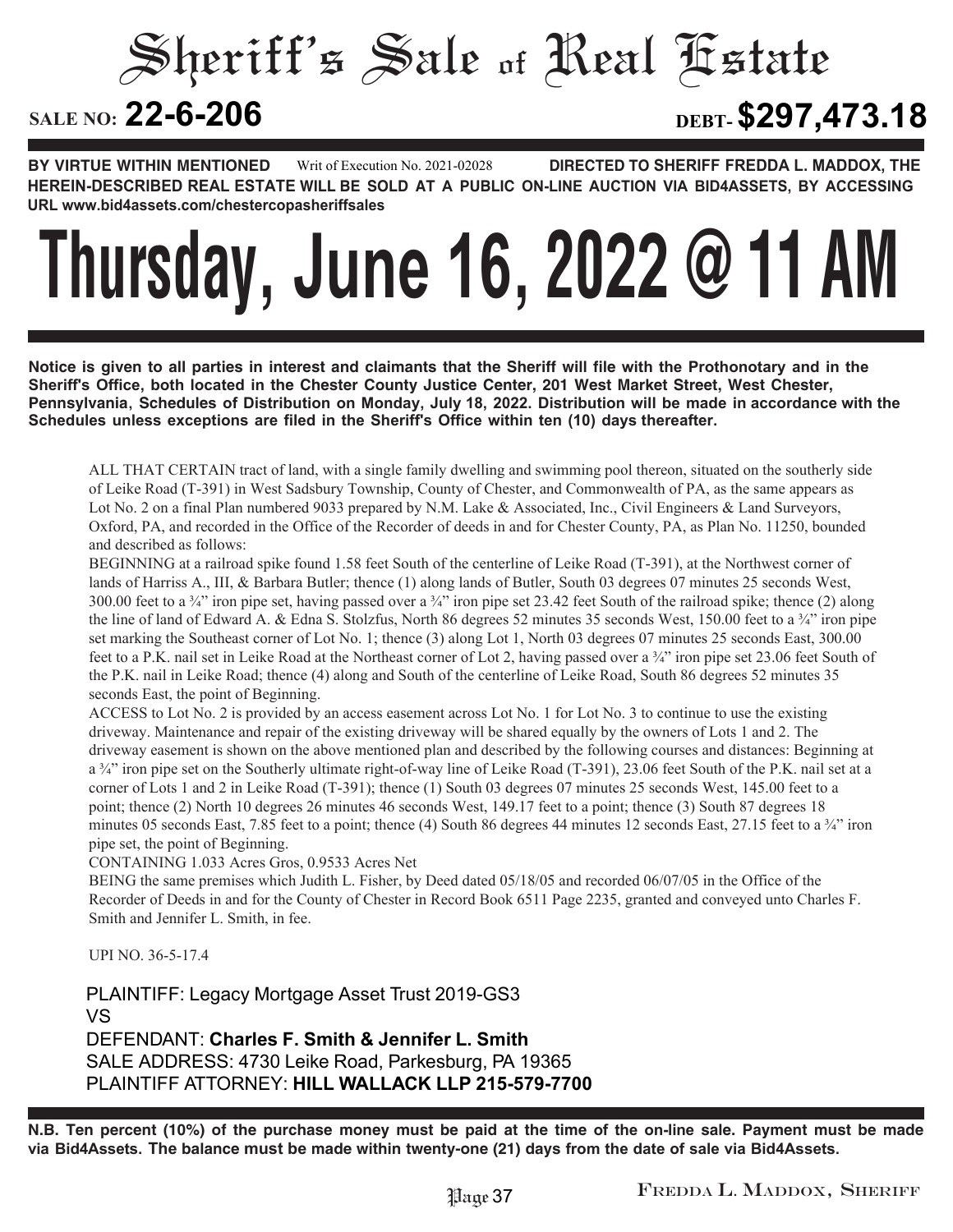#### Sheriff's Sale of Real Estate SALE NO: 22-6-207 **22-6-207 DEBT-\$272,222.02**

**BY VIRTUE WITHIN MENTIONED DIRECTED TO SHERIFF FREDDA L. MADDOX, THE HEREIN-DESCRIBED REAL ESTATE WILL BE SOLD AT A PUBLIC ON-LINE AUCTION VIA BID4ASSETS, BY ACCESSING URL www.bid4assets.com/chestercopasheriffsales Writ of Execution No. 2017-03469**

### **Thursday, June 16, 2022 @ 11 AM**

**Notice is given to all parties in interest and claimants that the Sheriff will file with the Prothonotary and in the Sheriff's Office, both located in the Chester County Justice Center, 201 West Market Street, West Chester, Pennsylvania, Schedules of Distribution on Monday, July 18, 2022. Distribution will be made in accordance with the Schedules unless exceptions are filed in the Sheriff's Office within ten (10) days thereafter.**

ALL THAT CERTAIN lot or piece of land situate in the West Whiteland Township, Chester County, State of Pennsylvania, as shown on Proposed Sub-Division of "Highland Glen Section No. 3", dated February 10th , 1966, and last revised July 23rd, 1969, made by Hottinger, Smith, Chatman, Royce Associates as follows, to wit:

BEGINNING at a point in the Southeast side of Scott Drive (fifty feet wide) a corner of Lot No. 104, thence along the same and leaving said Scott Drive South Eighteen degrees thirty-seven minutes East two hundred and no one hundredths feet to a point in line of Lots No. 133, thence along the same and Lot No. 112, South seventy one degrees twenty-three minuets West One hundred and no one hundredths feet to a point a corner of Lot No. 106; thence along the same North eighteen degrees thirty-seven minutes West Two hundred and no one hundredths feet to a point on the Southeast side of said Scott Drive; thence along the same North seventy-one degrees twenty-three minutes no seconds East one hundred and no one hundredths feet to the first mentioned point and place of beginning.

BEING Lot No. 105 on said Plan.

BEING THE SAME PREMISES AS Kenneth F. McCormick and Christina T. McCormick, Husband and Wife, dated March 27, 1995, and recorded on March 27, 1995, by the Chester County Recorder of Deeds in Deed Book 3875, at Page 2178, as Instrument No. 15937, granted and conveyed unto Kevin P. Anderson and Alisa L. Anderson, as Tenants by the Entireties.

TAX PARCEL # 41-8B-57

**PLAINTIFF: Waterfall Victoria Mortgage Trust II, Series G VS DEFENDANT: Alisa L. Anderson & Kevin P. Anderson SALE ADDRESS: 482 Scott Drive, West Chester, PA 19380 PLAINTIFF ATTORNEY: STERN & EISENBERG, PC 215-572-8111**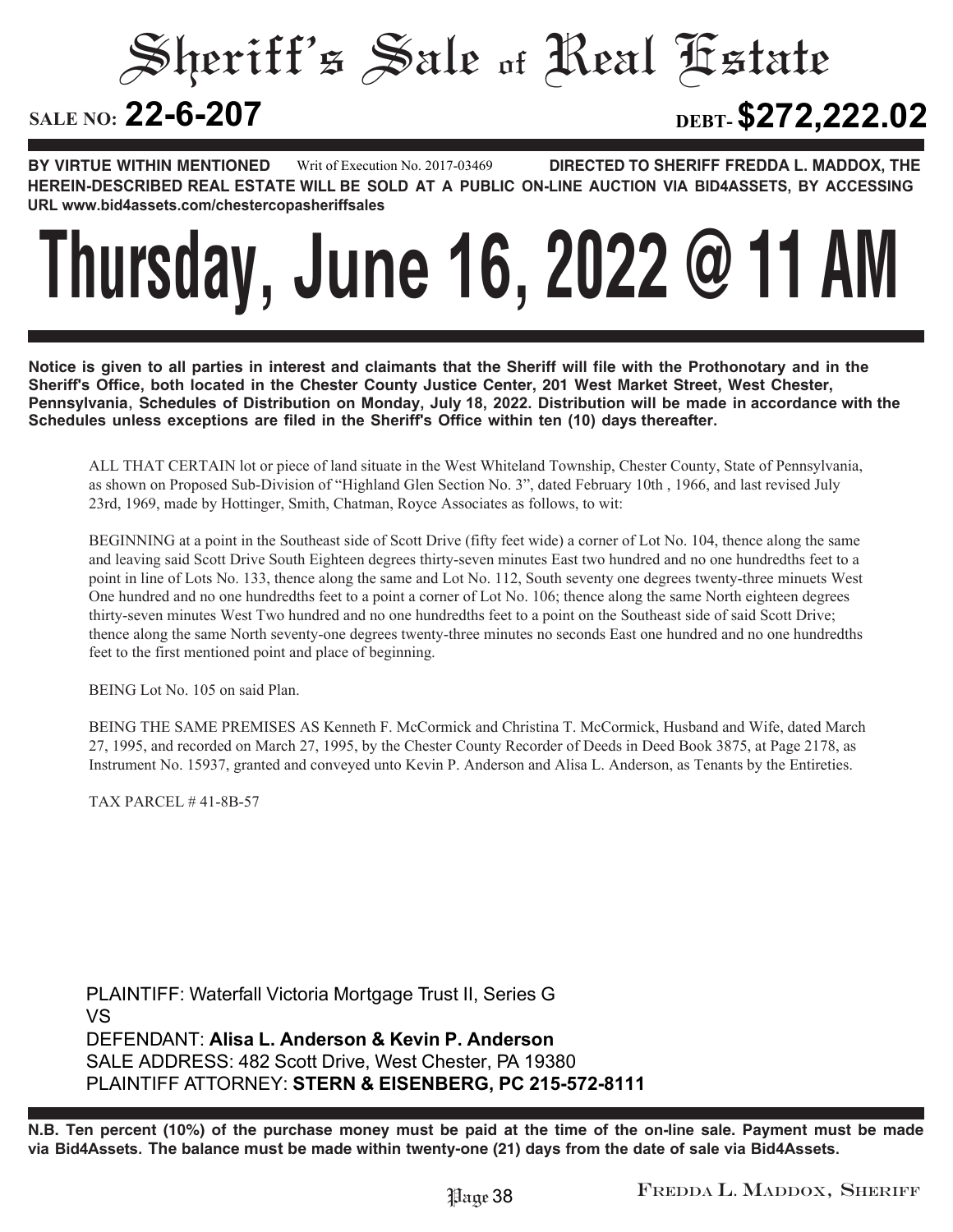Sheriff's Sale of Real Estate

**22-6-208 DEBT-\$977,821.82**

**BY VIRTUE WITHIN MENTIONED DIRECTED TO SHERIFF FREDDA L. MADDOX, THE HEREIN-DESCRIBED REAL ESTATE WILL BE SOLD AT A PUBLIC ON-LINE AUCTION VIA BID4ASSETS, BY ACCESSING URL www.bid4assets.com/chestercopasheriffsales Writ of Execution No. 2015-03668**

### **Thursday, June 16, 2022 @ 11 AM**

**Notice is given to all parties in interest and claimants that the Sheriff will file with the Prothonotary and in the Sheriff's Office, both located in the Chester County Justice Center, 201 West Market Street, West Chester, Pennsylvania, Schedules of Distribution on Monday, July 18, 2022. Distribution will be made in accordance with the Schedules unless exceptions are filed in the Sheriff's Office within ten (10) days thereafter.**

> ALL THAT CERTAIN lot or piece of ground, situate in West Brandywine Township, County of Chester and Commonwealth of Pennsylvania, described according to a Final Plan Submission for Hide-A-Way Farms, made by Nave Newell, dated May 4, 2004, last revised June 15, 2005, and recorded as Plan File No. 17557, and being more particularly bounded and described as follows, to-wit:

BEGINNING at a point on the Southerly side of Pennswick Drive, a corner of Lot No. 46 on said Plan; thence extending along said Lot, South 7 degrees 25 minutes 36 seconds East 215.92 feet to a point in line of Open Space; thence extending along same the two following courses and distances:

(1) South 85 degrees 57 minutes 38 seconds West 100.18 feet to a point in the Northerly right-of-way of Sunoco Pipeline L.P. easement; and

(2) North 7 degrees 25 minutes 36 seconds West 210 feet to a point on the Southerly side of Pennswick Drive, thence extending along the same, North 82 degrees 34 minutes 24 seconds East 100 feet to the first mentioned point and place of beginning.

BEING LOT NO. 45 on said Plan.

BEING THE SAME PREMISES AS Southdown Homes, L.P., a Pennsylvania Limited Partnership by Southdown Properties, Inc., its General Partner, by Deed dated December 21, 2006, and recorded on December 29, 2006, by the Chester County Recorder of Deeds in Deed Book 7045, at Page 1307, as Instrument No. 10716629, granted and conveyed unto Jerard Brown, an Individual.

UPI NO. 29-5-1.45

**PLAINTIFF: HBSC Bank USA, National Association, as Trusteee for Option One Mortgage Loan Trust 2007-HL1, Asset-Backed Certificates, Series 2007-HL1 VS DEFENDANT: Jerard Brown & the United States of America SALE ADDRESS: 3 Pennswick Drive, Downingtown, PA 19335 PLAINTIFF ATTORNEY: STERN & EISENBERG, PC 215-572-8111**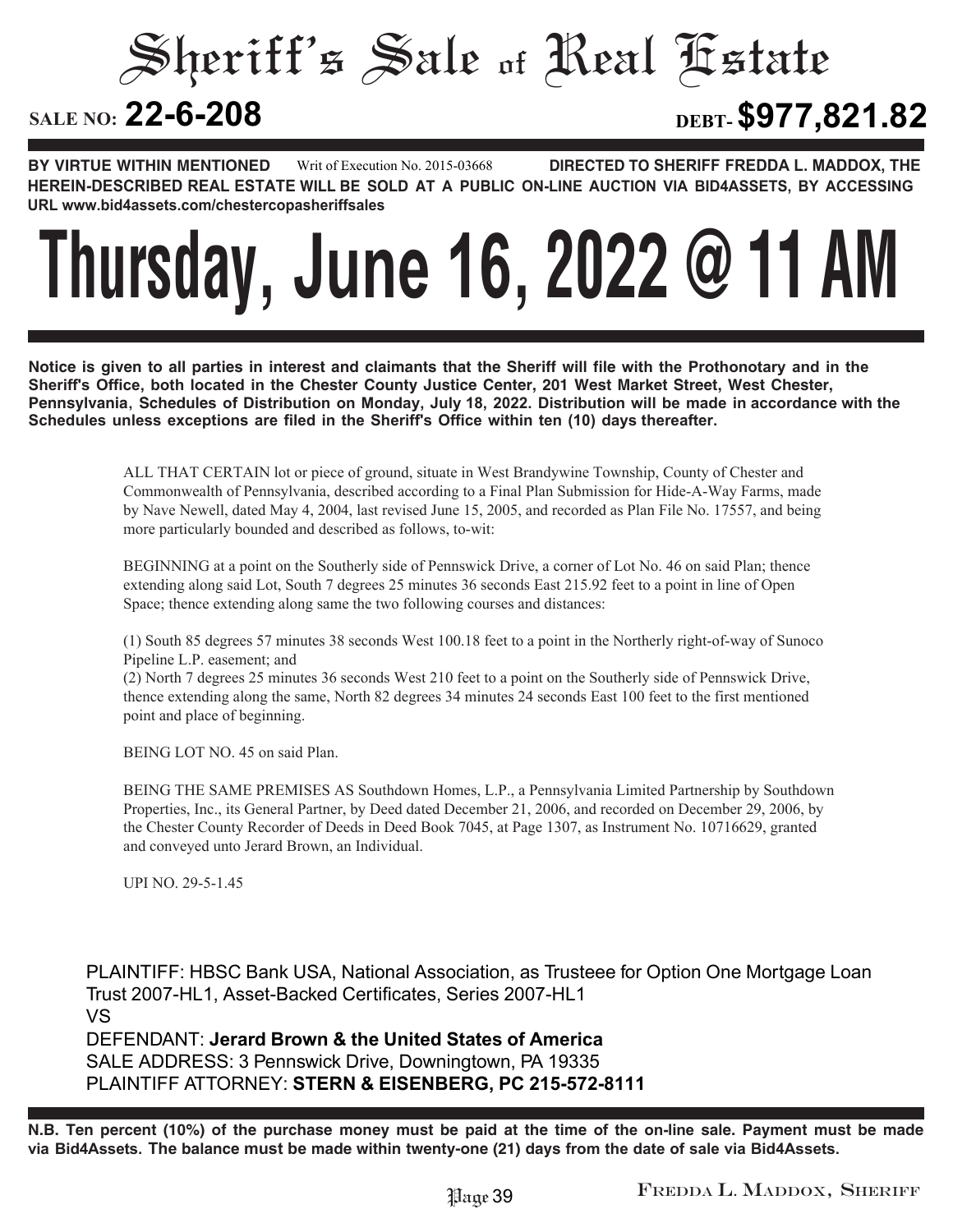Sheriff's Sale of Real Estate

**22-6-209 DEBT-\$315,342.70**

**BY VIRTUE WITHIN MENTIONED DIRECTED TO SHERIFF FREDDA L. MADDOX, THE HEREIN-DESCRIBED REAL ESTATE WILL BE SOLD AT A PUBLIC ON-LINE AUCTION VIA BID4ASSETS, BY ACCESSING URL www.bid4assets.com/chestercopasheriffsales Writ of Execution No. 2020-05029**

### **Thursday, June 16, 2022 @ 11 AM**

**Notice is given to all parties in interest and claimants that the Sheriff will file with the Prothonotary and in the Sheriff's Office, both located in the Chester County Justice Center, 201 West Market Street, West Chester, Pennsylvania, Schedules of Distribution on Monday, July 18, 2022. Distribution will be made in accordance with the Schedules unless exceptions are filed in the Sheriff's Office within ten (10) days thereafter.**

Property situate in the SADSBURY TOWNSHIP, CHESTER County, Pennsylvania

BLR # 37-4-154

**PLAINTIFF: ARC Home LLC F/K/A Wei Mortgage LLC VS DEFENDANT: Elionze Pierre SALE ADDRESS: 312 Flagstone Circle, Coatesville, PA 19320 PLAINTIFF ATTORNEY: BROCK & SCOTT, PLLC 844-856-6646**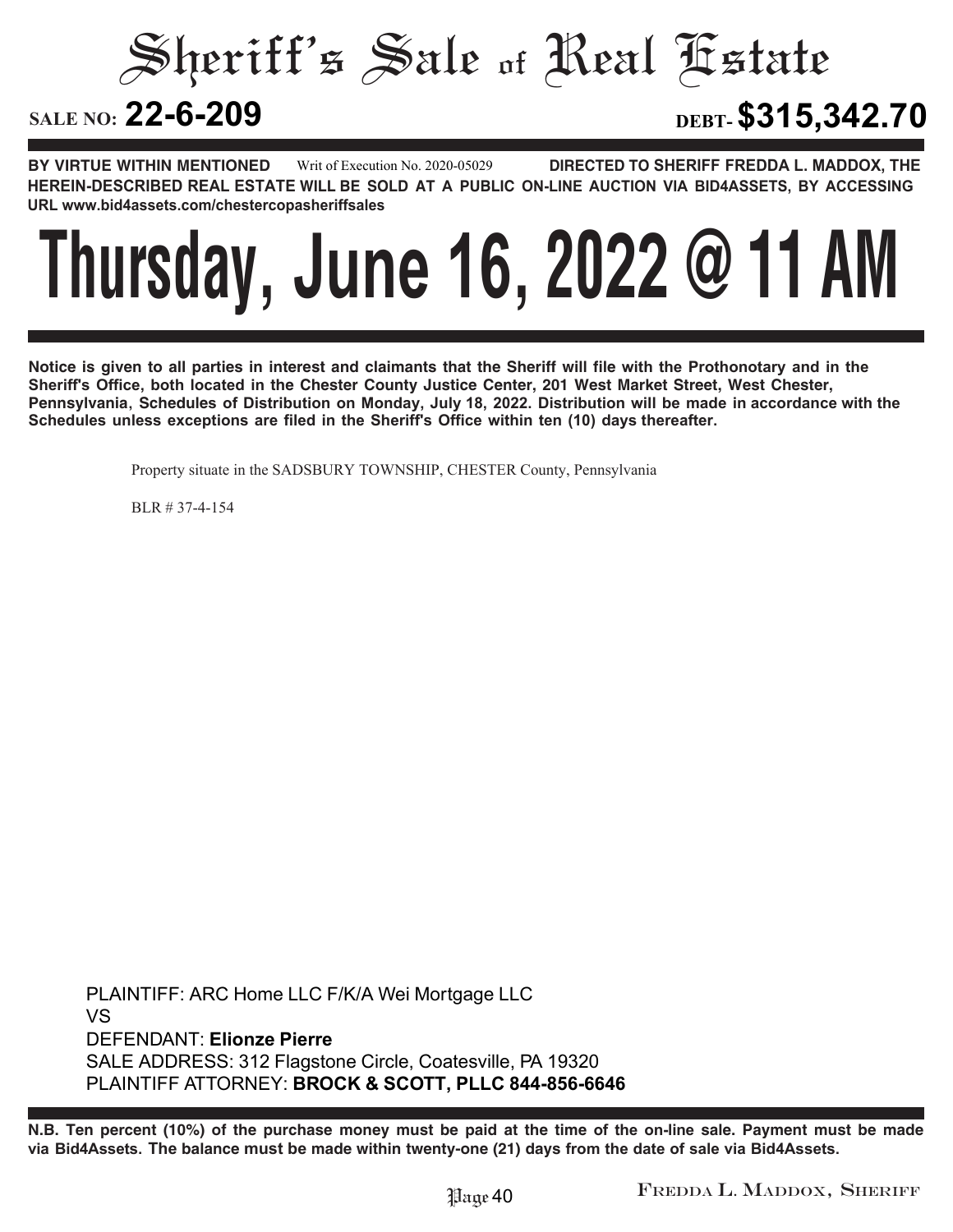Sheriff's Sale of Real Estate **SALE NO: 22-6-210 22-6-210 DEBT-\$297,630.41**

**BY VIRTUE WITHIN MENTIONED DIRECTED TO SHERIFF FREDDA L. MADDOX, THE HEREIN-DESCRIBED REAL ESTATE WILL BE SOLD AT A PUBLIC ON-LINE AUCTION VIA BID4ASSETS, BY ACCESSING URL www.bid4assets.com/chestercopasheriffsales Writ of Execution No. 2019-12377**

### **Thursday, June 16, 2022 @ 11 AM**

**Notice is given to all parties in interest and claimants that the Sheriff will file with the Prothonotary and in the Sheriff's Office, both located in the Chester County Justice Center, 201 West Market Street, West Chester, Pennsylvania, Schedules of Distribution on Monday, July 18, 2022. Distribution will be made in accordance with the Schedules unless exceptions are filed in the Sheriff's Office within ten (10) days thereafter.**

Property situate in the TOWNSHIP OF EAST VINCENT, CHESTER County, Pennsylvania

BLR # 21-5-197

**PLAINTIFF: HBSC BANK USA, NATIONAL ASSOCIATION, AS TRUSTEE, FOR THE REGISTERED HOLDERS OF NOMURA HOME EQUITY HOME LOAN, INC., ASSET-BACKED CERTIFICATES, SERIES 2007-2 VS DEFENDANT: David Kulp SALE ADDRESS: 739 West Seven Stars Road, Phoenixville, PA 19460-2534 PLAINTIFF ATTORNEY: BROCK & SCOTT, PLLC 844-856-6646**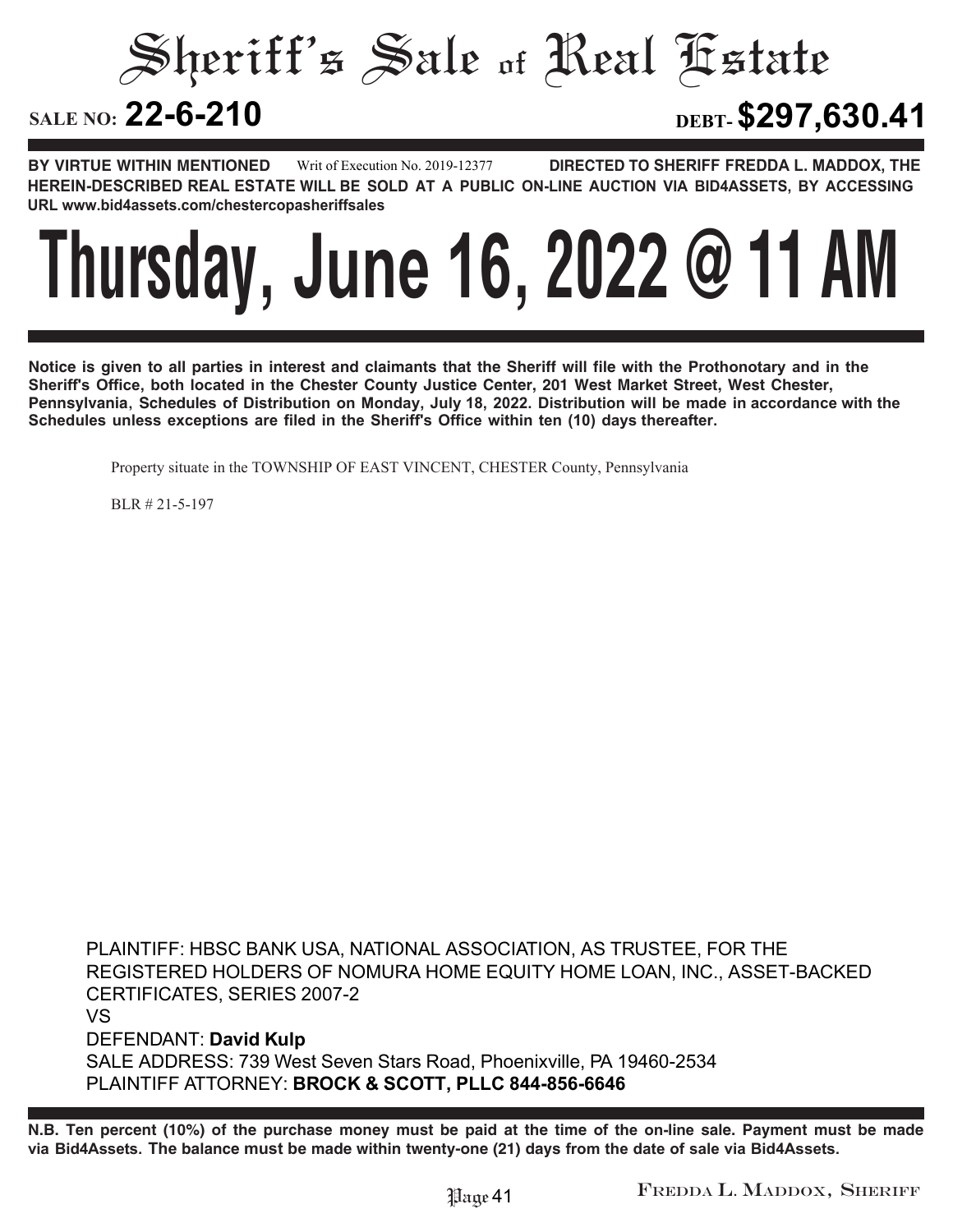#### Sheriff's Sale of Real Estate SALE NO: 22-6-211 **22-6-211 DEBT-\$239,033.94**

**BY VIRTUE WITHIN MENTIONED DIRECTED TO SHERIFF FREDDA L. MADDOX, THE HEREIN-DESCRIBED REAL ESTATE WILL BE SOLD AT A PUBLIC ON-LINE AUCTION VIA BID4ASSETS, BY ACCESSING URL www.bid4assets.com/chestercopasheriffsales Writ of Execution No. 2020-02535**

### **Thursday, June 16, 2022 @ 11 AM**

**Notice is given to all parties in interest and claimants that the Sheriff will file with the Prothonotary and in the Sheriff's Office, both located in the Chester County Justice Center, 201 West Market Street, West Chester, Pennsylvania, Schedules of Distribution on Monday, July 18, 2022. Distribution will be made in accordance with the Schedules unless exceptions are filed in the Sheriff's Office within ten (10) days thereafter.**

ALL THAT CERTAIN messuage and four tracts of land situate in the Township of Lower Oxford, County of Chester and State of Pennsylvania, bounded and described as follows, to wit:

TRACT #1: BEGINNING at a point in the middle of the public road leading from Lincoln University to Elkview, Chester County, Pennsylvania; thence along the middle of said Road, North 60 degrees East 82 feet and 6 inches to a point in said road; thence by lands now or late of D.R. Johnson, North 28 degrees West, 200 feet to a point by lands now or late of C.W. Shortlidge & Company, South 60 degrees West 87 feet and 6 inches to a point; thence by lands of the Lower Oxford Public School Board, South 30 degrees East 201.79 feet to the place of Beginning. Containing 17,478 square feet of land, be the same more or less.

TRACT #2: BEGINNING near the Southeast corner of land now or late of O.W. Shortlidge & Co. Cornerib, South 59 degrees West along land now or late of O.W. Shortlidge & Co., 100 feet; thence by land now or late of Henry Cope, South 31 degrees East 51 feet; thence by land now or late of D.R. Johnson, North 59 degrees East 100 feet, thence by land now or late of O.W. Shortlidge & Co. land, north 31 degrees West, 51 feet to the place of Beginning. Containing 5,100 square feet of land more or less.

TRACT #3: BEGINNING at a point in the middle of the public road leading from Harmony Grove School House toward Elkview Station, a corner of other lands now or late of Henry Cope, and running thence by other lands of the same which this was formerly a part, north 32 degrees West, 150 feet to a corner, thence by same South 57 degrees West 50 feet (erroneously omitted from previous deeds) to a corner; thence by the same South 32 degrees East, 150 feet to the middle of the public road aforesaid; thence along the middle of the said road, north 57 degrees 50 feet to the place of Beginning. Containing 7,500 square feet of land be the same more or less.

TRACT #4: BEGINNING at a post or stone, a corner of land now or late of John Otley, and running thence South 33 degrees East 150 feet to the middle of a public road; thence along said road, North 56.75 degrees East, 50 feet to a stone; Thence by land late of Josiah Cope & Co., Now of the Lincoln Chapel and along an alley North 33 degrees West 150 feet to a stone; thence by lands now or late of Josiah Lukens, South 56.75 degrees West, 50 feet to the place of Beginning. Containing 7,500 square feet of land, be the same more or less.

**PLAINTIFF: Reverse Mortgage Funding, LLC**

**VS**

**DEFENDANT: Judy Shoop, Known Heir of Aaron M. Shoop, deceased and Unknown Heirs, Successors, Assigns and All Persons, Firms or Associations Claiming Right, Title or Interest from or under Aaron M. Shoop, deceased**

**SALE ADDRESS: 103 Elkview Road, Lincoln University, PA 19352 PLAINTIFF ATTORNEY: LOGS LEGAL GROUP LLP 610-278-6800**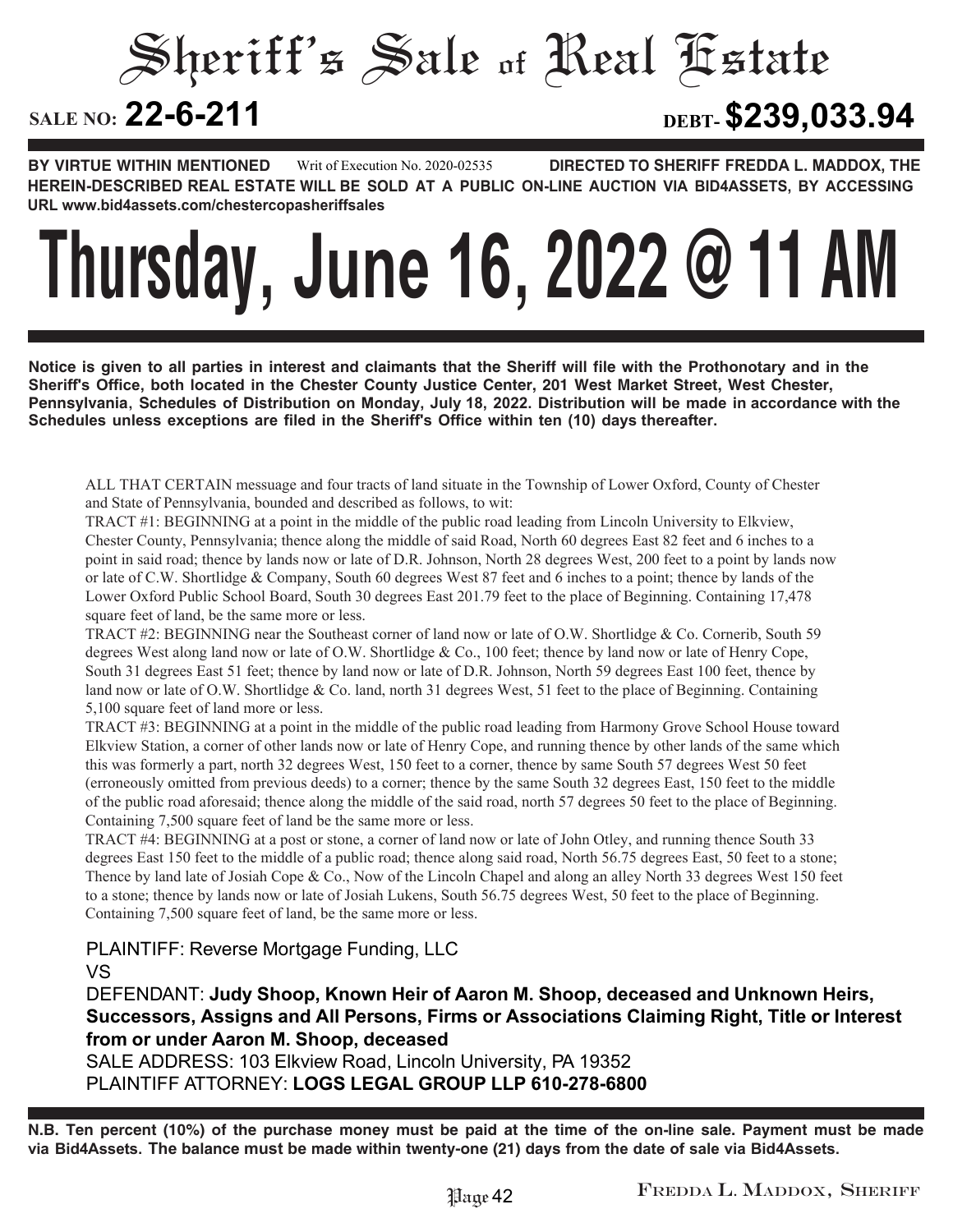#### Sheriff's Sale of Real Estate **SALE NO: 22-6-211X 22-6-211X DEBT-\$239,033.94**

**BY VIRTUE WITHIN MENTIONED DIRECTED TO SHERIFF FREDDA L. MADDOX, THE HEREIN-DESCRIBED REAL ESTATE WILL BE SOLD AT A PUBLIC ON-LINE AUCTION VIA BID4ASSETS, BY ACCESSING URL www.bid4assets.com/chestercopasheriffsales Writ of Execution No. 2020-02535**

# **Thursday, June 16, 2022 @ 11 AM**

**Notice is given to all parties in interest and claimants that the Sheriff will file with the Prothonotary and in the Sheriff's Office, both located in the Chester County Justice Center, 201 West Market Street, West Chester, Pennsylvania, Schedules of Distribution on Monday, July 18, 2022. Distribution will be made in accordance with the Schedules unless exceptions are filed in the Sheriff's Office within ten (10) days thereafter.**

Excepting and reserving thereout and therefrom all that certain messuage and lot of land which Louis W. Millis and Clara R. Millis, his wife, granted and conveyed unto Francis O'Connor and Mary O'Connor, his wife, by Deed dated September 15, 1946 and recorded in the Recorder of Deeds Office in and for the County and State aforesaid in Deed Book S-22, Volume 540, page 272, and bounded and described as follows: Beginning at a post or stone, a corner of lands now or late of John Otley and running thence south 33 degrees East 150 feet to the middle of a public road; thence along said road, North 56.75 degrees East 45 feet to a stone, thence by land now or late of Josiah Cope & Co., now or late of Lincoln Chapel and along an alley North 33 degrees West 150 feet to a stone; thence by land now or late of Josiah Lukens, South 56.75 West 45 feet to the place of Beginning. Containing 6,750 square feet of land. Also Beginning at a post or stone near the Southeast corner of land now or late of O.W. Shortlidge & Co. Cornerib, South 59 degrees West along land now or late of O.W. Shortlidge & Co., 45 feet; thence by land now or late of Louis W. Millis, South 31 degrees East 51 feet; thence by land now or late of Louis W. Millis, North 59 degrees East 45 feet; thence by land now or late of O.W. Shortlidge & Co., North 31 degrees West, 51 feet to the place of Beginning. Containing 2,295 square feet of land (surveyed 7/29/1911 magnetic bearing).

And Also, excepting and reserving the following described tract of land: Beginning at the northwest corner of land of Francis O'Connor, and wife; thence by land now or late of O.W. Shortlidge & Co., South 57 degrees West 5 feet to a corner of land above conveyed; thence by the same South 32 degrees East 201 feet to a point in the middle of the public road; thence by the middle of said road, North 57 degrees East 5 feet to a corner of land of O'Connor aforesaid; thence by said land, North 32 degrees West 201 feet to the point of beginning. Containing 1,005 square feet of land.

BEING THE SAME PREMISES which Charles M. Shoop and H. Jean Shoop by Deed dated March 7, 1978 and recorded March 8, 1978 in the Office of the Recorder of Deeds in and for the County of Chester, in Deed Book N 52, Page 441, granted and conveyed unto Aaron M. Shoop and Clarabelle J. Shoop, husband and wife, as tenants by the entireties, in fee. AND THE SAID Clarabelle J. Shoop departed this life on or about 06-22-2016 thereby vesting title unto Aaron M. Shoop by operation of law.

AND THE SAID Aaron M. Shoop departed this life on or about 09-10-2019 thereby vesting title unto Judy Shoop, Known Heir of Aaron M. Shoop, deceased and any Unknown Heirs, Successors, Assigns and All Persons, Firms or Associations Claiming Right, Title or Interest from or under Aaron M. Shoop, deceased. Tax ID # 56-10A-29

**PLAINTIFF: Reverse Mortgage Funding, LLC VS**

**DEFENDANT: Judy Shoop, Known Heir of Aaron M. Shoop, deceased and Unknown Heirs, Successors, Assigns and All Persons, Firms or Associations Claiming Right, Title or Interest from or under Aaron M. Shoop, deceased**

**SALE ADDRESS: 103 Elkview Road, Lincoln University, PA 19352 PLAINTIFF ATTORNEY: LOGS LEGAL GROUP LLP 610-278-6800**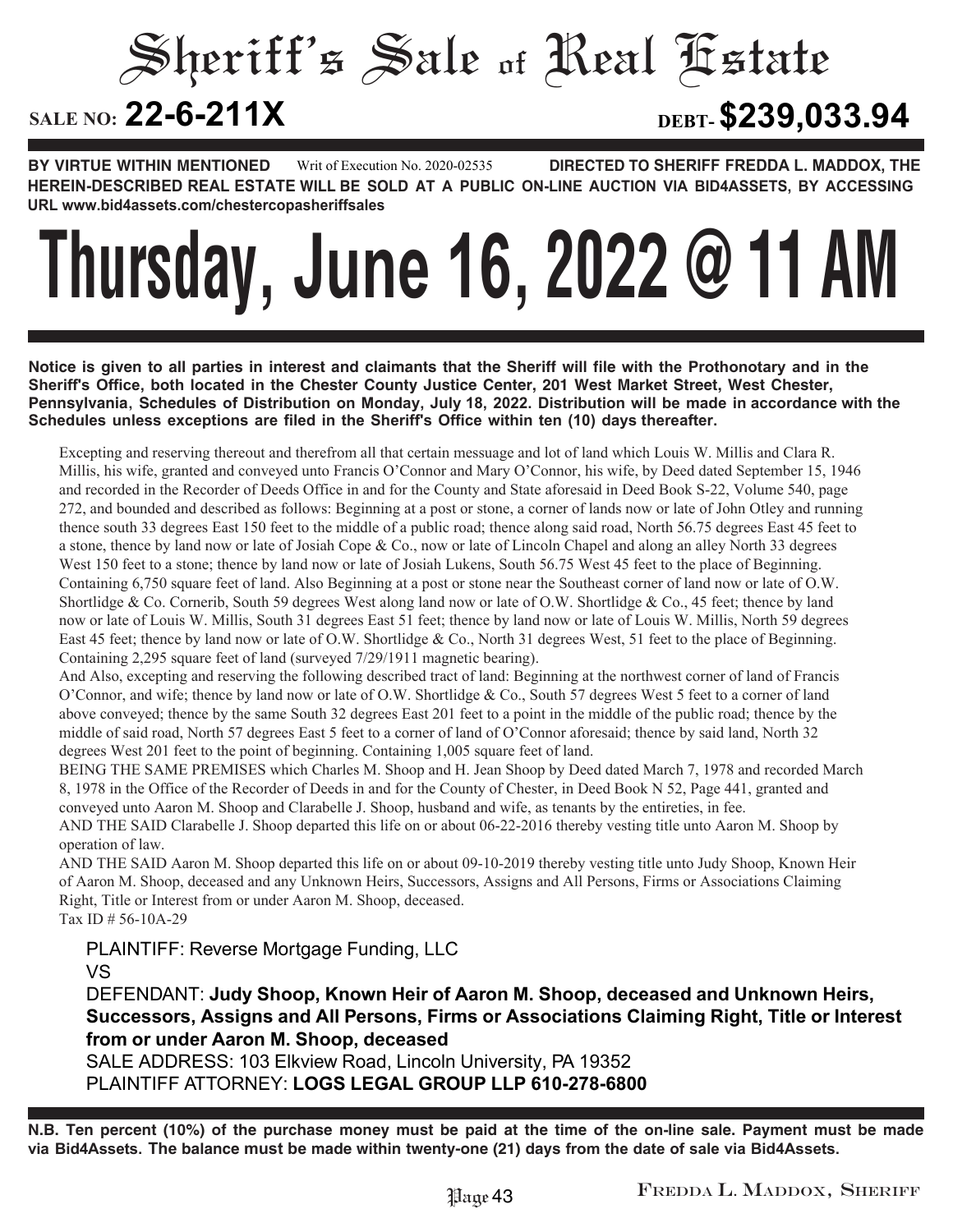### Sheriff's Sale of Real Estate

#### SALE NO: 22-6-212

**22-6-212 DEBT-\$855,333.32**

**BY VIRTUE WITHIN MENTIONED DIRECTED TO SHERIFF FREDDA L. MADDOX, THE HEREIN-DESCRIBED REAL ESTATE WILL BE SOLD AT A PUBLIC ON-LINE AUCTION VIA BID4ASSETS, BY ACCESSING URL www.bid4assets.com/chestercopasheriffsales Writ of Execution No. 2015-10105**

# **Thursday, June 16, 2022 @ 11 AM**

**Notice is given to all parties in interest and claimants that the Sheriff will file with the Prothonotary and in the Sheriff's Office, both located in the Chester County Justice Center, 201 West Market Street, West Chester, Pennsylvania, Schedules of Distribution on Monday, July 18, 2022. Distribution will be made in accordance with the Schedules unless exceptions are filed in the Sheriff's Office within ten (10) days thereafter.**

All that certain tract or parcel of ground, with the buildings and improvements thereon erected, hereditaments and appurtenances, situate in the Township of West Pikeland, County of Chester and Commonwealth of Pennsylvania, bounded and described according to a Survey of Property made for Sun Oil Company, made by Henry H. Hopkins, Jr., R.S. Kimberton, PA, dated February 6, 1968 and revised February 13, 1968, as follow, to wit:

Beginning at a point on the Southeasterly side of PA Route #113 (LR 270-5)(sixty feet wide) which point is measured the two following courses and distances from a point of curve on the Northeasterly side of Conestoga Pike (LR. 15139) (Various widths) (as shown on said Plan); 1) extending from said point of curve on a line curving to the right having a radius of one hundred forty-eight feet the arc distance of one hundred forty-two and sixteen one-hundredths feet to an iron pin marking a pint of compound curve; and

2) on a line curving to the right having a radius of one thousand four hundred two and sixty-nine one hundredths feet the arc distance of one hundred eighty-eight and ten one-hundredths feet to the point and place of beginning.

thence extending from said beginning point, along the Southeasterly side of PA Route #113, on a line curving to the right having a radius of One thousand four hundred two and sixty-nine one hundredths feet the arc distance of Four hundred twenty-two and fifty-three one-hundredths feet to an iron pin, a corner of land now or late of Thomas H. Hall;

thence extending along the same and long lands now of late of Everett C. McNear and Paul Charles Draper, North Eighty-Two degrees, five minutes, thirty seconds East, five hundred forty-eight and seventeen one-hundredths feet to P.K. nail in the fence post in line of land now or late of J.E. Rittenbaugh;

thence extending along the same South seven degrees, thirty-eight minutes, fifty seconds East, Four hundred thirty-eight and fifty-eight onehundredths feet to an iron pin, a corner of land now or late of Robert Billingham;

thence extending along the same and partly along land now or late of George W. Griseman, South Eighty degrees, twenty-three minutes, fifty seconds West, Three hundred fourteen and one one-hundredths feet to an iron pin;

thence extending still along land now or late of George W. Griseman, the following courses and distances:

1) South ten degrees, twenty-seven minutes, fifty seconds West, Seventy-five and eighty-four one-hundredths feet to an iron pin; and 2) South Seventy-nine degrees, fifty minutes, forty-five seconds West, Three hundred three and eighty-six one-hundredths feet to an iron pin; thence extending North Forty-five degrees, thirty-three minutes, fifty-three seconds West, Two hundred thirty-two and forty-five onehundredths feet to the first mentioned point and place of beginning.

BEING THE SAME PREMISES which George C. Morelli, Executor under the will of Loretta M. Cimeo, aka Loretta Morelli Cimeo, deceased, by Deed dated 9/26/03 and recorded 10/14/03 in the Office of the Recorder of Deeds in and for the County of Chester, in Deed Book 5937, Page 815, granted and conveyed unto Christopher C.J. Wurts, in fee.

BEING UPI Number 34-4-67.2

**PLAINTIFF: Bank of America, National Association VS DEFENDANT: Christopher C.J. Wurts and United States of America SALE ADDRESS: 912 Kimberton Road f/k/a 912 Chester Springs Road, Chester Springs, PA 19425 PLAINTIFF ATTORNEY: LOGS LEGAL GROUP LLP 610-278-6800**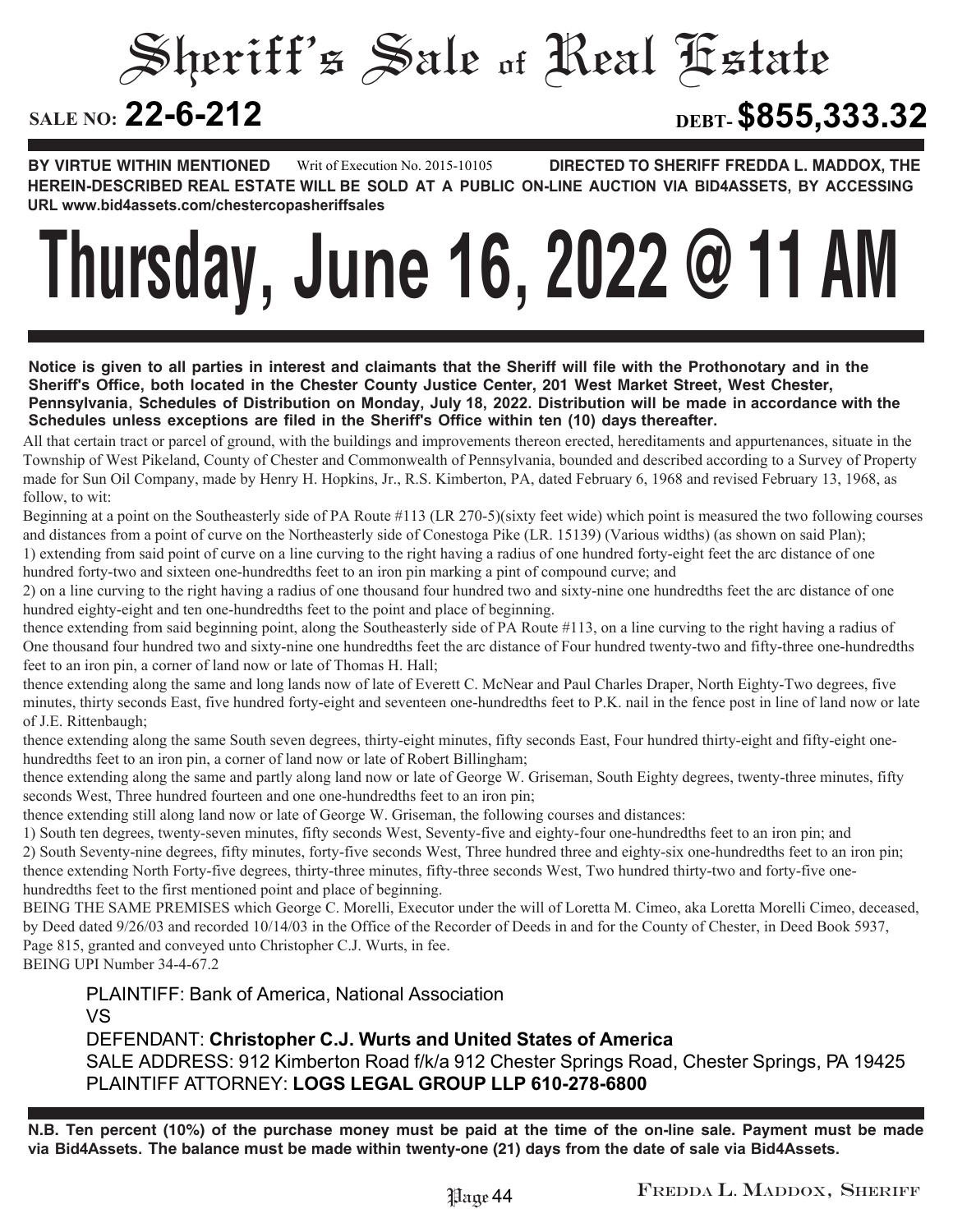### Sheriff's Sale of Real Estate

#### SALE NO: 22-6-213

**22-6-213 DEBT-\$425,627.83**

**BY VIRTUE WITHIN MENTIONED DIRECTED TO SHERIFF FREDDA L. MADDOX, THE HEREIN-DESCRIBED REAL ESTATE WILL BE SOLD AT A PUBLIC ON-LINE AUCTION VIA BID4ASSETS, BY ACCESSING URL www.bid4assets.com/chestercopasheriffsales Writ of Execution No. 2016-10019**

### **Thursday, June 16, 2022 @ 11 AM**

**Notice is given to all parties in interest and claimants that the Sheriff will file with the Prothonotary and in the Sheriff's Office, both located in the Chester County Justice Center, 201 West Market Street, West Chester, Pennsylvania, Schedules of Distribution on Monday, July 18, 2022. Distribution will be made in accordance with the Schedules unless exceptions are filed in the Sheriff's Office within ten (10) days thereafter.**

> ALL THAT CERTAIN lot or piece of ground, SITUATE in the Township of West Caln, County of Chester and Commonwealth of Pennsylvania, bounded and described according to a Final Title Plan of "Ponds View", prepared by D.L. Howell and Associates, Inc., dated 5/20/2003, last revised 3/30/2004 and recorded in Chester County as Plan # 17245 as follow, to wit:

> BEGINNING at a point on the southerly side of Janet Lane, a corner of Lot #3 as shown on said plan; thence from said point of beginning, along the said side of Janet Lane the following two courses and distances: (1) on the arc of a circle curving to the left having a radius of 410.00 feet the arc distance of 111.29 feet to a point of tangent (2) South 83 degrees 34 minutes 57 seconds East 5.15 feet to a corner of Lot #1; thence along Lot #1 the following two courses and distances: (1) South 26 degrees 37 minutes 27 seconds West 96.87 feet (2) South 03 degrees 48 minutes 02 seconds West 201.96 feet to a point on the northerly side of Airport Road (T-409); thence along the said side of Airport Road North 86 degrees 24 minutes 00 seconds West 150.00 feet to a corner of Lot #3; thence along Lot #3 the following two courses and distances: (1) North 03 degrees 48 minutes 02 seconds East 202.48 feet (2) North 37 degrees 35 minutes 31 seconds East 131.80 feet to the first mentioned point and place of beginning.

Being Lot #2 as shown on said plan.

Being the same premises conveyed from Pond's View, LLC to Kevin McCoy Hunt and Lynette M. Hunt by Deed dated February 14, 2006 and recorded on February 27, 2006 in the Chester County Recorder of Deeds Office at Book 6774, Page 601 and Instrument #10627282.

Being UPI 28-8-23.19

**PLAINTIFF: Wilmington Savings Fund Society, FSB, as Trustee for Stanwich Mortgage Loan Trust A VS**

**DEFENDANT: Kevin McCoy Hunt & Lynette M. Hunt SALE ADDRESS: 102 Janet Lane, Coatesville, PA 19320 PLAINTIFF ATTORNEY: LOGS LEGAL GROUP LLP 610-278-6800**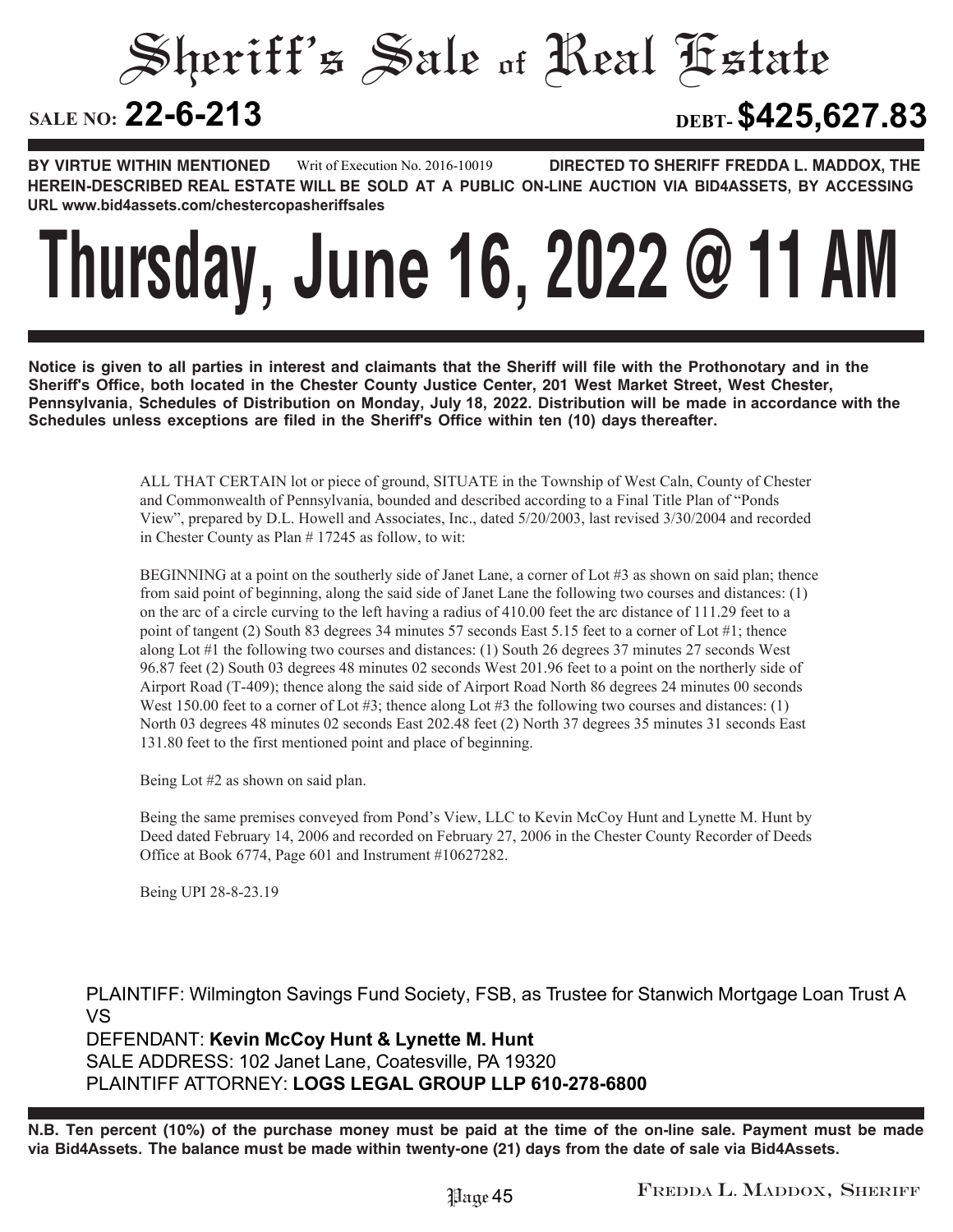#### Sheriff's Sale of Real Estate SALE NO: 22-6-214 **22-6-214 DEBT-\$401,899.74**

**BY VIRTUE WITHIN MENTIONED DIRECTED TO SHERIFF FREDDA L. MADDOX, THE HEREIN-DESCRIBED REAL ESTATE WILL BE SOLD AT A PUBLIC ON-LINE AUCTION VIA BID4ASSETS, BY ACCESSING URL www.bid4assets.com/chestercopasheriffsales Writ of Execution No. 2016-10253**

# **Thursday, June 16, 2022 @ 11 AM**

**Notice is given to all parties in interest and claimants that the Sheriff will file with the Prothonotary and in the Sheriff's Office, both located in the Chester County Justice Center, 201 West Market Street, West Chester, Pennsylvania, Schedules of Distribution on Monday, July 18, 2022. Distribution will be made in accordance with the Schedules unless exceptions are filed in the Sheriff's Office within ten (10) days thereafter.**

> ALL THAT CERTAIN lot or piece of ground, situate in the Township of East Coventry, County of Chester, and Commonwealth of Pennsylvania, bounded and described according to a Final Plan of Coventry Glen, prepared by Gilmore & Associates, Inc., Consulting Engineers and Land Surveyors, dated August 30, 2000, last revised September 16, 2006 and recorded in Chester County as Plan # 17957, as follows, to wit:

BEING Lot #227, as shown on said Plan.

BEING THE SAME PREMISES which was conveyed to Anthony Dustin Locklear, by Deed of NVR, Inc., a Virginia corporation, trading as Ryan Homes, dated 10/22/2008 and recorded 10/28/2008 as Instrument 10882327 Book 7537 Page 1815 in the Chester County Recorder of Deeds Office, in fee.

BEING TAX PARCEL # 18-1-442

**PLAINTIFF: Bank of America, N.A. Successor by Merger to BAC Home Loans Servicing, LP formerly known as Countrywide Home Loans Servicing LP VS DEFENDANT: Anthony Dustin Locklear SALE ADDRESS: 199 South Savanna Drive, Pottstown, PA 19465 PLAINTIFF ATTORNEY: LOGS LEGAL GROUP LLP 610-278-6800**